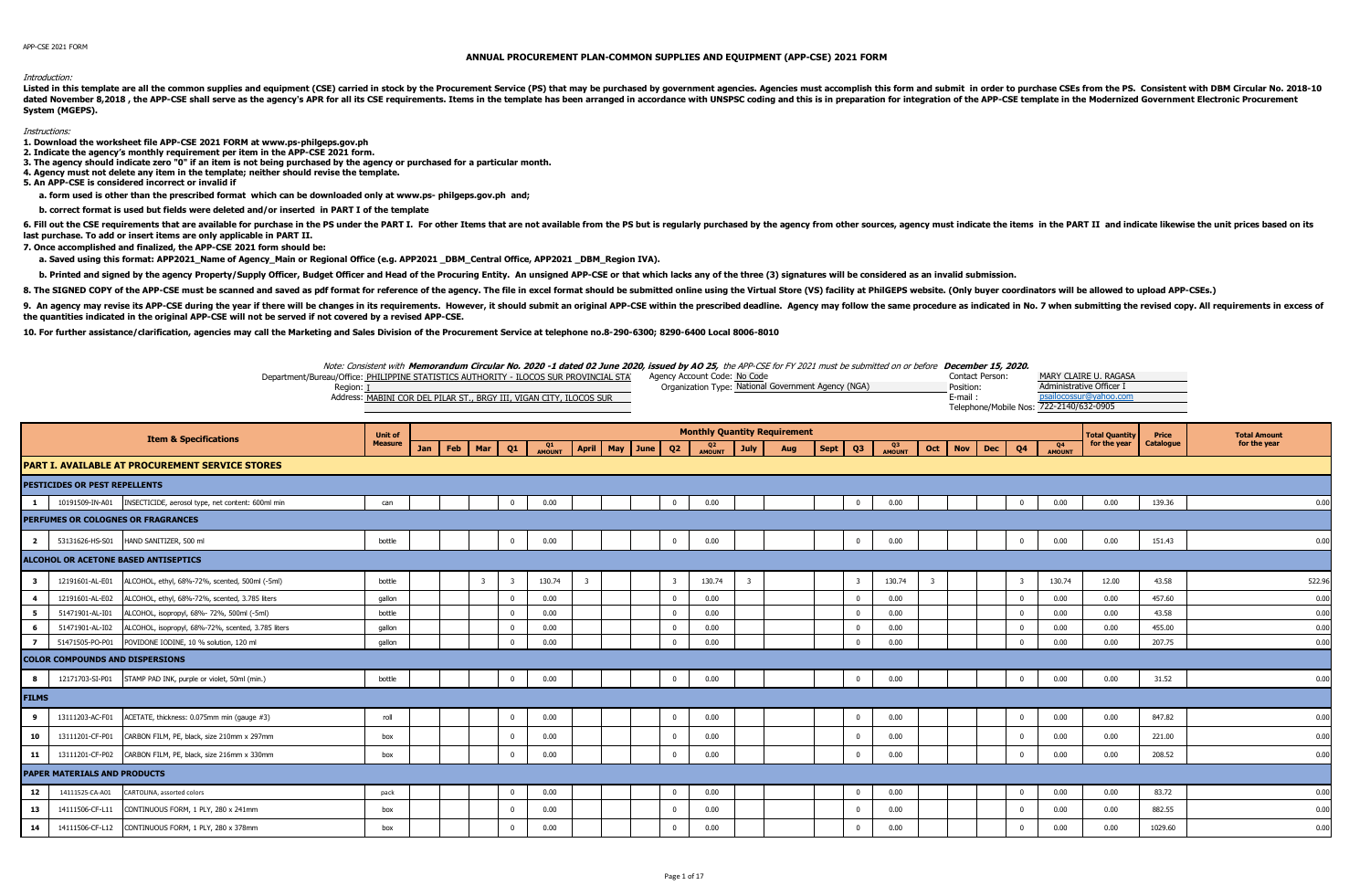| 15 | 14111506-CF-L22                                                                                                                                                                                                                                  | CONTINUOUS FORM, 2 ply, 280 x 378mm, carbonless               | box    |  |  |                         |              | 0.00   |    |  |  | $^{\circ}$   | 0.00     |                         |  | $\mathbf{0}$             | 0.00     |    | 0            | 0.00     | 0.00  | 1528.80 | 0.00   |
|----|--------------------------------------------------------------------------------------------------------------------------------------------------------------------------------------------------------------------------------------------------|---------------------------------------------------------------|--------|--|--|-------------------------|--------------|--------|----|--|--|--------------|----------|-------------------------|--|--------------------------|----------|----|--------------|----------|-------|---------|--------|
| 16 | 14111506-CF-L21                                                                                                                                                                                                                                  | CONTINUOUS FORM, 2 ply, 280mm x 241mm, carbonless             | box    |  |  |                         |              | 0.00   |    |  |  | $\mathbf{0}$ | 0.00     |                         |  | $\Omega$                 | 0.00     |    | $^{\circ}$   | 0.00     | 0.00  | 906.36  | 0.00   |
| 17 | 14111506-CF-L31                                                                                                                                                                                                                                  | CONTINUOUS FORM, 3 PLY, 280 x 241mm, carbonless               | box    |  |  |                         | $\Omega$     | 0.00   |    |  |  | $\bf{0}$     | 0.00     |                         |  | $\overline{\phantom{0}}$ | 0.00     |    | $\mathbf 0$  | 0.00     | 0.00  | 884.00  | 0.00   |
| 18 | 14111506-CF-L32                                                                                                                                                                                                                                  | CONTINUOUS FORM, 3 PLY, 280 x 378mm, carbonless               | box    |  |  |                         | $\Omega$     | 0.00   |    |  |  | $\mathbf{0}$ | 0.00     |                         |  | $\overline{\mathbf{0}}$  | 0.00     |    | $\mathbf 0$  | 0.00     | 0.00  | 1508.00 | 0.00   |
| 19 | 14111609-LL-C01                                                                                                                                                                                                                                  | LOOSELEAF COVER, made of chipboard, for legal                 | bundle |  |  |                         | $\Omega$     | 0.00   |    |  |  | $\bf{0}$     | 0.00     |                         |  | $\overline{\mathbf{0}}$  | 0.00     |    | $\mathbf{0}$ | 0.00     | 0.00  | 794.96  | 0.00   |
| 20 | 14111514-NP-S02                                                                                                                                                                                                                                  | NOTE PAD, stick on, 50mm x 76mm (2" x 3") min                 | pad    |  |  |                         | $\Omega$     | 0.00   |    |  |  | $\bf{0}$     | 0.00     |                         |  | $\overline{\phantom{0}}$ | 0.00     |    | $\mathbf 0$  | 0.00     | 0.00  | 37.06   | 0.00   |
| 21 | 14111514-NP-S04                                                                                                                                                                                                                                  | NOTE PAD, stick on, 76mm x 100mm (3" x 4") min                | pad    |  |  |                         | $\Omega$     | 0.00   |    |  |  | $\bf{0}$     | 0.00     |                         |  | $\overline{\mathbf{0}}$  | 0.00     |    | $\mathbf 0$  | 0.00     | 0.00  | 59.28   | 0.00   |
| 22 | 14111514-NP-S03                                                                                                                                                                                                                                  | NOTE PAD, stick on, 76mm x 76mm (3" x 3") min                 | pad    |  |  |                         | $\Omega$     | 0.00   |    |  |  | $\mathbf{0}$ | 0.00     |                         |  | $\overline{\mathbf{0}}$  | 0.00     |    | $\mathbf{0}$ | 0.00     | 0.00  | 47.73   | 0.00   |
| 23 | 14111514-NB-S01                                                                                                                                                                                                                                  | NOTEBOOK, STENOGRAPHER, spiral, 40 leaves                     | piece  |  |  |                         | $\Omega$     | 0.00   |    |  |  | $\mathbf{0}$ | 0.00     |                         |  | $\overline{\phantom{0}}$ | 0.00     |    | $^{\circ}$   | 0.00     | 0.00  | 12.04   | 0.00   |
| 24 | 14111507-PP-M01                                                                                                                                                                                                                                  | PAPER, MULTICOPY, 80gsm, size: 210mm x 297mm                  | reams  |  |  |                         | $\Omega$     | 0.00   |    |  |  | $\bf{0}$     | 0.00     |                         |  | $\overline{\phantom{0}}$ | 0.00     |    | $\mathbf{0}$ | 0.00     | 0.00  | 170.56  | 0.00   |
| 25 | 14111507-PP-M02                                                                                                                                                                                                                                  | PAPER, MULTICOPY, 80gsm, size: 216mm x 330mm                  | reams  |  |  |                         | $\Omega$     | 0.00   |    |  |  | $\mathbf{0}$ | 0.00     |                         |  | $\overline{\mathbf{0}}$  | 0.00     |    | $\mathbf{0}$ | 0.00     | 0.00  | 181.42  | 0.00   |
| 26 | 14111507-PP-C01                                                                                                                                                                                                                                  | PAPER, Multi-Purpose (COPY) A4, 70 gsm                        | reams  |  |  | 5                       | -5           | 665.60 | 10 |  |  | 10           | 1,331.20 | 10                      |  | 10                       | 1,331.20 | 10 | 10           | 1,331.20 | 35.00 | 133.12  | 4659.2 |
| 27 | 14111507-PP-C02                                                                                                                                                                                                                                  | PAPER, Multi-Purpose (COPY) Legal, 70 gsm                     | reams  |  |  | 5                       |              | 694.85 | 15 |  |  | 15           | 2,084.55 | 15                      |  | 15                       | 2,084.55 | 15 | 15           | 2,084.55 | 50.00 | 138.97  | 6948.5 |
| 28 | 14111531-PP-R01                                                                                                                                                                                                                                  | PAPER, PAD, ruled, size: 216mm x 330mm (? 2mm)                | pad    |  |  |                         |              | 0.00   |    |  |  | $\mathbf{0}$ | 0.00     |                         |  | $\overline{\mathbf{0}}$  | 0.00     |    | $\mathbf 0$  | 0.00     | 0.00  | 30.68   | 0.00   |
| 29 | 14111503-PA-P01                                                                                                                                                                                                                                  | PAPER, PARCHMENT, size: 210 x 297mm, multi-purpose            | box    |  |  |                         | $\Omega$     | 0.00   |    |  |  | $\bf{0}$     | 0.00     |                         |  | $\overline{\mathbf{0}}$  | 0.00     |    | $\mathbf{0}$ | 0.00     | 0.00  | 98.05   | 0.00   |
| 30 | 14111818-TH-P02                                                                                                                                                                                                                                  | PAPER, THERMAL, 55gsm, size: 216mm?1mm x 30m-0.3m             | roll   |  |  |                         |              | 0.00   |    |  |  | $\bf{0}$     | 0.00     |                         |  | $\overline{\mathbf{0}}$  | 0.00     |    | $^{\circ}$   | 0.00     | 0.00  | 55.64   | 0.00   |
| 31 | 14111531-RE-B01                                                                                                                                                                                                                                  | RECORD BOOK, 300 PAGES, size: 214mm x 278mm min               | book   |  |  | $\overline{\mathbf{3}}$ |              | 212.16 |    |  |  | $\mathbf{0}$ | 0.00     | $\overline{\mathbf{3}}$ |  | $\overline{\mathbf{3}}$  | 212.16   |    | $^{\circ}$   | 0.00     | 6.00  | 70.72   | 424.3  |
| 32 | 14111531-RE-B02                                                                                                                                                                                                                                  | RECORD BOOK, 500 PAGES, size: 214mm x 278mm min               | book   |  |  |                         |              | 0.00   |    |  |  | $\bf{0}$     | 0.00     |                         |  | $\overline{\phantom{0}}$ | 0.00     |    | $\mathbf{0}$ | 0.00     | 0.00  | 101.92  | 0.00   |
| 33 | 14111704-TT-P02                                                                                                                                                                                                                                  | TOILET TISSUE PAPER, 2-ply, 100% recycled                     | pack   |  |  | 5                       | -5           | 437.00 | 5  |  |  | 5            | 437.00   | 5                       |  |                          | 437.00   | 5  | -5           | 437.00   | 20.00 | 87.40   | 1748.0 |
| 34 | 14111704-IFPT01                                                                                                                                                                                                                                  | TISSUE, interfolded paper towel                               | pack   |  |  |                         |              | 0.00   |    |  |  | $\bf{0}$     | 0.00     |                         |  |                          | 0.00     |    | $\mathbf{0}$ | 0.00     | 0.00  | 34.84   | 0.00   |
|    | - 5<br>$\overline{\mathbf{0}}$<br>$\bf{0}$<br>$\overline{\mathbf{0}}$<br>$^{\circ}$<br>$\Omega$                                                                                                                                                  |                                                               |        |  |  |                         |              |        |    |  |  |              |          |                         |  |                          |          |    |              |          |       |         |        |
| 35 | BATTERIES AND CELLS AND ACCESSORIES<br>26111702-BT-A02<br>0.00<br>0.00<br>0.00<br>36.30<br>BATTERY, dry cell, AA, 2 pieces per blister pack<br>0.00<br>0.00<br>pack<br>26111702-BT-A01<br>$\mathbf 0$<br>$\mathbf{0}$<br>$\overline{\mathbf{0}}$ |                                                               |        |  |  |                         |              |        |    |  |  |              |          |                         |  | 0.00                     |          |    |              |          |       |         |        |
| 36 |                                                                                                                                                                                                                                                  | BATTERY, dry cell, AAA, 2 pieces per blister pack             | pack   |  |  |                         |              | 0.00   |    |  |  |              | 0.00     |                         |  |                          | 0.00     |    |              | 0.00     | 0.00  | 19.73   | 0.00   |
| 37 | 26111702-BT-A03                                                                                                                                                                                                                                  | BATTERY, dry cell, D, 1.5 volts, alkaline                     | pack   |  |  |                         | $\Omega$     | 0.00   |    |  |  | $\mathbf{0}$ | 0.00     |                         |  | $\overline{0}$           | 0.00     |    | $\mathbf{0}$ | 0.00     | 0.00  | 96.20   | 0.00   |
|    |                                                                                                                                                                                                                                                  | MANUFACTURING COMPONENTS AND SUPPLIES                         |        |  |  |                         |              |        |    |  |  |              |          |                         |  |                          |          |    |              |          |       |         |        |
| 38 | 31201610-GL-J01                                                                                                                                                                                                                                  | GLUE, all purpose, gross weight: 200 grams min                | jar    |  |  |                         | $^{\circ}$   | 0.00   |    |  |  | $\mathbf{0}$ | 0.00     |                         |  | $\overline{0}$           | 0.00     |    | $\mathbf{0}$ | 0.00     | 0.00  | 62.10   | 0.00   |
| 39 |                                                                                                                                                                                                                                                  | 31151804-SW-H01 STAPLE WIRE, for heavy duty staplers, (23/13) | box    |  |  |                         | $\Omega$     | 0.00   |    |  |  | $\mathbf{0}$ | 0.00     |                         |  | $\overline{\mathbf{0}}$  | 0.00     |    | $\mathbf 0$  | 0.00     | 0.00  | 19.76   | 0.00   |
| 40 | 31151804-SW-S01                                                                                                                                                                                                                                  | STAPLE WIRE, STANDARD, (26/6)                                 | box    |  |  | $\overline{\mathbf{3}}$ | 3            | 63.27  | 5  |  |  | 5            | 105.45   | 5                       |  | 5                        | 105.45   |    | - 5          | 105.45   | 18.00 | 21.09   | 379.6  |
| 41 | 31201502-TA-E01                                                                                                                                                                                                                                  | TAPE, ELECTRICAL, 18mm x 16M min                              | roll   |  |  |                         |              | 0.00   |    |  |  | $\bf{0}$     | 0.00     |                         |  | $\overline{\phantom{0}}$ | 0.00     |    | $\mathbf 0$  | 0.00     | 0.00  | 18.67   | 0.00   |
| 42 | 31201503-TA-M01                                                                                                                                                                                                                                  | TAPE, MASKING, width: 24mm (±1mm)                             | roll   |  |  |                         | $\Omega$     | 0.00   |    |  |  | $\bf{0}$     | 0.00     |                         |  | $\overline{\mathbf{0}}$  | 0.00     |    | $\mathbf{0}$ | 0.00     | 0.00  | 54.60   | 0.00   |
| 43 | 31201503-TA-M02                                                                                                                                                                                                                                  | TAPE, MASKING, width: 48mm (±1mm)                             | roll   |  |  |                         | $\Omega$     | 0.00   |    |  |  | $\mathbf{0}$ | 0.00     |                         |  | $\overline{\mathbf{0}}$  | 0.00     |    | $\mathbf{0}$ | 0.00     | 0.00  | 106.60  | 0.00   |
| 44 | 31201517-TA-P01                                                                                                                                                                                                                                  | TAPE, PACKAGING, width: 48mm (±1mm)                           | roll   |  |  | $5\overline{5}$         | -5           | 99.85  | 5  |  |  | 5            | 99.85    | -5                      |  | 5                        | 99.85    | -5 | 5            | 99.85    | 20.00 | 19.97   | 399.40 |
| 45 | 31201512-TA-T01                                                                                                                                                                                                                                  | TAPE, TRANSPARENT, width: 24mm (±1mm)                         | roll   |  |  | 5                       | -5           | 50.45  | 5  |  |  | 5            | 50.45    | 5                       |  | 5                        | 50.45    |    | 5            | 50.45    | 20.00 | 10.09   | 201.80 |
| 46 | 31201512-TA-T02                                                                                                                                                                                                                                  | TAPE, TRANSPARENT, width: 48mm (±1mm)                         | roll   |  |  |                         | $\Omega$     | 0.00   |    |  |  | $\bf{0}$     | 0.00     |                         |  | $\Omega$                 | 0.00     |    | $\mathbf{0}$ | 0.00     | 0.00  | 19.97   | 0.00   |
| 47 |                                                                                                                                                                                                                                                  | 31151507-TW-P01 TWINE, plastic, one (1) kilo per roll         | roll   |  |  |                         |              | 0.00   |    |  |  | $\mathbf{0}$ | 0.00     |                         |  | $\overline{\mathbf{0}}$  | 0.00     |    | $\mathbf{0}$ | 0.00     | 0.00  | 58.24   | 0.00   |
|    |                                                                                                                                                                                                                                                  | HEATING AND VENTILATION AND AIR CIRCULATION                   |        |  |  |                         |              |        |    |  |  |              |          |                         |  |                          |          |    |              |          |       |         |        |
| 48 | 40101604-EF-G01                                                                                                                                                                                                                                  | ELECTRIC FAN, INDUSTRIAL, ground type, metal blade            | unit   |  |  |                         |              | 0.00   |    |  |  | $\bf{0}$     | 0.00     |                         |  | $\overline{0}$           | 0.00     |    | $\mathbf 0$  | 0.00     | 0.00  | 1109.68 | 0.00   |
| 49 | 40101604-EF-C01                                                                                                                                                                                                                                  | ELECTRIC FAN, ORBIT type, ceiling, metal blade                | unit   |  |  |                         | $\Omega$     | 0.00   |    |  |  | $\mathbf{0}$ | 0.00     |                         |  | $\overline{\mathbf{0}}$  | 0.00     |    | $\mathbf{0}$ | 0.00     | 0.00  | 1369.68 | 0.00   |
| 50 | 40101604-EF-S01                                                                                                                                                                                                                                  | ELECTRIC FAN, STAND type, plastic blade                       | unit   |  |  |                         | $\mathbf{0}$ | 0.00   |    |  |  | $\bf{0}$     | 0.00     |                         |  | $\overline{\mathbf{0}}$  | 0.00     |    | $\mathbf 0$  | 0.00     | 0.00  | 856.86  | 0.00   |
| 51 |                                                                                                                                                                                                                                                  | 40101604-EF-W01 ELECTRIC FAN, WALL type, plastic blade        | unit   |  |  |                         | $\Omega$     | 0.00   |    |  |  | $\mathbf{0}$ | 0.00     |                         |  | $\overline{0}$           | 0.00     |    | $\mathbf{0}$ | 0.00     | 0.00  | 674.96  | 0.00   |
|    |                                                                                                                                                                                                                                                  | MEDICAL THERMOMETERS AND ACCESSORIES                          |        |  |  |                         |              |        |    |  |  |              |          |                         |  |                          |          |    |              |          |       |         |        |
| 52 | 41112224-TG-T01 THERMOGUN                                                                                                                                                                                                                        |                                                               | piece  |  |  |                         | $\mathbf{0}$ | 0.00   |    |  |  | $\mathbf{0}$ | 0.00     |                         |  | $\mathbf{0}$             | 0.00     |    | $\mathbf{0}$ | 0.00     | 0.00  | 3068.00 | 0.00   |
|    |                                                                                                                                                                                                                                                  | <b>LIGHTING AND FIXTURES AND ACCESSORIES</b>                  |        |  |  |                         |              |        |    |  |  |              |          |                         |  |                          |          |    |              |          |       |         |        |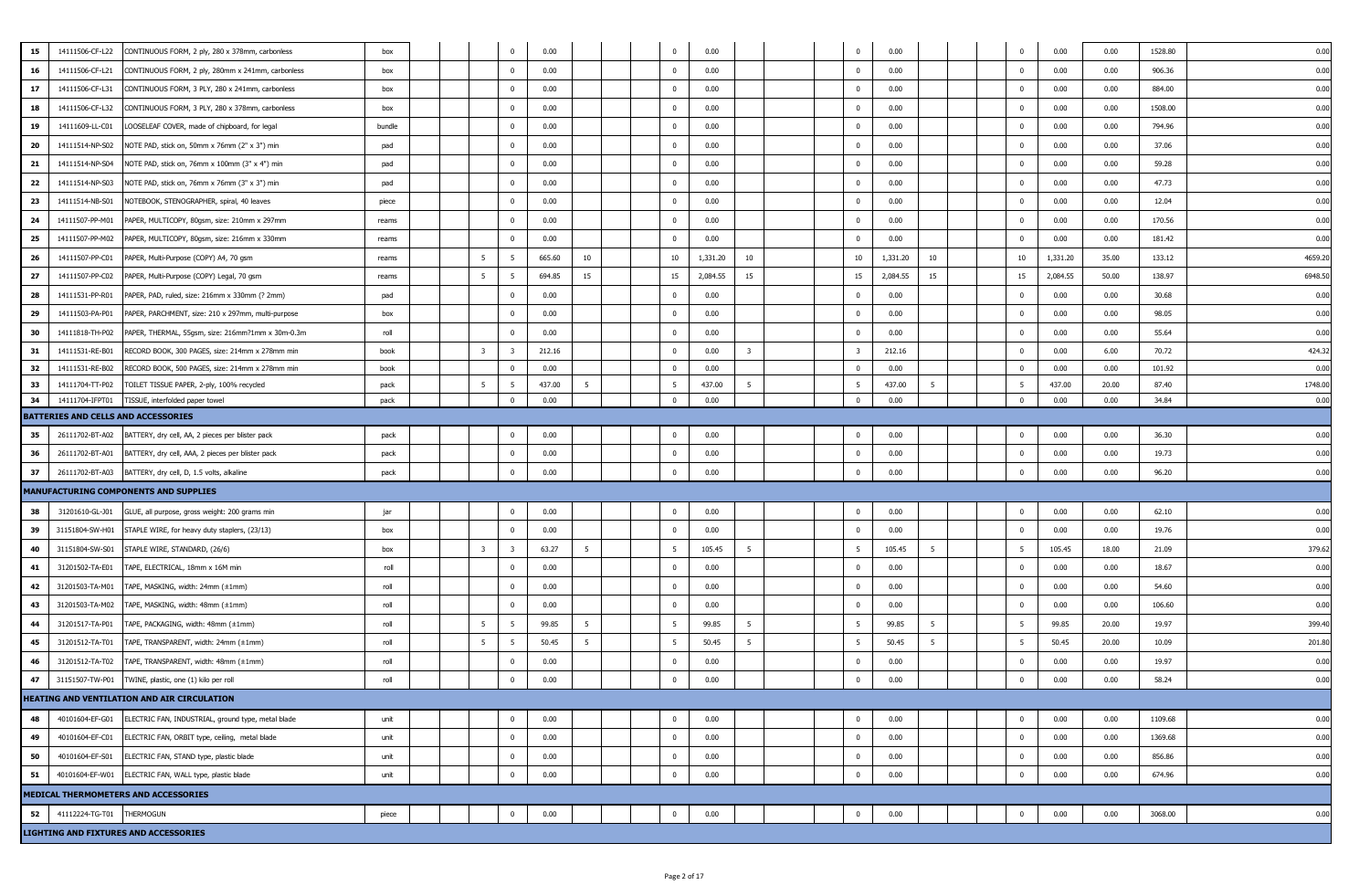| 53 |                                        | 39101628-LT-L01 LED LINEAR TUBE, 18 WATTS FRO SERIES                                 | piece  |                 | $\mathbf 0$    | 0.00     |                |  | $^{\circ}$     | 0.00     |                | $\overline{\mathbf{0}}$  | 0.00     |                | $\mathbf 0$    | 0.00     | 0.00     | 205.82    | 0.00     |
|----|----------------------------------------|--------------------------------------------------------------------------------------|--------|-----------------|----------------|----------|----------------|--|----------------|----------|----------------|--------------------------|----------|----------------|----------------|----------|----------|-----------|----------|
| 54 | 39101628-LB-L01                        | LIGHT BULB, Light Emitting Diode (LED), 6W                                           | piece  |                 | $\Omega$       | 0.00     |                |  | $\Omega$       | 0.00     |                | $\overline{\mathbf{0}}$  | 0.00     |                | $\mathbf 0$    | 0.00     | 0.00     | 82.16     | 0.00     |
|    |                                        | MEASURING AND OBSERVING AND TESTING EQUIPMENT                                        |        |                 |                |          |                |  |                |          |                |                          |          |                |                |          |          |           |          |
| 55 |                                        | 41111604-RU-P02 RULER, plastic, 450mm (18"), width: 38mm min                         | piece  |                 | $\Omega$       | 0.00     |                |  | $^{\circ}$     | 0.00     |                | $\overline{0}$           | 0.00     |                | $\mathbf 0$    | 0.00     | 0.00     | 17.68     | 0.00     |
|    | <b>CLEANING EQUIPMENT AND SUPPLIES</b> |                                                                                      |        |                 |                |          |                |  |                |          |                |                          |          |                |                |          |          |           |          |
| 56 | 47131812-AF-A01                        | AIR FRESHENER, aerosol, 280ml/150g min                                               | can    | -1              | - 1            | 90.22    | $\overline{1}$ |  |                | 90.22    | $\overline{1}$ | $\overline{1}$           | 90.22    | $\overline{1}$ | - 1            | 90.22    | 4.00     | 90.22     | 360.88   |
| 57 | 47131604-BR-S01                        | BROOM, soft (tambo)                                                                  | piece  |                 | $\mathbf{0}$   | 0.00     |                |  | $\mathbf{0}$   | 0.00     |                | $\overline{\mathbf{0}}$  | 0.00     |                | $\mathbf 0$    | 0.00     | 0.00     | 136.24    | 0.00     |
| 58 | 47131604-BR-T01                        | BROOM, STICK (TING-TING), usable length: 760mm min                                   | piece  |                 | $\Omega$       | 0.00     |                |  | $\mathbf{0}$   | 0.00     |                | $\overline{\mathbf{0}}$  | 0.00     |                | $\mathbf{0}$   | 0.00     | 0.00     | 18.20     | 0.00     |
| 59 | 47131829-TB-C01                        | CLEANER, TOILET BOWL AND URINAL, 900ml-1000ml cap                                    | bottle | $\overline{2}$  | 2              | 83.20    | 2              |  | $\overline{2}$ | 83.20    | 2              | $\overline{2}$           | 83.20    | $\overline{2}$ | $\overline{2}$ | 83.20    | 8.00     | 41.60     | 332.8    |
| 60 | 47131805-CL-P01                        | CLEANSER, SCOURING POWDER, 350g min./can                                             | can    |                 | $\Omega$       | 0.00     |                |  | $^{\circ}$     | 0.00     |                | $\overline{\mathbf{0}}$  | 0.00     |                | $\mathbf 0$    | 0.00     | 0.00     | 23.92     | 0.00     |
| 61 | 47131811-DE-B02                        | DETERGENT BAR, 140 grams as packed                                                   | piece  |                 | $\Omega$       | 0.00     |                |  | $\mathbf{0}$   | 0.00     |                | $\overline{\mathbf{0}}$  | 0.00     |                | $\mathbf 0$    | 0.00     | 0.00     | 9.03      | 0.00     |
| 62 | 47131811-DE-P02                        | DETERGENT POWDER, all purpose, 1kg                                                   | pack   | $\overline{2}$  | $\overline{2}$ | 74.86    | $\overline{2}$ |  | $\overline{2}$ | 74.86    | $\overline{2}$ | $\overline{2}$           | 74.86    | $\overline{2}$ | $\overline{2}$ | 74.86    | 8.00     | 37.43     | 299.4    |
| 63 | 47131803-DS-A01                        | DISINFECTANT SPRAY, aerosol type, 400-550 grams                                      | can    | $\overline{2}$  | 2              | 257.92   | 2              |  | 2              | 257.92   | 2              | $\overline{2}$           | 257.92   | $\overline{2}$ | 2              | 257.92   | 8.00     | 128.96    | 1031.6   |
| 64 | 47131601-DU-P01                        | DUST PAN, non-rigid plastic, w/ detachable handle                                    | piece  |                 | $\Omega$       | 0.00     |                |  | $\Omega$       | 0.00     |                | $\overline{\mathbf{0}}$  | 0.00     |                | $\mathbf 0$    | 0.00     | 0.00     | 24.83     | 0.00     |
| 65 | 51241552-SH-S01                        | SODIUM HYPOCHLORITE, 3.785 liters                                                    | gallon |                 | $\Omega$       | 0.00     |                |  | $\Omega$       | 0.00     |                | $\Omega$                 | 0.00     |                | $\mathbf 0$    | 0.00     | 0.00     | 131.25    | 0.00     |
| 66 | 73101612-HS-L01                        | HAND SOAP, Liquid, 500ml                                                             | bottle |                 | $^{\circ}$     | 0.00     |                |  | $\mathbf 0$    | 0.00     |                | $\overline{\phantom{0}}$ | 0.00     |                | $\mathbf 0$    | 0.00     | 0.00     | 102.96    | 0.00     |
| 67 | 47131802-FW-P02                        | FLOOR WAX, PASTE, RED                                                                | can    |                 | $\Omega$       | 0.00     |                |  | $\Omega$       | 0.00     |                | $\Omega$                 | 0.00     |                | $\mathbf 0$    | 0.00     | 0.00     | 309.76    | 0.00     |
| 68 | 47131830-FC-A01                        | FURNITURE CLEANER, aerosol type, 300ml min per can                                   | can    |                 | $\Omega$       | 0.00     |                |  | $\mathbf{0}$   | 0.00     |                | - 0                      | 0.00     |                | $\mathbf 0$    | 0.00     | 0.00     | 115.53    | 0.00     |
| 69 | 47121804-MP-B01                        | MOP BUCKET, heavy duty, hard plastic                                                 | unit   |                 | $\Omega$       | 0.00     | $\overline{1}$ |  | $\overline{1}$ | 2,288.00 |                | $\Omega$                 | 0.00     | 1              |                | 2,288.00 | 2.00     | 2288.00   | 4576.00  |
| 70 | 47131613-MP-H02                        | MOPHANDLE, heavy duty, aluminum, screw type                                          | piece  |                 | $^{\circ}$     | 0.00     | -1             |  | $\overline{1}$ | 145.60   |                | $\overline{\phantom{0}}$ | 0.00     | 1              | - 1            | 145.60   | 2.00     | 145.60    | 291.2    |
| 71 | 47131619-MP-R01                        | MOPHEAD, made of rayon, weight: 400 grams min                                        | piece  |                 | $\mathbf{0}$   | 0.00     | -1             |  | $\overline{1}$ | 123.76   |                | $\overline{\mathbf{0}}$  | 0.00     | 1              | -1             | 123.76   | 2.00     | 123.76    | 247.5    |
| 72 | 47131501-RG-C01                        | RAGS, all cotton, 32 pieces per kilogram min                                         | bundle |                 | $\Omega$       | 0.00     |                |  | $\Omega$       | 0.00     |                | $\overline{\mathbf{0}}$  | 0.00     |                | $\mathbf 0$    | 0.00     | 0.00     | 53.82     | 0.00     |
| 73 | 47131602-SC-N01                        | SCOURING PAD, 5 pieces per pack                                                      | pack   |                 | $\overline{0}$ | 0.00     |                |  | $\mathbf 0$    | 0.00     |                | $\overline{\mathbf{0}}$  | 0.00     |                | $\mathbf{0}$   | 0.00     | 0.00     | 107.12    | 0.00     |
| 74 | 47121701-TB-P04                        | TRASHBAG, GPP specs, black, 940mmx1016mm                                             | pack   | $5\overline{5}$ | 5              | 673.40   | 5              |  | 5 <sup>5</sup> | 673.40   | 5              | 5                        | 673.40   | 5              | 5              | 673.40   | 20.00    | 134.68    | 2693.60  |
| 75 | 47121702-WB-P01                        | WASTEBASKET, non-rigid plastic                                                       | piece  |                 | $\Omega$       | 0.00     |                |  | $\mathbf{0}$   | 0.00     |                | $\overline{\mathbf{0}}$  | 0.00     |                | $\mathbf 0$    | 0.00     | 0.00     | 27.96     | 0.00     |
|    | PERSONAL PROTECTIVE EQUIPMENT          |                                                                                      |        |                 |                |          |                |  |                |          |                |                          |          |                |                |          |          |           |          |
| 76 | 46181503-CA-C01                        | COVERALL, non-sterile, protective, medical grade                                     | piece  |                 | $\Omega$       | 0.00     |                |  | $\Omega$       | 0.00     |                | $\Omega$                 | 0.00     |                | $\mathbf 0$    | 0.00     | 0.00     | 1144.00   | 0.00     |
| 77 | 46181702-FSH01                         | FACE SHIELD, direct splash protection                                                | piece  | 10              | 10             | 1,248.00 | 5              |  | 5              | 624.00   | 5              | 5                        | 624.00   | 5              | -5             | 624.00   | 25.00    | 124.80    | 3120.00  |
| 78 | 46181804-GG-G01                        | PROTECTIVE SAFETY GOGGLES                                                            | piece  |                 | $\Omega$       | 0.00     |                |  | $\Omega$       | 0.00     |                | $\Omega$                 | 0.00     |                | $\mathbf 0$    | 0.00     | 0.00     | 156.00    | 0.00     |
| 79 | 42131601-PA-A01                        | Polyethylene Apron (50g)                                                             | piece  |                 | $^{\circ}$     | 0.00     |                |  | $\mathbf 0$    | 0.00     |                | $\overline{\mathbf{0}}$  | 0.00     |                | $\mathbf 0$    | 0.00     | 0.00     | 15.08     | 0.00     |
| 80 | 42131702-SG-01                         | SURGICAL GOWN                                                                        | piece  |                 | $\Omega$       | 0.00     |                |  | $^{\circ}$     | 0.00     |                | $\overline{\mathbf{0}}$  | 0.00     |                | $\mathbf 0$    | 0.00     | 0.00     | 299.52    | 0.00     |
| 81 | 42131711-HC-H01                        | HEAD COVER, disposable                                                               | piece  |                 | $\Omega$       | 0.00     |                |  | $^{\circ}$     | 0.00     |                | $\overline{\mathbf{0}}$  | 0.00     |                | $\mathbf 0$    | 0.00     | 0.00     | 2.60      | 0.00     |
| 82 | 42131609-SC-S01                        | SHOE COVER, disposable                                                               | pair   |                 | $\Omega$       | 0.00     |                |  | $^{\circ}$     | 0.00     |                | $\overline{\phantom{0}}$ | 0.00     |                | $\mathbf{0}$   | 0.00     | 0.00     | 8.32      | 0.00     |
| 83 | 42132203-MG-G01                        | <b>NITRILE GLOVES</b>                                                                | piece  |                 | $\mathbf 0$    | 0.00     |                |  | $^{\circ}$     | 0.00     |                | $\overline{\mathbf{0}}$  | 0.00     |                | $\mathbf{0}$   | 0.00     | 0.00     | 3.07      | 0.00     |
| 84 |                                        | 42132203-MG-G02 PREMIUM LATEX GLOVES                                                 | niece  |                 | $\Omega$       | 0.00     |                |  |                | 0.00     |                | $\Omega$                 | 0.00     |                | $\Omega$       | 0.00     | 0.00     | 5.02      | 0.00     |
| 85 |                                        | 42131713-SM-M01 SURGICAL MASK, 3-ply                                                 | piece  | 500             | 500            | 7,020.00 | 500            |  | 500            | 7,020.00 | 500            | 500                      | 7,020.00 | 500            | 500            | 7,020.00 | 2,000.00 | 14.04     | 28080.00 |
| 86 | 46182008-KN-M01 KN95 FACE MASK         |                                                                                      | piece  |                 | $\Omega$       | 0.00     |                |  | $\Omega$       | 0.00     |                | $\overline{\mathbf{0}}$  | 0.00     |                | $\mathbf 0$    | 0.00     | 0.00     | 104.00    | 0.00     |
|    |                                        | INFORMATION AND COMMUNICATION TECHNOLOGY (ICT) EQUIPMENT AND DEVICES AND ACCESSORIES |        |                 |                |          |                |  |                |          |                |                          |          |                |                |          |          |           |          |
| 87 | 43211507-DSK001                        | MITHI DESKTOP, basic                                                                 | unit   |                 | $\mathbf 0$    | 0.00     |                |  | $\mathbf{0}$   | 0.00     |                | $\overline{\mathbf{0}}$  | 0.00     |                | $\overline{0}$ | 0.00     | 0.00     | 24,793.60 | 0.00     |
| 88 | 43211507-DSK002                        | MITHI DESKTOP, mid-range                                                             | unit   |                 | $\overline{0}$ | 0.00     |                |  | $\Omega$       | 0.00     |                | $\overline{\mathbf{0}}$  | 0.00     |                | $\overline{0}$ | 0.00     | 0.00     | 42,390.40 | 0.00     |
| 89 | 43211503-LAP001                        | MITHI LAPTOP, mid-range                                                              | unit   |                 | $\overline{0}$ | 0.00     |                |  | $\mathbf{0}$   | 0.00     |                | $\overline{\mathbf{0}}$  | 0.00     |                | $\overline{0}$ | 0.00     | 0.00     | 41,392.00 | 0.00     |
| 90 |                                        | 43201827-HD-X02 EXTERNAL HARD DRIVE, 1TB, 2.5"HDD, USB 3.0                           | piece  |                 | $\mathbf 0$    | 0.00     |                |  | $\mathbf 0$    | 0.00     |                | $\overline{\mathbf{0}}$  | 0.00     |                | $\mathbf{0}$   | 0.00     | 0.00     | 2650.83   | 0.00     |
| 91 |                                        | 43202010-FD-U01 FLASH DRIVE, 16 GB capacity                                          | piece  |                 | $\Omega$       | 0.00     |                |  | $\Omega$       | 0.00     |                | $\overline{\mathbf{0}}$  | 0.00     |                | $\overline{0}$ | 0.00     | 0.00     | 167.44    | 0.00     |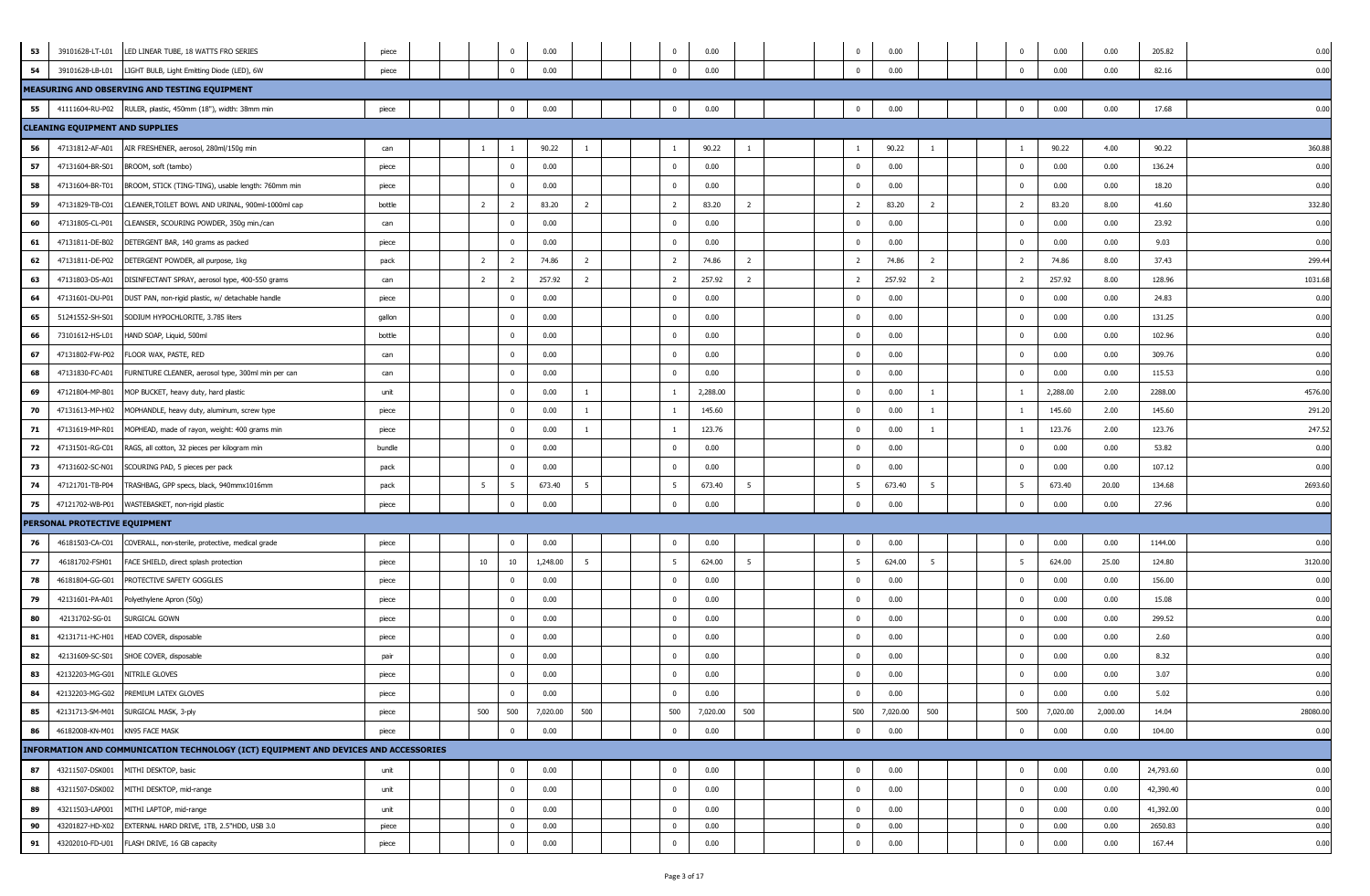| 92  | 43211708-MO-O01 | MOUSE, OPTICAL, USB CONNECTION TYPE, 1 unit in ind               | unit   |                | $\Omega$       | 0.00   |                |  |                | 0.00   |                | $\overline{\mathbf{0}}$  | 0.00                     | $^{\circ}$     | 0.00   | 0.00  | 111.30   | 0.00   |
|-----|-----------------|------------------------------------------------------------------|--------|----------------|----------------|--------|----------------|--|----------------|--------|----------------|--------------------------|--------------------------|----------------|--------|-------|----------|--------|
| 93  | 43211708-MO-O02 | MOUSE, WIRELESS, USB                                             | unit   |                | $\mathbf{0}$   | 0.00   |                |  | $\Omega$       | 0.00   |                | $\overline{0}$           | 0.00                     | $\mathbf{0}$   | 0.00   | 0.00  | 154.00   | 0.00   |
| 94  | 43212102-PR-D02 | PRINTER, IMPACT DOT MATRIX, 24 pins, 136 column                  | unit   |                | $\Omega$       | 0.00   |                |  | $^{\circ}$     | 0.00   |                | $\overline{0}$           | 0.00                     | $\mathbf 0$    | 0.00   | 0.00  | 38100.97 | 0.00   |
| 95  | 43212102-PR-D01 | PRINTER, IMPACT DOT MATRIX, 9 pins, 80 columns                   | unit   |                | $\Omega$       | 0.00   |                |  | $^{\circ}$     | 0.00   |                | $\overline{\phantom{0}}$ | 0.00                     | $^{\circ}$     | 0.00   | 0.00  | 9191.52  | 0.00   |
| 96  | 43212105-PR-L01 | PRINTER, laser, monochrome                                       | unit   |                | $\mathbf{0}$   | 0.00   |                |  | $\mathbf{0}$   | 0.00   |                | $\overline{\mathbf{0}}$  | 0.00                     | $\mathbf{0}$   | 0.00   | 0.00  | 724.88   | 0.00   |
| 97  | 43212105-PR-L02 | PRINTER, laser, colored                                          | unit   |                | $\Omega$       | 0.00   |                |  | $\mathbf{0}$   | 0.00   |                | $\overline{0}$           | 0.00                     | $^{\circ}$     | 0.00   | 0.00  | 7899.00  | 0.00   |
|     |                 | OFFICE EQUIPMENT AND ACCESSORIES AND SUPPLIES                    |        |                |                |        |                |  |                |        |                |                          |                          |                |        |       |          |        |
| 98  | 44121710-CH-W01 | CHALK, molded, white, dustless, length: 78mm min                 | box    |                | $\Omega$       | 0.00   |                |  | $\Omega$       | 0.00   |                | $\overline{0}$           | 0.00                     | $^{\circ}$     | 0.00   | 0.00  | 29.64    | 0.00   |
| 99  | 44122105-BF-C01 | CLIP, BACKFOLD, all metal, clamping: 19mm (-1mm)                 | box    |                | $\overline{0}$ | 0.00   |                |  | $\mathbf{0}$   | 0.00   |                | $\overline{\mathbf{0}}$  | 0.00                     | $^{\circ}$     | 0.00   | 0.00  | 9.05     | 0.00   |
| 100 | 44122105-BF-C02 | CLIP, BACKFOLD, all metal, clamping: 25mm (-1mm)                 | box    |                | $\Omega$       | 0.00   |                |  | $\Omega$       | 0.00   |                | $\overline{\mathbf{0}}$  | 0.00                     | $^{\circ}$     | 0.00   | 0.00  | 15.27    | 0.00   |
| 101 | 44122105-BF-C03 | CLIP, BACKFOLD, all metal, clamping: 32mm (-1mm)                 | box    |                | $\mathbf{0}$   | 0.00   |                |  | $\mathbf 0$    | 0.00   |                | $\overline{\mathbf{0}}$  | 0.00                     | $\mathbf{0}$   | 0.00   | 0.00  | 20.80    | 0.00   |
| 102 | 44122105-BF-C04 | CLIP, BACKFOLD, all metal, clamping: 50mm (-1mm)                 | box    |                | $\Omega$       | 0.00   |                |  | $\mathbf 0$    | 0.00   |                | $\overline{\mathbf{0}}$  | 0.00                     | $\mathbf{0}$   | 0.00   | 0.00  | 47.84    | 0.00   |
| 103 | 44121801-CT-R01 | CORRECTION TAPE, film base type, UL 6m min                       | piece  | 5              | - 5            | 70.10  | 5              |  | 5              | 70.10  | 5              | - 5                      | 70.10<br>5               | -5             | 70.10  | 20.00 | 14.02    | 280.40 |
| 104 | 44111515-DF-B01 | DATA FILE BOX, made of chipboard, with closed ends               | piece  |                | $\overline{0}$ | 0.00   |                |  | $^{\circ}$     | 0.00   |                | $\overline{\mathbf{0}}$  | 0.00                     | $\bf{0}$       | 0.00   | 0.00  | 77.20    | 0.00   |
| 105 | 44122011-DF-F01 | DATA FOLDER, made of chipboard, taglia lock                      | piece  |                | $\mathbf{0}$   | 0.00   |                |  | $^{\circ}$     | 0.00   |                | $\overline{\mathbf{0}}$  | 0.00                     | $\mathbf{0}$   | 0.00   | 0.00  | 68.64    | 0.00   |
| 106 | 44121506-EN-D01 | ENVELOPE, DOCUMENTARY, for A4 size document                      | box    |                | $\mathbf{0}$   | 0.00   | $\mathbf{1}$   |  | $\overline{1}$ | 673.09 |                | $\overline{\mathbf{0}}$  | 0.00<br>1                |                | 673.09 | 2.00  | 673.09   | 1346.1 |
| 107 | 44121506-EN-D02 | ENVELOPE, DOCUMENTARY, for legal size document                   | box    |                | $\Omega$       | 0.00   | -1             |  | $\overline{1}$ | 927.16 |                | $\overline{\mathbf{0}}$  | 0.00                     |                | 927.16 | 2.00  | 927.16   | 1854.3 |
| 108 | 44121506-EN-X01 | ENVELOPE, EXPANDING, KRAFTBOARD, for legal size doc              | box    |                | $\overline{0}$ | 0.00   | <sup>1</sup>   |  | $\overline{1}$ | 738.40 | -1             | - 1                      | 738.40                   | $\mathbf 0$    | 0.00   | 2.00  | 738.40   | 1476.8 |
| 109 | 44121506-EN-X02 | ENVELOPE, EXPANDING, PLASTIC, 0.50mm thickness min               | piece  |                | $\mathbf{0}$   | 0.00   |                |  | $\mathbf{0}$   | 0.00   |                | $\overline{0}$           | 0.00                     | $\mathbf{0}$   | 0.00   | 0.00  | 30.49    | 0.00   |
| 110 | 44121506-EN-M02 | ENVELOPE, mailing, white, 70gsm                                  | box    |                | $\Omega$       | 0.00   |                |  | $^{\circ}$     | 0.00   |                | $\overline{0}$           | 0.00                     | $^{\circ}$     | 0.00   | 0.00  | 378.20   | 0.00   |
| 111 |                 | 44121504-EN-W02 ENVELOPE, mailing, white, with window            | box    |                | $\Omega$       | 0.00   |                |  |                | 433.68 |                | $\overline{0}$           | 0.00                     |                | 433.68 | 2.00  | 433.68   | 867.3  |
| 112 | 44111912-ER-B01 | ERASER, FELT, for blackboard/whiteboard                          | piece  |                | $\overline{0}$ | 0.00   |                |  | $^{\circ}$     | 0.00   |                | $\overline{\mathbf{0}}$  | 0.00                     | $\bf{0}$       | 0.00   | 0.00  | 10.30    | 0.00   |
| 113 | 44122118-FA-P01 | FASTENER, METAL, 70mm between prongs                             | box    | $\overline{2}$ | 2              | 166.82 | 2              |  | 2              | 166.82 | 2              | $\overline{2}$           | 166.82<br>$\overline{2}$ | $\overline{2}$ | 166.82 | 8.00  | 83.41    | 667.2  |
| 114 | 44111515-FO-X01 | FILE ORGANIZER, expanding, plastic, 12 pockets                   | piece  |                | $\mathbf{0}$   | 0.00   |                |  | $\Omega$       | 0.00   |                | $\overline{\mathbf{0}}$  | 0.00                     | $\mathbf 0$    | 0.00   | 0.00  | 86.04    | 0.00   |
| 115 | 44122018-FT-D01 | FILE TAB DIVIDER, bristol board, for A4                          | set    |                | $\Omega$       | 0.00   |                |  | $^{\circ}$     | 0.00   |                | $\overline{\mathbf{0}}$  | 0.00                     | $\mathbf 0$    | 0.00   | 0.00  | 11.13    | 0.00   |
| 116 | 44122018-FT-D02 | FILE TAB DIVIDER, bristol board, for legal                       | set    |                | $\Omega$       | 0.00   |                |  | $\Omega$       | 0.00   |                | $\overline{\mathbf{0}}$  | 0.00                     | $\mathbf{0}$   | 0.00   | 0.00  | 14.23    | 0.00   |
| 117 | 44122011-FO-F01 | FOLDER, FANCY, for A4 size documents                             | bundle |                | $\overline{0}$ | 0.00   |                |  | $\bf{0}$       | 0.00   |                | $\overline{\mathbf{0}}$  | 0.00                     | $\overline{0}$ | 0.00   | 0.00  | 270.40   | 0.00   |
| 118 | 44122011-FO-F02 | FOLDER, FANCY, for legal size documents                          | bundle |                | $\Omega$       | 0.00   |                |  | $\mathbf{0}$   | 0.00   |                | $\overline{\mathbf{0}}$  | 0.00                     | $^{\circ}$     | 0.00   | 0.00  | 311.88   | 0.00   |
| 119 | 44122011-FO-L01 | FOLDER, L-TYPE, PLASTIC, for A4 size documents                   | pack   |                | $\Omega$       | 0.00   |                |  | $^{\circ}$     | 0.00   |                | $\overline{\mathbf{0}}$  | 0.00                     | $^{\circ}$     | 0.00   | 0.00  | 171.43   | 0.00   |
| 120 | 44122011-FO-L02 | FOLDER, L-TYPE, PLASTIC, for legal size documents                | pack   |                | $\Omega$       | 0.00   |                |  | $^{\circ}$     | 0.00   |                | $\overline{\mathbf{0}}$  | 0.00                     | $^{\circ}$     | 0.00   | 0.00  | 243.24   | 0.00   |
| 121 | 44122027-FO-P01 | FOLDER, PRESSBOARD, size: 240mm x 370mm (-5mm)                   | box    |                | $\overline{0}$ | 0.00   |                |  | $^{\circ}$     | 0.00   |                | $\overline{\mathbf{0}}$  | 0.00                     | $\mathbf 0$    | 0.00   | 0.00  | 952.64   | 0.00   |
| 122 | 44122011-FO-T03 | FOLDER, TAGBOARD, for A4 size documents                          | pack   | 1              |                | 279.00 | -1             |  | $\overline{1}$ | 279.00 | $\overline{1}$ | $\overline{1}$           | 279.00<br>1              | -1             | 279.00 | 4.00  | 279.00   | 1116.0 |
| 123 | 44122011-FO-T04 | FOLDER, TAGBOARD, for legal size documents                       | pack   | $\overline{1}$ |                | 321.36 | $\overline{1}$ |  |                | 321.36 | $\overline{1}$ |                          | 321.36                   |                | 321.36 | 4.00  | 321.36   | 1285.4 |
| 124 | 44122008-IT-T01 | INDEX TAB, self-adhesive, transparent                            | box    |                | $\Omega$       | 0.00   |                |  | $\Omega$       | 0.00   |                | $\overline{\phantom{0}}$ | 0.00                     | $^{\circ}$     | 0.00   | 0.00  | 56.68    | 0.00   |
| 125 |                 | 44111515-MF-B02 MAGAZINE FILE BOX, LARGE size, made of chipboard | piece  |                | $\mathbf{0}$   | 0.00   |                |  | $\mathbf{0}$   | 0.00   |                | $\overline{0}$           | 0.00                     | $\mathbf 0$    | 0.00   | 0.00  | 41.60    | 0.00   |
| 126 |                 | 44121716-MA-F01 MARKER, FLUORESCENT, 3 assorted colors per set   | set    |                | $\mathbf{0}$   | 0.00   |                |  | $\bf{0}$       | 0.00   |                | $\overline{0}$           | 0.00                     | $^{\circ}$     | 0.00   | 0.00  | 46.68    | 0.00   |
| 127 |                 | 44121708-MW-B01 MARKER, whiteboard, black, felt tip, bullet type | piece  |                | $\overline{0}$ | 0.00   |                |  | $\mathbf{0}$   | 0.00   |                | $\overline{\mathbf{0}}$  | 0.00                     | $\mathbf{0}$   | 0.00   | 0.00  | 13.38    | 0.00   |
| 128 |                 | 44121708-MW-B02 MARKER, whiteboard, blue, felt tip, bullet type  | piece  |                | $\overline{0}$ | 0.00   |                |  | $\bf{0}$       | 0.00   |                | $\overline{\mathbf{0}}$  | 0.00                     | $\bf{0}$       | 0.00   | 0.00  | 13.38    | 0.00   |
| 129 |                 | 44121708-MW-B03 MARKER, whiteboard, red, felt tip, bullet type   | piece  |                | $\mathbf{0}$   | 0.00   |                |  | $\mathbf{0}$   | 0.00   |                | $\overline{0}$           | 0.00                     | $\mathbf{0}$   | 0.00   | 0.00  | 13.38    | 0.00   |
| 130 | 44121708-MP-B01 | MARKER, PERMANENT, bullet type, black                            | piece  |                | $\mathbf{0}$   | 0.00   |                |  | $\mathbf{0}$   | 0.00   |                | $\overline{\mathbf{0}}$  | 0.00                     | $^{\circ}$     | 0.00   | 0.00  | 8.98     | 0.00   |
| 131 |                 | 44121708-MP-B02 MARKER, PERMANENT, bullet type, blue             | piece  |                | $\overline{0}$ | 0.00   |                |  | $\mathbf{0}$   | 0.00   |                | $\overline{\mathbf{0}}$  | 0.00                     | $\mathbf{0}$   | 0.00   | 0.00  | 8.98     | 0.00   |
| 132 |                 | 44121708-MP-B03 MARKER, PERMANENT, bullet type, red              | piece  |                | $\overline{0}$ | 0.00   |                |  | $\mathbf{0}$   | 0.00   |                | $\overline{\mathbf{0}}$  | 0.00                     | $\overline{0}$ | 0.00   | 0.00  | 8.98     | 0.00   |
| 133 |                 | 44122104-PC-G01 PAPER CLIP, vinyl/plastic coat, length: 32mm min | box    | $\overline{2}$ | $\overline{2}$ | 15.52  | $\overline{2}$ |  | $\overline{2}$ | 15.52  | $\overline{2}$ | $\overline{2}$           | 15.52<br>$\overline{2}$  | $\overline{2}$ | 15.52  | 8.00  | 7.76     | 62.08  |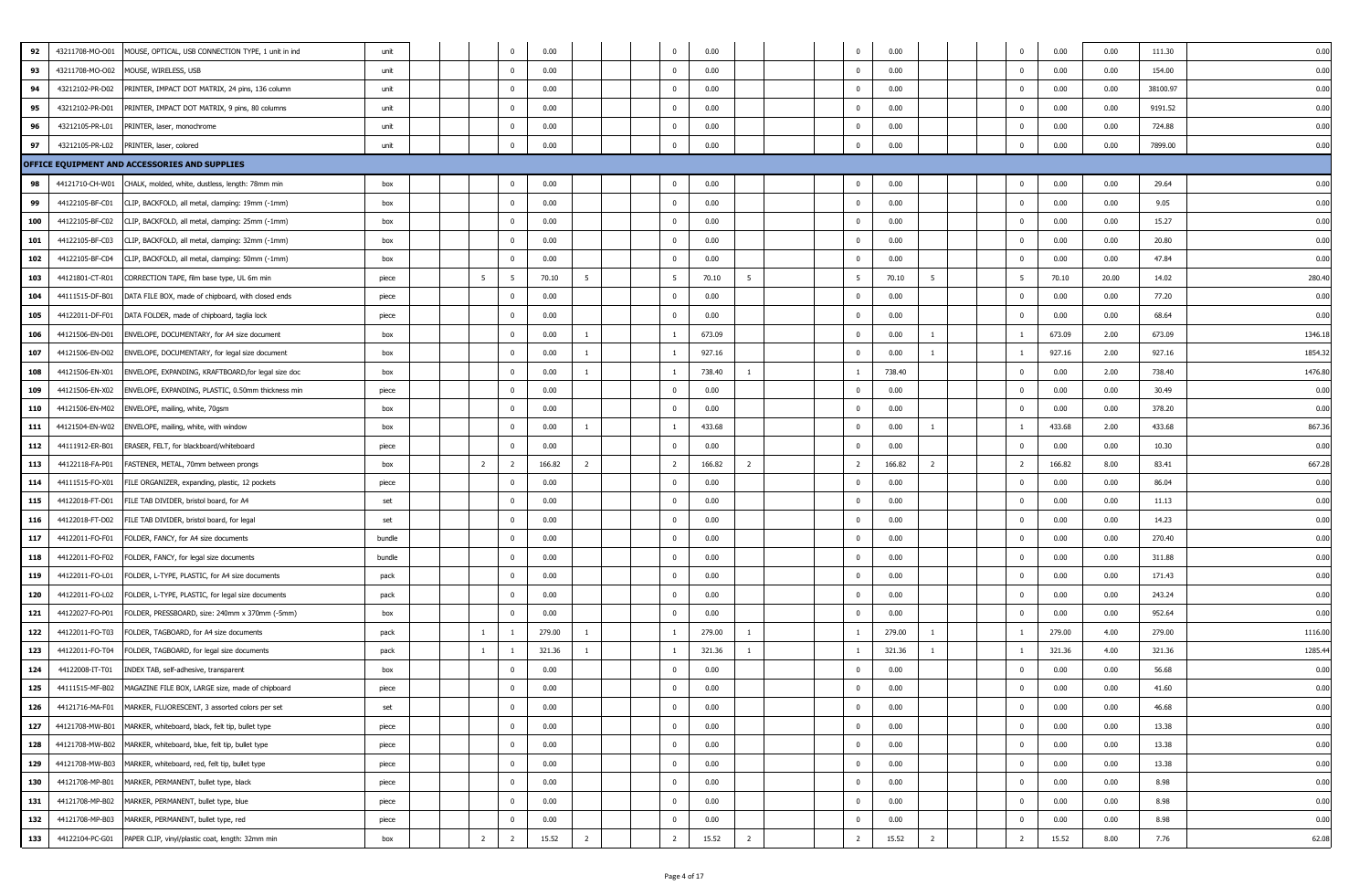| 134 | 44122104-PC-J02                                                         |        |              | - 2            | 34.28    | - 2            |  | 2              | 34.28    | $\overline{2}$ | $\overline{2}$           | 34.28    | - 2                     |                         | 34.28    | 8.00  | 137.1<br>17.14    |
|-----|-------------------------------------------------------------------------|--------|--------------|----------------|----------|----------------|--|----------------|----------|----------------|--------------------------|----------|-------------------------|-------------------------|----------|-------|-------------------|
|     | PAPER CLIP, vinyl/plastic coat, length: 50mm min                        | box    | 2            |                |          | -5             |  |                |          |                |                          |          |                         | 2                       |          |       |                   |
| 135 | 44121706-PE-L01<br>PENCIL, lead, w/ eraser, wood cased, hardness: HB    | box    |              | $\Omega$       | 0.00     |                |  | -5             | 103.95   |                | 5                        | 103.95   | 5                       | 5                       | 103.95   | 15.00 | 20.79<br>311.8    |
| 136 | 44122037-RB-P10<br>RING BINDER, plastic, 32mm, 84 rings                 | bundle |              | $\Omega$       | 0.00     |                |  | $^{\circ}$     | 0.00     |                | $\overline{\phantom{0}}$ | 0.00     |                         | $\mathbf 0$             | 0.00     | 0.00  | 239.79<br>0.00    |
| 137 | 44122101-RU-B01<br>RUBBER BAND, 70mm min lay flat length (#18)          | box    |              | $\Omega$       | 0.00     |                |  | $\Omega$       | 0.00     |                | $\overline{\mathbf{0}}$  | 0.00     |                         | $^{\circ}$              | 0.00     | 0.00  | 109.50<br>0.00    |
| 138 | 44121905-SP-F01<br>STAMP PAD, FELT, bed dimension: 60mm x 100mm min     | piece  |              | $\Omega$       | 0.00     | 5              |  | 5              | 174.75   |                | $\overline{\mathbf{0}}$  | 0.00     |                         | $^{\circ}$              | 0.00     | 5.00  | 174.7<br>34.95    |
| 139 | 44121612-BL-H01<br>CUTTER BLADE, for heavy duty cutter                  | piece  |              | $\Omega$       | 0.00     |                |  | $\Omega$       | 0.00     |                | $\overline{\phantom{0}}$ | 0.00     |                         | $^{\circ}$              | 0.00     | 0.00  | 14.82<br>0.00     |
| 140 | 44121612-CU-H01<br>CUTTER KNIFE, for general purpose                    | piece  |              | $^{\circ}$     | 0.00     |                |  | $^{\circ}$     | 0.00     |                | $\overline{\mathbf{0}}$  | 0.00     |                         | $^{\circ}$              | 0.00     | 0.00  | 33.43<br>0.00     |
| 141 | 44103202-DS-M01<br>DATING AND STAMPING MACHINE, heavy duty              | piece  |              | $\Omega$       | 0.00     |                |  | $\Omega$       | 0.00     |                | $\overline{\mathbf{0}}$  | 0.00     |                         | $^{\circ}$              | 0.00     | 0.00  | 453.96<br>0.00    |
| 142 | 44121619-PS-M01<br>PENCIL SHARPENER, manual, single cutter head         | piece  |              | $\Omega$       | 0.00     |                |  | $^{\circ}$     | 0.00     |                | $\overline{\mathbf{0}}$  | 0.00     |                         | $^{\circ}$              | 0.00     | 0.00  | 202.80<br>0.00    |
| 143 | 44101602-PU-P01<br>PUNCHER, paper, heavy duty, with two hole guide      | piece  |              | $\mathbf{0}$   | 0.00     |                |  | $\mathbf{0}$   | 0.00     |                | $\overline{\phantom{0}}$ | 0.00     |                         | $^{\circ}$              | 0.00     | 0.00  | 131.96<br>0.00    |
| 144 | 44121618-SS-S01<br>SCISSORS, symmetrical, blade length: 65mm min        | pair   |              | $\mathbf{0}$   | 0.00     |                |  | $\mathbf{0}$   | 0.00     |                | $\overline{\mathbf{0}}$  | 0.00     |                         | $\mathbf{0}$            | 0.00     | 0.00  | 40.56<br>0.00     |
| 145 | 44121615-ST-S01<br>STAPLER, STANDARD TYPE, load cap: 200 staples min    | piece  |              | $\Omega$       | 0.00     |                |  | $^{\circ}$     | 0.00     |                | $\overline{\mathbf{0}}$  | 0.00     |                         | $\mathbf 0$             | 0.00     | 0.00  | 176.80<br>0.00    |
| 146 | 44121615-ST-B01<br>STAPLER, BINDER TYPE, heavy duty, desktop            | unit   |              | $\Omega$       | 0.00     |                |  | $^{\circ}$     | 0.00     |                | $\overline{\mathbf{0}}$  | 0.00     |                         | $\mathbf{0}$            | 0.00     | 0.00  | 914.16<br>0.00    |
| 147 | 44121613-SR-P01<br>STAPLE REMOVER, PLIER-TYPE                           | piece  |              | $\Omega$       | 0.00     |                |  | $^{\circ}$     | 0.00     |                | $\overline{\phantom{0}}$ | 0.00     |                         | 0                       | 0.00     | 0.00  | 24.90<br>0.00     |
| 148 | 44121605-TD-T01<br>TAPE DISPENSER, TABLE TOP, for 24mm width tape       | piece  |              | $^{\circ}$     | 0.00     |                |  | $^{\circ}$     | 0.00     |                | $\overline{\mathbf{0}}$  | 0.00     |                         | $^{\circ}$              | 0.00     | 0.00  | 64.20<br>0.00     |
| 149 | 44101602-PB-M01<br>BINDING AND PUNCHING MACHINE, binding cap: 50mm      | unit   |              | $\Omega$       | 0.00     |                |  | $\Omega$       | 0.00     |                | $\overline{\mathbf{0}}$  | 0.00     |                         | $\mathbf{0}$            | 0.00     | 0.00  | 9534.72<br>0.00   |
| 150 | 44101807-CA-C01<br>CALCULATOR, compact, 12 digits                       | unit   |              | $\Omega$       | 0.00     |                |  | $\Omega$       | 0.00     |                | $\overline{0}$           | 0.00     |                         | $\Omega$                | 0.00     | 0.00  | 346.85<br>0.00    |
| 151 | FACSIMILE MACHINE, uses thermal paper<br>44101714-FX-M01                | unit   |              | $\overline{0}$ | 0.00     |                |  | $^{\circ}$     | 0.00     |                | $\overline{\phantom{0}}$ | 0.00     |                         | $\mathbf{0}$            | 0.00     | 0.00  | 5642.00<br>0.00   |
| 152 | 44101601-PT-M01<br>PAPER TRIMMER/CUTTING MACHINE, max paper size: B4    | unit   |              | $\Omega$       | 0.00     |                |  | $\Omega$       | 0.00     |                | $\overline{\mathbf{0}}$  | 0.00     |                         | $^{\circ}$              | 0.00     | 0.00  | 9297.60<br>0.00   |
| 153 | PAPER SHREDDER, cutting width: 3mm-4mm (Entry Level)<br>44101603-PS-M01 | unit   |              | $\Omega$       | 0.00     |                |  | $\Omega$       | 0.00     |                | $\overline{\mathbf{0}}$  | 0.00     |                         | $^{\circ}$              | 0.00     | 0.00  | 5699.20<br>0.00   |
|     | PRINTER OR FACSIMILE OR PHOTOCOPIER SUPPLIES                            |        |              |                |          |                |  |                |          |                |                          |          |                         |                         |          |       |                   |
| 154 | 44103109-BR-D05<br>DRUM CART, BROTHER DR-3455                           | Cart   |              | $\Omega$       | 0.00     |                |  |                | 0.00     |                | $\overline{0}$           | 0.00     |                         | $\overline{0}$          | 0.00     | 0.00  | 6947.20<br>0.00   |
| 155 | 44103105-BR-B04<br>INK CART, BROTHER LC67B, Black                       | Cart   |              | $\Omega$       | 0.00     |                |  | $\Omega$       | 0.00     |                | $\overline{\mathbf{0}}$  | 0.00     |                         | $^{\circ}$              | 0.00     | 0.00  | 910.00<br>0.00    |
| 156 | 44103105-BR-B05<br>INK CART, BROTHER LC67HYBK, Black                    | Cart   |              | $\Omega$       | 0.00     |                |  | $^{\circ}$     | 0.00     |                | $\overline{\mathbf{0}}$  | 0.00     |                         | $\mathbf{0}$            | 0.00     | 0.00  | 1601.60<br>0.00   |
| 157 | 44103109-BR-D06<br>TONER CART, BROTHER DR-451CL, high yield 3000 pag    | Cart   |              | $\mathbf{0}$   | 0.00     |                |  | $\mathbf{0}$   | 0.00     |                | $\overline{\mathbf{0}}$  | 0.00     |                         | $^{\circ}$              | 0.00     | 0.00  | 6760.00<br>0.00   |
| 158 | 44103103-BR-B16<br>TONER CART, BROTHER TN-456 BLACK, high yield 6500    | Cart   |              | $\Omega$       | 0.00     |                |  | $^{\circ}$     | 0.00     |                | $\overline{\mathbf{0}}$  | 0.00     |                         | $\mathbf{0}$            | 0.00     | 0.00  | 5080.40<br>0.00   |
| 159 | 44103103-BR-C03<br>TONER CART, BROTHER TN-456 CYAN, high yield 6500     | Cart   |              | $\Omega$       | 0.00     |                |  | $\Omega$       | 0.00     |                | $\overline{\mathbf{0}}$  | 0.00     |                         | 0                       | 0.00     | 0.00  | 8569.60<br>0.00   |
| 160 | 44103103-BR-M03<br>TONER CART, BROTHER TN-456 MAGENTA, high yield 65    | Cart   |              | $\mathbf{0}$   | 0.00     |                |  | $^{\circ}$     | 0.00     |                | $\overline{\mathbf{0}}$  | 0.00     |                         | $\mathbf{0}$            | 0.00     | 0.00  | 8569.60<br>0.00   |
| 161 | 44103103-BR-Y03<br>TONER CART, BROTHER TN-456 YELLOW, high yield 650    | Cart   |              | $\Omega$       | 0.00     |                |  | $\Omega$       | 0.00     |                | $\overline{\mathbf{0}}$  | 0.00     |                         | $\mathbf{0}$            | 0.00     | 0.00  | 8569.60<br>0.00   |
| 162 | 44103103-SA-B03<br>TONER CART, SAMSUNG ML-D2850B, Black                 | Cart   |              | $\Omega$       | 0.00     |                |  | $\Omega$       | 0.00     |                | $\overline{\mathbf{0}}$  | 0.00     |                         | $\mathbf{0}$            | 0.00     | 0.00  | 5116.80<br>0.00   |
| 163 | 44103105-CA-C04<br>INK CART, CANON CL-741, Col.                         | cart   |              | $\Omega$       | 0.00     |                |  | $\Omega$       | 0.00     |                | $\overline{0}$           | 0.00     |                         | $\Omega$                | 0.00     | 0.00  | 989.04<br>0.00    |
| 164 | 44103105-CA-C02<br>INK CART, CANON CL-811, Colored                      | cart   |              | $\mathbf{0}$   | 0.00     |                |  | $^{\circ}$     | 0.00     |                | $\overline{\mathbf{0}}$  | 0.00     |                         | $\mathbf{0}$            | 0.00     | 0.00  | 1029.60<br>0.00   |
| 165 | INK CART, CANON PG-740, Black<br>44103105-CA-B04                        | cart   |              | $\Omega$       | 0.00     |                |  | $^{\circ}$     | 0.00     |                | $\overline{\mathbf{0}}$  | 0.00     |                         | $\mathbf{0}$            | 0.00     | 0.00  | 754.00<br>0.00    |
| 166 | 44103105-CA-B02<br>INK CART, CANON PG-810, Black                        | cart   |              | $\Omega$       | 0.00     |                |  | $\Omega$       | 0.00     |                | $\overline{\mathbf{0}}$  | 0.00     |                         | 0                       | 0.00     | 0.00  | 780.00<br>0.00    |
| 167 | 44103105-EP-B17<br>INK CART, EPSON C13T664100 (T6641), Black            | cart   | 5            | -5             | 1,248.00 | -5             |  | -5             | 1,248.00 | $\overline{5}$ | 5                        | 1,248.00 | - 5                     | 5                       | 1,248.00 | 20.00 | 249.60<br>4992.00 |
| 168 | 44103105-EP-C17<br>INK CART, EPSON C13T664200 (T6642), Cyan             | cart   | 1            |                | 249.60   | $\overline{2}$ |  | $\overline{2}$ | 499.20   | 2              | $\overline{2}$           | 499.20   | $\overline{\mathbf{3}}$ | $\overline{\mathbf{3}}$ | 748.80   | 8.00  | 1996.80<br>249.60 |
| 169 | 44103105-EP-M17<br>INK CART, EPSON C13T664300 (T6643), Magenta          | cart   | $\mathbf{1}$ |                | 249.60   | $\overline{2}$ |  | $\overline{2}$ | 499.20   | $\overline{2}$ | $\overline{2}$           | 499.20   | 3                       | $\overline{\mathbf{3}}$ | 748.80   | 8.00  | 1996.80<br>249.60 |
| 170 | 44103105-EP-Y17<br>INK CART, EPSON C13T664400 (T6644), Yellow           | cart   | $\mathbf{1}$ |                | 249.60   | $\overline{2}$ |  | $\overline{2}$ | 499.20   | 2              | $\overline{2}$           | 499.20   | $\overline{\mathbf{3}}$ | 3                       | 748.80   | 8.00  | 1996.80<br>249.60 |
| 171 | 44103105-HP-B40<br>INK CART, HP C2P04AA (HP62) Black                    | cart   |              | $\overline{0}$ | 0.00     |                |  | $\bf{0}$       | 0.00     |                | $\overline{\mathbf{0}}$  | 0.00     |                         | $\mathbf 0$             | 0.00     | 0.00  | 773.76<br>0.00    |
|     |                                                                         |        |              |                |          |                |  |                |          |                |                          |          |                         |                         |          |       |                   |
| 172 | 44103105-HP-T40<br>INK CART, HP C2P06AA (HP62) Tri-color                | cart   |              | $\overline{0}$ | 0.00     |                |  | $\mathbf{0}$   | 0.00     |                | $\overline{\mathbf{0}}$  | 0.00     |                         | $\mathbf 0$             | 0.00     | 0.00  | 950.56<br>0.00    |
| 173 | 44103105-HP-B09<br>INK CART, HP C9351AA, (HP21), Black                  | cart   |              | $^{\circ}$     | 0.00     |                |  | $\mathbf{0}$   | 0.00     |                | $\overline{\mathbf{0}}$  | 0.00     |                         | $\mathbf 0$             | 0.00     | 0.00  | 795.60<br>0.00    |
| 174 | 44103105-HP-T10<br>INK CART, HP C9352AA, (HP22), Tri-color              | cart   |              | $\bf{0}$       | 0.00     |                |  | $\mathbf{0}$   | 0.00     |                | $\overline{\mathbf{0}}$  | 0.00     |                         | $\mathbf 0$             | 0.00     | 0.00  | 920.40<br>0.00    |
| 175 | 44103105-HP-P48<br>Ink Cartridge, HP C9397A (HP72) 69ml Photo Black     | cart   |              | $\mathbf{0}$   | 0.00     |                |  | $\mathbf 0$    | 0.00     |                | $\overline{\mathbf{0}}$  | 0.00     |                         | $\pmb{0}$               | 0.00     | 0.00  | 0.00<br>1996.80   |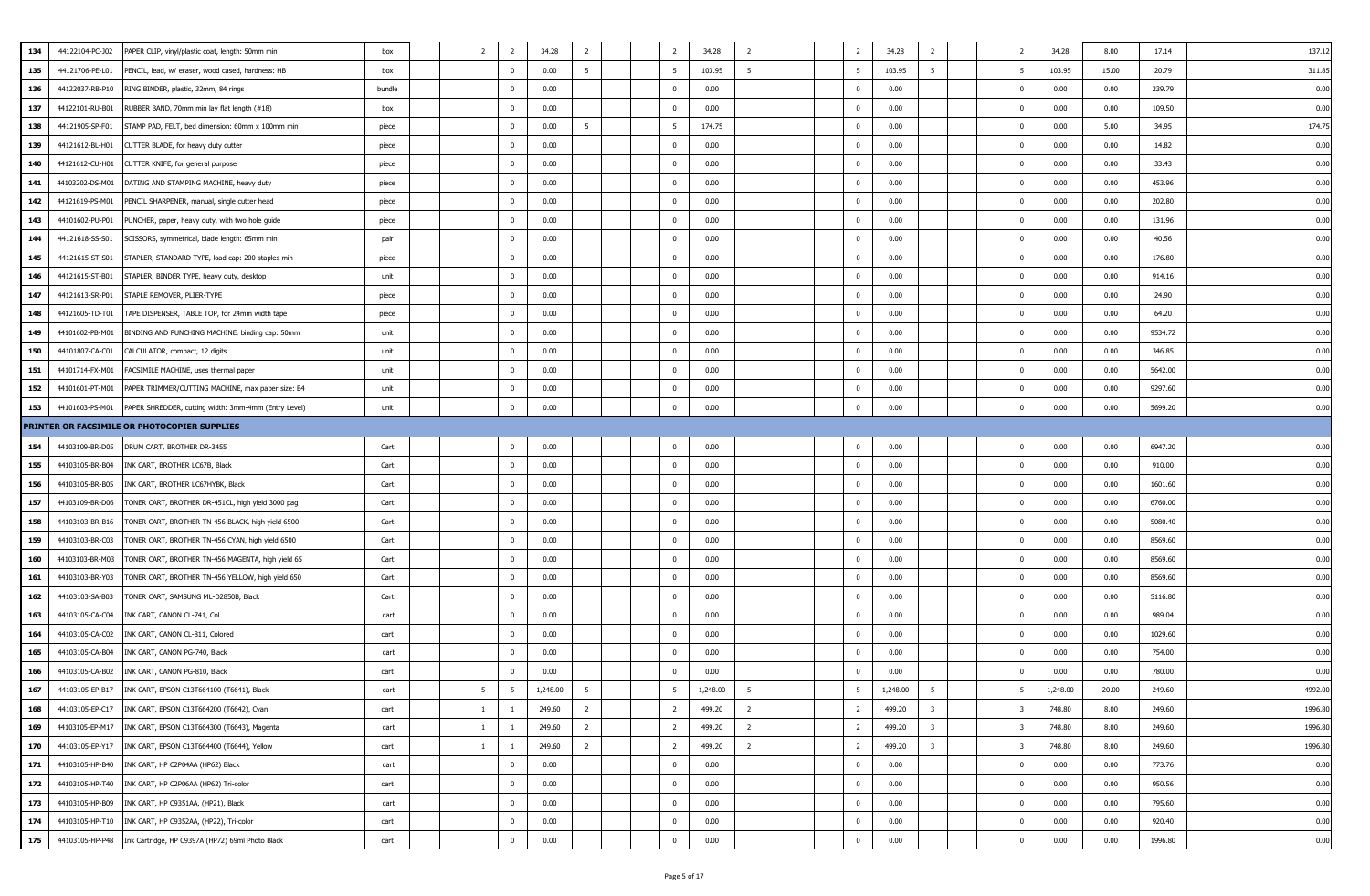| 176 | 44103105-HP-C48 | Ink Cartridge, HP C9398A (HP72) 69ml Cyan                             | cart |  | $^{\circ}$     | 0.00 |  | $^{\circ}$   | 0.00 |  | $\overline{0}$           | 0.00 | $^{\circ}$     | 0.00 | 0.00 | 1996.80 | 0.00 |
|-----|-----------------|-----------------------------------------------------------------------|------|--|----------------|------|--|--------------|------|--|--------------------------|------|----------------|------|------|---------|------|
| 177 | 44103105-HP-M48 | Ink Cartridge, HP C9399A (HP72) 69ml Magenta                          | cart |  | $\Omega$       | 0.00 |  | $\mathbf 0$  | 0.00 |  | $\overline{\mathbf{0}}$  | 0.00 | $\mathbf 0$    | 0.00 | 0.00 | 1996.80 | 0.00 |
| 178 | 44103105-HP-Y48 | Ink Cartridge, HP C9400A (HP72) 69ml Yellow                           | cart |  | $^{\circ}$     | 0.00 |  | $\mathbf 0$  | 0.00 |  | $\overline{\mathbf{0}}$  | 0.00 | $^{\circ}$     | 0.00 | 0.00 | 1996.80 | 0.00 |
| 179 | 44103105-HP-G48 | Ink Cartridge, HP C9401A (HP72) 69ml Gray                             | cart |  | $\Omega$       | 0.00 |  | $\mathbf{0}$ | 0.00 |  | $\overline{\mathbf{0}}$  | 0.00 | $^{\circ}$     | 0.00 | 0.00 | 1996.80 | 0.00 |
| 180 | 44103105-HP-B48 | Ink Cartridge, HP C9403A (HP72) 130ml Matte Black                     | cart |  | $\Omega$       | 0.00 |  | $\mathbf{0}$ | 0.00 |  | $\overline{\mathbf{0}}$  | 0.00 | 0              | 0.00 | 0.00 | 3016.00 | 0.00 |
| 181 | 44103105-HP-B17 | INK CART, HP CC640WA, (HP60), Black                                   | cart |  | $\Omega$       | 0.00 |  | $\bf{0}$     | 0.00 |  | $\overline{\mathbf{0}}$  | 0.00 | $\mathbf 0$    | 0.00 | 0.00 | 769.60  | 0.00 |
| 182 | 44103105-HP-T17 | INK CART, HP CC643WA, (HP60), Tri-color                               | cart |  | $\Omega$       | 0.00 |  | $\mathbf 0$  | 0.00 |  | $\overline{\mathbf{0}}$  | 0.00 | $^{\circ}$     | 0.00 | 0.00 | 915.20  | 0.00 |
| 183 | 44103105-HP-B35 | INK CART, HP CD887AA, (HP703), Black                                  | cart |  | $\Omega$       | 0.00 |  | $\mathbf 0$  | 0.00 |  | $\overline{\mathbf{0}}$  | 0.00 | $^{\circ}$     | 0.00 | 0.00 | 366.08  | 0.00 |
| 184 | 44103105-HP-T35 | INK CART, HP CD888AA, (HP703), Tri-color                              | cart |  | $\Omega$       | 0.00 |  | $\mathbf{0}$ | 0.00 |  | $\overline{\mathbf{0}}$  | 0.00 | 0              | 0.00 | 0.00 | 366.08  | 0.00 |
| 185 | 44103105-HX-C40 | INK CART, HP CD972AA, (HP 920XL), Cyan                                | cart |  | $\Omega$       | 0.00 |  | $\mathbf 0$  | 0.00 |  | $\overline{\phantom{0}}$ | 0.00 | $\mathbf{0}$   | 0.00 | 0.00 | 641.68  | 0.00 |
| 186 | 44103105-HX-M40 | INK CART, HP CD973AA, (HP 920XL), Magenta                             | cart |  | $\Omega$       | 0.00 |  | $\Omega$     | 0.00 |  | $\overline{0}$           | 0.00 | 0              | 0.00 | 0.00 | 641.68  | 0.00 |
| 187 | 44103105-HX-Y40 | INK CART, HP CD974AA, (HP 920XL), Yellow                              | cart |  | $\Omega$       | 0.00 |  | $\mathbf{0}$ | 0.00 |  | $\overline{\mathbf{0}}$  | 0.00 | 0              | 0.00 | 0.00 | 641.68  | 0.00 |
| 188 | 44103105-HX-B40 | INK CART, HP CD975AA, (HP 920XL), Black                               | cart |  | $\Omega$       | 0.00 |  | $\mathbf 0$  | 0.00 |  | $\overline{\mathbf{0}}$  | 0.00 | $^{\circ}$     | 0.00 | 0.00 | 1269.84 | 0.00 |
| 189 | 44103105-HP-B20 | INK CART, HP CH561WA, (HP61), Black                                   | cart |  | $\Omega$       | 0.00 |  | $\mathbf 0$  | 0.00 |  | $\overline{\mathbf{0}}$  | 0.00 | $^{\circ}$     | 0.00 | 0.00 | 656.24  | 0.00 |
| 190 | 44103105-HP-T20 | INK CART, HP CH562WA, (HP61), Tricolor                                | cart |  | $\Omega$       | 0.00 |  | $\mathbf{0}$ | 0.00 |  | $\overline{0}$           | 0.00 | $^{\circ}$     | 0.00 | 0.00 | 821.60  | 0.00 |
| 191 | 44103105-HP-B49 | INK CART, HP CH565A (HP82) Black                                      | cart |  | $\Omega$       | 0.00 |  | $\mathbf 0$  | 0.00 |  | $\overline{\mathbf{0}}$  | 0.00 | $^{\circ}$     | 0.00 | 0.00 | 1944.80 | 0.00 |
| 192 | 44103105-HP-C49 | INK CART, HP CH566A (HP82) Cyan                                       | cart |  | $\Omega$       | 0.00 |  | $\mathbf 0$  | 0.00 |  | $\overline{\phantom{0}}$ | 0.00 | 0              | 0.00 | 0.00 | 1539.20 | 0.00 |
| 193 |                 | 44103105-HP-M49 INK CART, HP CH567A (HP82) Magenta                    | cart |  | $\Omega$       | 0.00 |  | $\mathbf 0$  | 0.00 |  | $\overline{\mathbf{0}}$  | 0.00 | 0              | 0.00 | 0.00 | 1539.20 | 0.00 |
| 194 | 44103105-HP-Y49 | INK CART, HP CH568A (HP82) Yellow                                     | cart |  | $\Omega$       | 0.00 |  | $\mathbf{0}$ | 0.00 |  | $\overline{0}$           | 0.00 | $^{\circ}$     | 0.00 | 0.00 | 1539.20 | 0.00 |
| 195 | 44103105-HX-B43 | INK CART, HP CN045AA, (HP950XL), Black                                | cart |  |                | 0.00 |  | $\mathbf{0}$ | 0.00 |  | $\overline{\mathbf{0}}$  | 0.00 | 0              | 0.00 | 0.00 | 1570.40 | 0.00 |
| 196 | 44103105-HX-C43 | INK CART, HP CN046AA, (HP951XL), Cyan                                 | cart |  | $\Omega$       | 0.00 |  | $\bf{0}$     | 0.00 |  | $\overline{\mathbf{0}}$  | 0.00 | $\mathbf 0$    | 0.00 | 0.00 | 1165.84 | 0.00 |
| 197 | 44103105-HX-M43 | INK CART, HP CN047AA, (HP951XL), Magenta                              | cart |  | $\Omega$       | 0.00 |  | $\mathbf 0$  | 0.00 |  | $\overline{\mathbf{0}}$  | 0.00 | $^{\circ}$     | 0.00 | 0.00 | 1165.84 | 0.00 |
| 198 | 44103105-HX-Y43 | INK CART, HP CN048AA, (HP951XL). Yellow                               | cart |  | $\Omega$       | 0.00 |  | $\mathbf{0}$ | 0.00 |  | $\overline{\mathbf{0}}$  | 0.00 | 0              | 0.00 | 0.00 | 1165.84 | 0.00 |
| 199 | 44103105-HP-B36 | INK CART, HP CN692AA, (HP704), Black                                  | cart |  | $\Omega$       | 0.00 |  | $\mathbf{0}$ | 0.00 |  | $\overline{\mathbf{0}}$  | 0.00 | $\Omega$       | 0.00 | 0.00 | 366.08  | 0.00 |
| 200 | 44103105-HP-T36 | INK CART, HP CN693AA, (HP704), Tri-color                              | cart |  | $\Omega$       | 0.00 |  | $\mathbf 0$  | 0.00 |  | $\overline{\phantom{0}}$ | 0.00 | $^{\circ}$     | 0.00 | 0.00 | 366.08  | 0.00 |
| 201 | 44103105-HP-B33 | INK CART, HP CZ107AA, (HP678), Black                                  | cart |  | $\Omega$       | 0.00 |  | $\mathbf{0}$ | 0.00 |  | $\overline{0}$           | 0.00 | $^{\circ}$     | 0.00 | 0.00 | 366.08  | 0.00 |
| 202 | 44103105-HP-T33 | INK CART, HP CZ108AA, (HP678), Tricolor                               | cart |  | $\Omega$       | 0.00 |  | $\mathbf{0}$ | 0.00 |  | $\overline{\mathbf{0}}$  | 0.00 | 0              | 0.00 | 0.00 | 366.08  | 0.00 |
| 203 | 44103105-HP-B42 | INK CART, HP CZ121A (HP685A), Black                                   | cart |  | $\Omega$       | 0.00 |  | $\mathbf 0$  | 0.00 |  | $\overline{\mathbf{0}}$  | 0.00 | 0              | 0.00 | 0.00 | 366.08  | 0.00 |
| 204 | 44103105-HP-C33 | INK CART, HP CZ122A (HP685A), Cyan                                    | cart |  | $\Omega$       | 0.00 |  | $\mathbf 0$  | 0.00 |  | $\overline{\mathbf{0}}$  | 0.00 | $^{\circ}$     | 0.00 | 0.00 | 249.60  | 0.00 |
| 205 | 44103105-HP-M33 | INK CART, HP CZ123A (HP685A), Magenta                                 | cart |  | $\Omega$       | 0.00 |  | $\mathbf{0}$ | 0.00 |  | $\overline{\mathbf{0}}$  | 0.00 | $^{\circ}$     | 0.00 | 0.00 | 249.60  | 0.00 |
| 206 | 44103105-HP-Y33 | INK CART, HP CZ124A (HP685A), Yellow                                  | cart |  |                | 0.00 |  | $\Omega$     | 0.00 |  | $\overline{\phantom{0}}$ | 0.00 | $^{\circ}$     | 0.00 | 0.00 | 249.60  | 0.00 |
| 207 | 44103105-HP-T43 | Ink Cartridge, HP F6V26AA (HP680) Tri-color                           | cart |  | $\Omega$       | 0.00 |  | $\mathbf 0$  | 0.00 |  | $\overline{\mathbf{0}}$  | 0.00 | $^{\circ}$     | 0.00 | 0.00 | 405.60  | 0.00 |
| 208 | 44103105-HP-B43 | Ink Cartridge, HP F6V27AA (HP680) Black                               | cart |  | $\Omega$       | 0.00 |  | $\mathbf{0}$ | 0.00 |  | $\overline{\mathbf{0}}$  | 0.00 | 0              | 0.00 | 0.00 | 405.60  | 0.00 |
| 209 | 44103105-HP-C50 | Ink Cartridge, HP L0S51AA (HP955) Cyan Original                       | cart |  | $\Omega$       | 0.00 |  | $\mathbf{0}$ | 0.00 |  | $\overline{\mathbf{0}}$  | 0.00 | $^{\circ}$     | 0.00 | 0.00 | 995.75  | 0.00 |
| 210 |                 | 44103105-HP-M50 Ink Cartridge, HP L0S54AA (HP955) Magenta Original    | cart |  | $\Omega$       | 0.00 |  | $\mathbf{0}$ | 0.00 |  | $\overline{0}$           | 0.00 | $\mathbf{0}$   | 0.00 | 0.00 | 995.75  | 0.00 |
| 211 | 44103105-HP-Y50 | Ink Cartridge, HP L0S57AA (HP955) Yellow Original                     | cart |  | $\overline{0}$ | 0.00 |  | $\bf{0}$     | 0.00 |  | $\overline{\mathbf{0}}$  | 0.00 | $\mathbf 0$    | 0.00 | 0.00 | 995.75  | 0.00 |
| 212 | 44103105-HP-B50 | Ink Cartridge, HP L0S60AA (HP955) Black Original                      | cart |  | $\mathbf 0$    | 0.00 |  | $\mathbf 0$  | 0.00 |  | $\overline{\mathbf{0}}$  | 0.00 | $\overline{0}$ | 0.00 | 0.00 | 4956.60 | 0.00 |
| 213 | 44103105-HX-C48 | Ink Cartridge, HP L0S63AA (HP955XL) Cyan Original                     | cart |  | $\mathbf{0}$   | 0.00 |  | $\mathbf 0$  | 0.00 |  | $\overline{\mathbf{0}}$  | 0.00 | $\mathbf{0}$   | 0.00 | 0.00 | 1212.64 | 0.00 |
| 214 |                 | 44103105-HX-M48    Ink Cartridge, HP L0S66AA (HP955XL) Magenta Origin | cart |  | $\mathbf 0$    | 0.00 |  | $\mathbf{0}$ | 0.00 |  | $\overline{\mathbf{0}}$  | 0.00 | $\mathbf 0$    | 0.00 | 0.00 | 1212.64 | 0.00 |
| 215 | 44103105-HX-Y48 | Ink Cartridge, HP L0S69AA (HP955XL) Yellow Origina                    | cart |  | $\mathbf{0}$   | 0.00 |  | $\bf{0}$     | 0.00 |  | $\overline{\mathbf{0}}$  | 0.00 | $\mathbf 0$    | 0.00 | 0.00 | 1212.64 | 0.00 |
| 216 | 44103105-HX-B48 | Ink Cartridge, HP L0S72AA (HP955XL) Black Original                    | cart |  | $\mathbf 0$    | 0.00 |  | $\mathbf 0$  | 0.00 |  | $\overline{0}$           | 0.00 | $\overline{0}$ | 0.00 | 0.00 | 1644.24 | 0.00 |
| 217 | 44103105-HP-C51 | Ink Cartridge, HP T6L89AA (HP905) Cyan Original                       | cart |  | $\overline{0}$ | 0.00 |  | $\bf{0}$     | 0.00 |  | $\overline{\mathbf{0}}$  | 0.00 | $\mathbf 0$    | 0.00 | 0.00 | 453.62  | 0.00 |
| 218 |                 | 44103105-HP-M51    Ink Cartridge, HP T6L93AA (HP905) Magenta Original | cart |  | $\overline{0}$ | 0.00 |  | $\bf{0}$     | 0.00 |  | $\overline{\mathbf{0}}$  | 0.00 | $\overline{0}$ | 0.00 | 0.00 | 453.62  | 0.00 |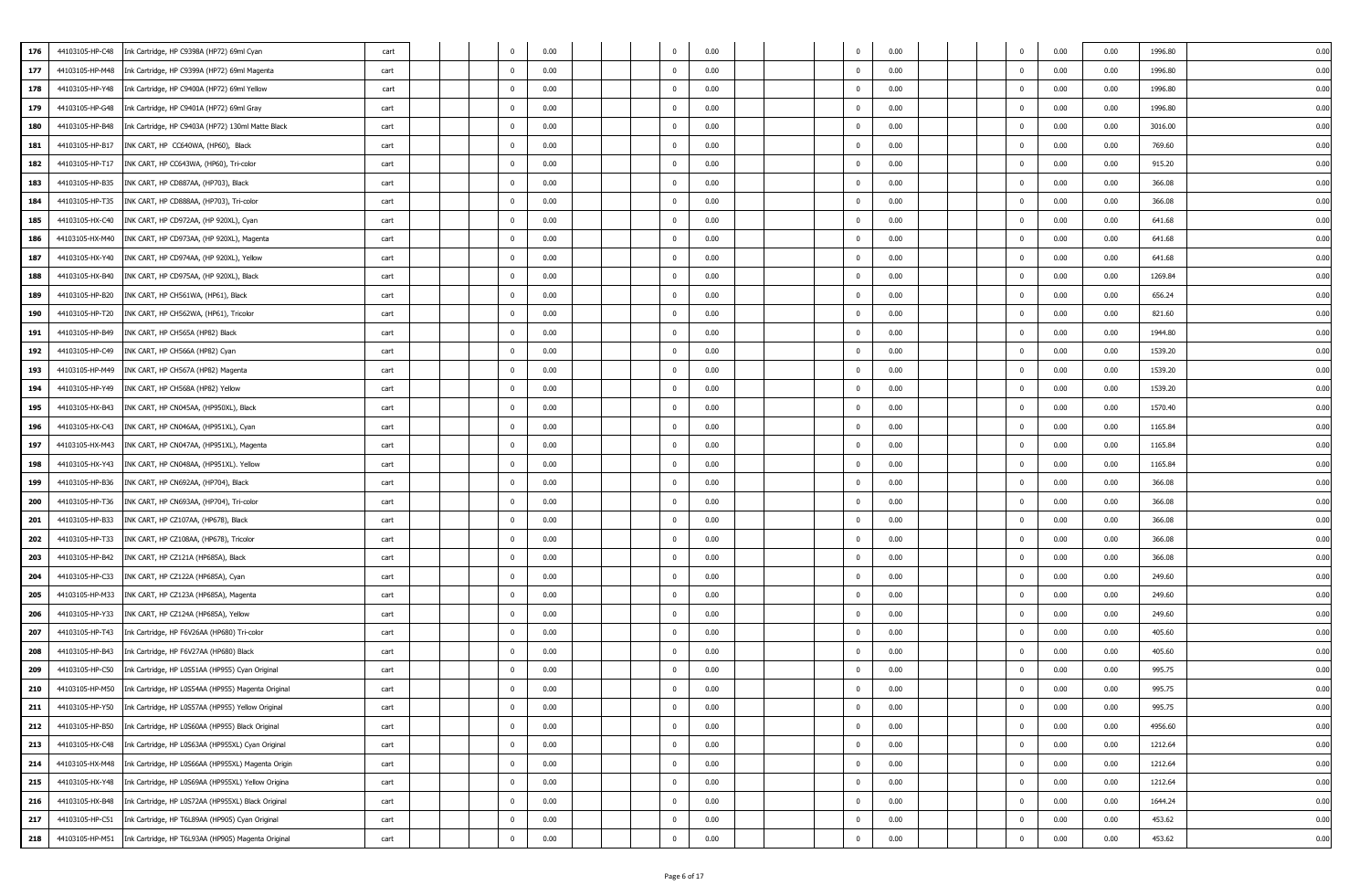|     |                 |                                                                    |      |  |                |      |   |                |          |  | $\overline{\mathbf{0}}$  |      |  |                |          |      |          |        |
|-----|-----------------|--------------------------------------------------------------------|------|--|----------------|------|---|----------------|----------|--|--------------------------|------|--|----------------|----------|------|----------|--------|
| 219 | 44103105-HP-Y51 | Ink Cartridge, HP T6L97AA (HP905) Yellow Original                  | cart |  | $^{\circ}$     | 0.00 |   | $^{\circ}$     | 0.00     |  |                          | 0.00 |  | $\mathbf 0$    | 0.00     | 0.00 | 453.62   | 0.00   |
| 220 | 44103105-HP-B51 | Ink Cartridge, HP T6M01AA (HP905) Black Original                   | cart |  | $\Omega$       | 0.00 |   | $\mathbf{0}$   | 0.00     |  | $\overline{\mathbf{0}}$  | 0.00 |  | $^{\circ}$     | 0.00     | 0.00 | 741.28   | 0.00   |
| 221 | 44103112-EP-R05 | RIBBON CART, EPSON C13S015516 (#8750), Black                       | cart |  | $\overline{0}$ | 0.00 |   | $\bf{0}$       | 0.00     |  | $\overline{\phantom{0}}$ | 0.00 |  | $\mathbf 0$    | 0.00     | 0.00 | 77.43    | 0.00   |
| 222 | 44103112-EP-R07 | RIBBON CART, EPSON C13S015531 (S015086), Black                     | cart |  | $\Omega$       | 0.00 |   | $\mathbf{0}$   | 0.00     |  | $\overline{\mathbf{0}}$  | 0.00 |  | $^{\circ}$     | 0.00     | 0.00 | 736.32   | 0.00   |
| 223 | 44103112-EP-R13 | RIBBON CART, EPSON C13S015632, Black, forLX-310                    | cart |  | $\Omega$       | 0.00 |   | $\mathbf 0$    | 0.00     |  | $\overline{\mathbf{0}}$  | 0.00 |  | $^{\circ}$     | 0.00     | 0.00 | 77.94    | 0.00   |
| 224 | 44103103-BR-B03 | TONER CART, BROTHER TN-2025, Black                                 | cart |  | $\Omega$       | 0.00 |   | $\mathbf 0$    | 0.00     |  | $\overline{\phantom{0}}$ | 0.00 |  | $\mathbf 0$    | 0.00     | 0.00 | 2685.28  | 0.00   |
| 225 | 44103103-BR-B04 | TONER CART, BROTHER TN-2130, Black                                 | cart |  | $^{\circ}$     | 0.00 |   | $\mathbf 0$    | 0.00     |  | $\overline{\mathbf{0}}$  | 0.00 |  | $\mathbf 0$    | 0.00     | 0.00 | 1892.80  | 0.00   |
| 226 | 44103103-BR-B05 | TONER CART, BROTHER TN-2150, Black                                 | cart |  | $\Omega$       | 0.00 |   | $\mathbf 0$    | 0.00     |  | $\overline{\mathbf{0}}$  | 0.00 |  | $^{\circ}$     | 0.00     | 0.00 | 2685.28  | 0.00   |
| 227 | 44103103-BR-B09 | TONER CART, BROTHER TN-3320, Black                                 | cart |  | $\overline{0}$ | 0.00 |   | $\mathbf{0}$   | 0.00     |  | $\overline{\mathbf{0}}$  | 0.00 |  | $^{\circ}$     | 0.00     | 0.00 | 3567.20  | 0.00   |
| 228 | 44103103-BR-B11 | TONER CART, BROTHER TN-3350, Black, for HL5450DN                   | cart |  | $\overline{0}$ | 0.00 |   | $\bf{0}$       | 0.00     |  | $\overline{\mathbf{0}}$  | 0.00 |  | $\mathbf 0$    | 0.00     | 0.00 | 5002.40  | 0.00   |
| 229 |                 | 44103103-HP-B12   TONER CART, HP CB435A, Black                     | cart |  | $\overline{0}$ | 0.00 |   | $\mathbf 0$    | 0.00     |  | $\overline{\mathbf{0}}$  | 0.00 |  | $\mathbf{0}$   | 0.00     | 0.00 | 3380.00  | 0.00   |
| 230 | 44103103-HP-B14 | TONER CART, HP CB540A, Black                                       | cart |  | $^{\circ}$     | 0.00 |   | $\mathbf 0$    | 0.00     |  | $\overline{\mathbf{0}}$  | 0.00 |  | $^{\circ}$     | 0.00     | 0.00 | 3337.36  | 0.00   |
| 231 | 44103103-HP-B18 | TONER CART, HP CE255A, Black                                       | cart |  | $^{\circ}$     | 0.00 |   | $\mathbf 0$    | 0.00     |  | $\overline{\mathbf{0}}$  | 0.00 |  | $^{\circ}$     | 0.00     | 0.00 | 7332.00  | 0.00   |
| 232 | 44103103-HP-B21 | TONER CART, HP CE278A, Black                                       | cart |  | $^{\circ}$     | 0.00 |   | $\bf{0}$       | 0.00     |  | $\overline{\phantom{0}}$ | 0.00 |  | $\mathbf 0$    | 0.00     | 0.00 | 3952.00  | 0.00   |
| 233 | 44103103-HP-B22 | TONER CART, HP CE285A (HP85A), Black                               | cart |  | $\overline{0}$ | 0.00 | 1 | $\overline{1}$ | 3,432.00 |  | $\overline{\mathbf{0}}$  | 0.00 |  | 1              | 3,432.00 | 2.00 | 3432.00  | 6864.0 |
| 234 | 44103103-HP-B23 | TONER CART, HP CE310A, Black                                       | cart |  | $\Omega$       | 0.00 |   | $\mathbf{0}$   | 0.00     |  | $\overline{\mathbf{0}}$  | 0.00 |  | $^{\circ}$     | 0.00     | 0.00 | 2360.80  | 0.00   |
| 235 | 44103103-HP-C23 | TONER CART, HP CE311A, Cyan                                        | cart |  | $\Omega$       | 0.00 |   | $\mathbf{0}$   | 0.00     |  | $\overline{\mathbf{0}}$  | 0.00 |  | $^{\circ}$     | 0.00     | 0.00 | 2542.80  | 0.00   |
| 236 | 44103103-HP-Y23 | TONER CART, HP CE312A, Yellow                                      | cart |  | $\overline{0}$ | 0.00 |   | $\mathbf{0}$   | 0.00     |  | $\overline{\phantom{0}}$ | 0.00 |  | $\mathbf{0}$   | 0.00     | 0.00 | 2542.80  | 0.00   |
| 237 |                 | 44103103-HP-M23   TONER CART, HP CE313A, Magenta                   | cart |  | $\Omega$       | 0.00 |   | $\mathbf{0}$   | 0.00     |  | $\overline{\mathbf{0}}$  | 0.00 |  | $\mathbf{0}$   | 0.00     | 0.00 | 2542.80  | 0.00   |
| 238 | 44103103-HP-B24 | TONER CART, HP CE320A, Black                                       | cart |  | $\Omega$       | 0.00 |   | $\mathbf 0$    | 0.00     |  | $\overline{\phantom{0}}$ | 0.00 |  | $^{\circ}$     | 0.00     | 0.00 | 2916.16  | 0.00   |
| 239 | 44103103-HP-C24 | TONER CART, HP CE321A, Cyan                                        | cart |  | $\Omega$       | 0.00 |   | $\mathbf 0$    | 0.00     |  | $\overline{\phantom{0}}$ | 0.00 |  | $\mathbf 0$    | 0.00     | 0.00 | 3072.16  | 0.00   |
| 240 | 44103103-HP-Y24 | TONER CART, HP CE322A, Yellow                                      | cart |  | $^{\circ}$     | 0.00 |   | $\mathbf 0$    | 0.00     |  | $\overline{\phantom{0}}$ | 0.00 |  | $\mathbf 0$    | 0.00     | 0.00 | 3072.16  | 0.00   |
| 241 | 44103103-HP-M24 | TONER CART, HP CE323A, Magenta                                     | cart |  | $\mathbf 0$    | 0.00 |   | $\mathbf 0$    | 0.00     |  | $\overline{\mathbf{0}}$  | 0.00 |  | $\mathbf{0}$   | 0.00     | 0.00 | 3072.16  | 0.00   |
| 242 |                 | 44103103-HP-B25   TONER CART, HP CE390A, Black                     | cart |  | $\Omega$       | 0.00 |   | $\mathbf 0$    | 0.00     |  | $\overline{\mathbf{0}}$  | 0.00 |  | $\mathbf{0}$   | 0.00     | 0.00 | 7856.16  | 0.00   |
| 243 | 44103103-HP-B26 | TONER CART, HP CE400A, Black                                       | cart |  | $\overline{0}$ | 0.00 |   | $\mathbf{0}$   | 0.00     |  | $\overline{\mathbf{0}}$  | 0.00 |  | $^{\circ}$     | 0.00     | 0.00 | 6900.40  | 0.00   |
| 244 |                 | 44103103-HP-C26   TONER CART, HP CE401A, Cyan                      | cart |  | $\overline{0}$ | 0.00 |   | $\mathbf{0}$   | 0.00     |  | $\overline{\mathbf{0}}$  | 0.00 |  | $\mathbf{0}$   | 0.00     | 0.00 | 10193.04 | 0.00   |
| 245 | 44103103-HP-Y26 | TONER CART, HP CE402A, Yellow                                      | cart |  | $^{\circ}$     | 0.00 |   | $\mathbf 0$    | 0.00     |  | $\overline{\mathbf{0}}$  | 0.00 |  | $^{\circ}$     | 0.00     | 0.00 | 10193.04 | 0.00   |
| 246 |                 | 44103103-HP-M26   TONER CART, HP CE403A, Magenta                   | cart |  | $\Omega$       | 0.00 |   | $\mathbf 0$    | 0.00     |  | $\overline{\mathbf{0}}$  | 0.00 |  | $^{\circ}$     | 0.00     | 0.00 | 10193.04 | 0.00   |
| 247 | 44103103-HP-B27 | TONER CART, HP CE410A, (HP305), Black                              | cart |  | $^{\circ}$     | 0.00 |   | $\bf{0}$       | 0.00     |  | $\overline{\phantom{0}}$ | 0.00 |  | $\mathbf{0}$   | 0.00     | 0.00 | 4201.60  | 0.00   |
| 248 | 44103103-HP-C27 | TONER CART, HP CE411A, (HP305), Cyan                               | cart |  | $^{\circ}$     | 0.00 |   | $\mathbf 0$    | 0.00     |  | $\overline{\mathbf{0}}$  | 0.00 |  | $\mathbf 0$    | 0.00     | 0.00 | 6011.20  | 0.00   |
| 249 | 44103103-HP-Y27 | TONER CART, HP CE412A, (HP305), Yellow                             | cart |  | $\Omega$       | 0.00 |   | $\mathbf 0$    | 0.00     |  | $\overline{\phantom{0}}$ | 0.00 |  | $^{\circ}$     | 0.00     | 0.00 | 6011.20  | 0.00   |
| 250 |                 | 44103103-HP-M27 TONER CART, HP CE413A, (HP305), Magenta            | cart |  | $\Omega$       | 0.00 |   | $\mathbf{0}$   | 0.00     |  | $\overline{0}$           | 0.00 |  | $^{\circ}$     | 0.00     | 0.00 | 6011.20  | 0.00   |
| 251 | 44103103-HP-B28 | TONER CART, HP CE505A, Black                                       | cart |  | $\Omega$       | 0.00 |   | $\mathbf 0$    | 0.00     |  | $\overline{\phantom{0}}$ | 0.00 |  | $\mathbf{0}$   | 0.00     | 0.00 | 4466.80  | 0.00   |
| 252 | 44103103-HX-B28 | TONER CART, HP CE505X, Black, high cap                             | cart |  | $\Omega$       | 0.00 |   | $\mathbf{0}$   | 0.00     |  | $\overline{\mathbf{0}}$  | 0.00 |  | $^{\circ}$     | 0.00     | 0.00 | 7332.00  | 0.00   |
| 253 |                 | 44103103-HP-B52 Toner Cartridge, HP CF217A (HP17A) Black LaserJet  | cart |  | $\overline{0}$ | 0.00 |   | $\mathbf{0}$   | 0.00     |  | $\overline{0}$           | 0.00 |  | $\mathbf{0}$   | 0.00     | 0.00 | 3044.01  | 0.00   |
| 254 | 44103103-HP-B53 | Toner Cartridge, HP CF226A (HP26A) Black LaserJet                  | cart |  | $\mathbf 0$    | 0.00 |   | $\mathbf 0$    | 0.00     |  | $\overline{\mathbf{0}}$  | 0.00 |  | $\overline{0}$ | 0.00     | 0.00 | 5787.60  | 0.00   |
| 255 |                 | 44103103-HP-B55 Toner Cartridge, HP CF280A, LaserJet Pro M401/M425 | cart |  | $\mathbf 0$    | 0.00 |   | $\overline{0}$ | 0.00     |  | $\overline{\mathbf{0}}$  | 0.00 |  | $\overline{0}$ | 0.00     | 0.00 | 5200.00  | 0.00   |
| 256 | 44103103-HP-B51 | HP Toner CF280XC                                                   | cart |  | $\mathbf 0$    | 0.00 |   | $\bf{0}$       | 0.00     |  | $\overline{\mathbf{0}}$  | 0.00 |  | $\mathbf 0$    | 0.00     | 0.00 | 7112.56  | 0.00   |
| 257 |                 | 44103103-HP-B56 Toner Cartridge, HP CF281A (HP81A) Black LaserJet  | cart |  | $\overline{0}$ | 0.00 |   | $\mathbf{0}$   | 0.00     |  | $\overline{\mathbf{0}}$  | 0.00 |  | $\mathbf{0}$   | 0.00     | 0.00 | 8606.00  | 0.00   |
| 258 | 44103103-HP-B57 | Toner Cartridge, HP CF283A (HP83A) LaserJet Black                  | cart |  | $\mathbf 0$    | 0.00 |   | $\bf{0}$       | 0.00     |  | $\overline{\mathbf{0}}$  | 0.00 |  | $\mathbf 0$    | 0.00     | 0.00 | 3241.70  | 0.00   |
| 259 |                 | 44103103-HX-B51 Toner Cartridge, HP CF283XC (HP83X) Blk Contract L | cart |  | $\mathbf 0$    | 0.00 |   | $\mathbf{0}$   | 0.00     |  | $\overline{\mathbf{0}}$  | 0.00 |  | $\mathbf{0}$   | 0.00     | 0.00 | 4056.00  | 0.00   |
| 260 |                 | 44103103-HP-B58 Toner Cartridge, HP CF287A (HP87) black            | cart |  | $\mathbf 0$    | 0.00 |   | $\bf{0}$       | 0.00     |  | $\overline{\mathbf{0}}$  | 0.00 |  | $\mathbf 0$    | 0.00     | 0.00 | 10051.00 | 0.00   |
| 261 |                 | 44103103-HX-B52 Toner Cartridge, HP CF325XC (HP25X) Black LaserJet | cart |  | $\overline{0}$ | 0.00 |   | $\mathbf{0}$   | 0.00     |  | $\overline{\mathbf{0}}$  | 0.00 |  | $\mathbf 0$    | 0.00     | 0.00 | 13156.00 | 0.00   |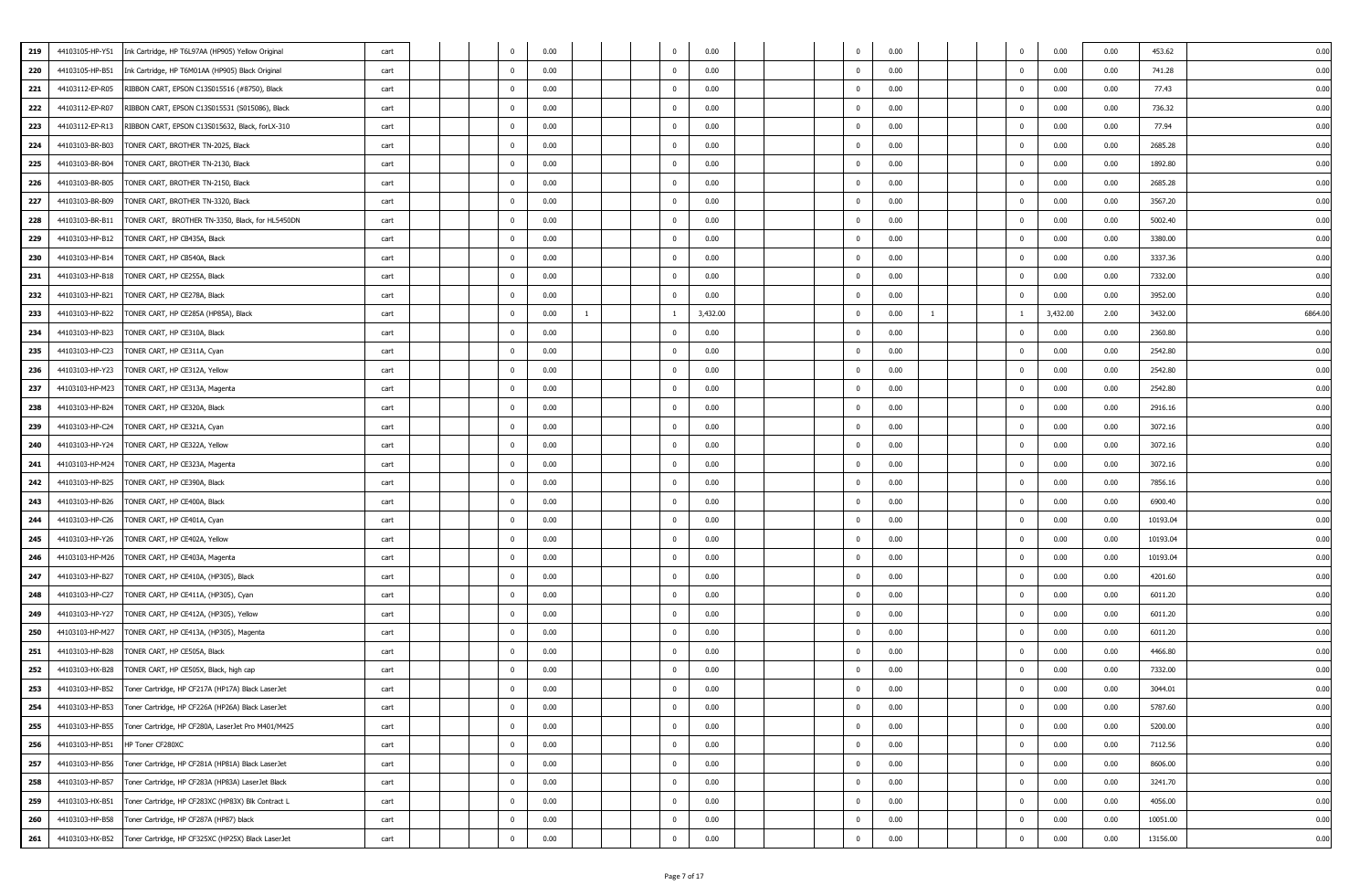| 262<br>44103103-HP-B60<br>0.00<br>0.00<br>0.00<br>0.00<br>0.00<br>2901.60<br>0.00<br>Toner Cartridge, HP CF350A Black LJ<br>cart<br>$\mathbf{0}$<br>$^{\circ}$<br>0<br>$\overline{0}$<br>0.00<br>263<br>44103103-HP-C60<br>Toner Cartridge, HP CF351A Cyan LJ<br>0.00<br>$\overline{0}$<br>0.00<br>$\mathbf 0$<br>0.00<br>0.00<br>2953.60<br>0.00<br>cart<br>$\Omega$<br>264<br>0.00<br>0.00<br>$\overline{0}$<br>0.00<br>44103103-HP-Y60<br>Toner Cartridge, HP CF352A Yellow LJ<br>cart<br>$^{\circ}$<br>$\overline{\mathbf{0}}$<br>$\mathbf{0}$<br>0.00<br>0.00<br>2953.60<br>0.00<br>265<br>44103103-HP-M60<br>0.00<br>$\mathbf 0$<br>0.00<br>$\overline{0}$<br>0.00<br>0.00<br>0.00<br>2953.60<br>0.00<br>Toner Cartridge, HP CF353A Magenta LJ<br>$^{\circ}$<br>cart<br>266<br>44103103-HP-B61<br>Toner Cartridge, HP CF360A (HP508A) Black LaserJet<br>0.00<br>$\mathbf 0$<br>0.00<br>$\overline{0}$<br>0.00<br>0.00<br>0.00<br>7056.40<br>0.00<br>cart<br>0<br>267<br>44103103-HP-C61<br>Toner Cartridge, HP CF361A (HP508A) Cyan LaserJet<br>0.00<br>0.00<br>$\overline{0}$<br>0.00<br>0.00<br>0.00<br>8846.24<br>0.00<br>$\mathbf{0}$<br>$\mathbf{0}$<br>cart<br>$\Omega$<br>268<br>44103103-HP-Y61<br>Toner Cartridge, HP CF362A (HP508A) Yellow LaserJe<br>0.00<br>$\mathbf 0$<br>0.00<br>$\overline{0}$<br>0.00<br>$\mathbf 0$<br>0.00<br>0.00<br>8846.24<br>0.00<br>cart<br>$\Omega$<br>269<br>44103103-HP-M61<br>0.00<br>$\overline{0}$<br>0.00<br>$\overline{0}$<br>0.00<br>0.00<br>0.00<br>8846.24<br>0.00<br>Toner Cartridge, HP CF363A (HP508A) Magenta LaserJ<br>$\Omega$<br>$\mathbf{0}$<br>cart<br>270<br>44103103-HP-B62<br>Toner Cartridge, HP CF400A (HP201A) Black LaserJet<br>0.00<br>$\mathbf 0$<br>0.00<br>$\overline{0}$<br>0.00<br>0.00<br>0.00<br>3429.78<br>0.00<br>cart<br>$\Omega$<br>$^{\circ}$<br>$\overline{0}$<br>0.00<br>0.00<br>4043.83<br>271<br>44103103-HP-C62<br>Toner Cartridge, HP CF401A (HP201A) Cyan LaserJet<br>$\Omega$<br>0.00<br>$\overline{\mathbf{0}}$<br>0.00<br>$\overline{0}$<br>0.00<br>0.00<br>cart<br>272<br>44103103-HP-Y62<br>Toner Cartridge, HP CF402A (HP201A) Yellow LaserJe<br>0.00<br>$\Omega$<br>0.00<br>$\overline{0}$<br>0.00<br>$\mathbf 0$<br>0.00<br>0.00<br>4043.83<br>0.00<br>cart<br>$\Omega$<br>273<br>44103103-HP-M62<br>0.00<br>$\mathbf 0$<br>0.00<br>$\overline{\mathbf{0}}$<br>0.00<br>0.00<br>0.00<br>4043.83<br>0.00<br>Toner Cartridge, HP CF403A (HP201A) Magenta LaserJ<br>cart<br>$\Omega$<br>$^{\circ}$<br>274<br>44103103-HP-B63<br>Toner Cartridge, HP CF410A (HP410A) black<br>0.00<br>$\overline{0}$<br>0.00<br>$\overline{0}$<br>0.00<br>$\mathbf 0$<br>0.00<br>0.00<br>4440.80<br>0.00<br>$\Omega$<br>cart<br>275<br>44103103-HX-B54<br>0.00<br>0.00<br>$\overline{0}$<br>0.00<br>0.00<br>0.00<br>0.00<br>Toner Cartridge, HP CF410XC (HP410XC) black<br>cart<br>$\overline{\mathbf{0}}$<br>$^{\circ}$<br>7441.20<br>276<br>44103103-HP-C63<br>0.00<br>$\mathbf{0}$<br>0.00<br>$\overline{0}$<br>0.00<br>$\overline{0}$<br>0.00<br>0.00<br>5616.00<br>0.00<br>Toner Cartridge, HP CF411A (HP410A) cyan<br>$\Omega$<br>cart<br>277<br>$\overline{0}$<br>0.00<br>$\overline{0}$<br>0.00<br>0.00<br>0.00<br>0.00<br>0.00<br>44103103-HX-C54<br>Toner Cartridge, HP CF411XC (HP410XC) cyan<br>cart<br>$^{\circ}$<br>7472.40<br>278<br>0.00<br>44103103-HP-Y63<br>0.00<br>$\overline{\mathbf{0}}$<br>0.00<br>$\overline{0}$<br>0.00<br>0.00<br>5616.00<br>0.00<br>Toner Cartridge, HP CF412A (HP410A) yellow<br>$\Omega$<br>$\mathbf{0}$<br>cart<br>279<br>44103103-HX-Y54<br>Toner Cartridge, HP CF412XC (HP410XC) yellow<br>0.00<br>$\overline{0}$<br>0.00<br>$\overline{0}$<br>0.00<br>$\mathbf 0$<br>0.00<br>0.00<br>7472.40<br>0.00<br>cart<br>$\Omega$<br>280<br>44103103-HP-M63<br>0.00<br>$\mathbf 0$<br>0.00<br>$\overline{0}$<br>0.00<br>0.00<br>0.00<br>5616.00<br>0.00<br>Toner Cartridge, HP CF413A (HP410A) magenta<br>$\mathbf{0}$<br>cart<br>$\Omega$<br>281<br>44103103-HX-M54<br>Toner Cartridge, HP CF413XC (HP410XC) magenta<br>0.00<br>$\mathbf 0$<br>0.00<br>$\overline{0}$<br>0.00<br>0.00<br>0.00<br>7472.40<br>0.00<br>cart<br>$\Omega$<br>$^{\circ}$<br>282<br>44103103-HP-B34<br>TONER CART, HP Q2612A, Black<br>0.00<br>0.00<br>$\overline{0}$<br>0.00<br>0.00<br>0.00<br>3900.00<br>$\overline{\mathbf{0}}$<br>$\mathbf{0}$<br>0.00<br>cart<br>$\Omega$<br>283<br>44103103-HP-B48<br>TONER CART, HP Q7553A, Black<br>0.00<br>$\mathbf 0$<br>0.00<br>$\overline{0}$<br>0.00<br>0.00<br>0.00<br>4399.20<br>0.00<br>cart<br>$\Omega$<br>$^{\circ}$<br>284<br>44103103-SA-B06<br>TONER CART, SAMSUNG MLT-D101S, Black<br>0.00<br>$\overline{0}$<br>0.00<br>$\overline{0}$<br>0.00<br>0.00<br>0.00<br>3406.00<br>0.00<br>$\Omega$<br>$^{\circ}$<br>cart<br>$\overline{0}$<br>0.00<br>285<br>44103103-SA-B07<br>TONER CART, SAMSUNG MLT-D103S, Black<br>0.00<br>$\Omega$<br>0.00<br>$\mathbf 0$<br>0.00<br>0.00<br>2350.40<br>0.00<br>$\Omega$<br>cart<br>286<br>44103103-SA-B08<br>TONER CART, SAMSUNG MLT-D104S, Black<br>$\Omega$<br>0.00<br>$\overline{\mathbf{0}}$<br>0.00<br>$\overline{0}$<br>0.00<br>$\overline{0}$<br>0.00<br>0.00<br>2454.40<br>0.00<br>cart<br>287<br>44103103-SA-B09<br>TONER CART, SAMSUNG MLT-D105L, Black<br>0.00<br>$\mathbf 0$<br>0.00<br>$\overline{0}$<br>0.00<br>$\overline{0}$<br>0.00<br>0.00<br>3380.00<br>0.00<br>cart<br>$\Omega$<br>288<br>44103103-SA-B14<br>0.00<br>$\mathbf 0$<br>0.00<br>$\overline{\mathbf{0}}$<br>0.00<br>0.00<br>0.00<br>2875.58<br>0.00<br>TONER CART, SAMSUNG MLT-D108S, Black<br>cart<br>$\Omega$<br>$^{\circ}$<br>289<br>44103103-SA-B21<br>TONER CART, SAMSUNG MLT-D203E, Black<br>0.00<br>$\overline{0}$<br>0.00<br>$\overline{0}$<br>0.00<br>0.00<br>0.00<br>7259.20<br>0.00<br>$\Omega$<br>0<br>cart<br>290<br>44103103-SA-B18<br>TONER CART, SAMSUNG MLT-D203L, Black<br>0.00<br>0.00<br>0.00<br>0.00<br>0.00<br>3458.00<br>cart<br>$\overline{\mathbf{0}}$<br>$\overline{\mathbf{0}}$<br>$^{\circ}$<br>0.00<br>291<br>44103103-SA-B20<br>TONER CART, SAMSUNG MLT-D203U, black<br>0.00<br>$\mathbf 0$<br>0.00<br>$\overline{0}$<br>0.00<br>$\mathbf 0$<br>0.00<br>0.00<br>6442.80<br>0.00<br>cart<br>$\Omega$<br>292<br>44103103-SA-B12<br>TONER CART, SAMSUNG MLT-D205E, Black<br>0.00<br>$\overline{0}$<br>0.00<br>$\overline{0}$<br>0.00<br>0.00<br>0.00<br>7321.14<br>0.00<br>cart<br>$^{\circ}$<br>0.00<br>293<br>44103103-SA-B05<br>TONER CART, SAMSUNG MLT-D205L, Black<br>0.00<br>$\overline{\mathbf{0}}$<br>0.00<br>$\overline{0}$<br>0.00<br>0.00<br>3962.24<br>0.00<br>$\Omega$<br>$\mathbf{0}$<br>cart<br>294<br>44103103-SA-B10<br>TONER CART, SAMSUNG SCX-D6555A, Black<br>0.00<br>$\mathbf 0$<br>0.00<br>$\overline{0}$<br>0.00<br>0.00<br>0.00<br>4066.40<br>cart<br>$\Omega$<br>0<br>0.00<br>295<br>TONER CART, BROTHER TN-3478 Black<br>0.00<br>$\mathbf 0$<br>0.00<br>$\overline{0}$<br>0.00<br>0.00<br>0.00<br>6370.00<br>0.00<br>44103103-BR-B15<br>0<br>cart<br>296<br>0.00<br>44103103-CA-B00<br>TONER CART, CANON CRG 324 II<br>0.00<br>$\Omega$<br>0.00<br>$\overline{0}$<br>0.00<br>0.00<br>13399.36<br>cart<br>$\Omega$<br>$\Omega$<br>0.00<br>AUDIO AND VISUAL EQUIPMENT AND SUPPLIES<br>297<br>45121517-DO-C02 DOCUMENT CAMERA<br>0.00<br>0.00<br>0.00<br>0.00<br>23623.60<br>$\overline{0}$<br>0.00<br>$\overline{0}$<br>0.00<br>unit<br>$\mathbf 0$<br>$\Omega$<br>$\overline{0}$<br>$\mathbf 0$<br>0.00<br>298<br>45111609-MM-P01 MULTIMEDIA PROJECTOR, 4000 min ANSI Lumens<br>0.00<br>0.00<br>$\mathbf 0$<br>0.00<br>0.00<br>17472.00<br>0.00<br>unit<br>$\Omega$<br><b>FLAG OR ACCESSORIES</b><br>299<br>55121905-PH-F01 PHILIPPINE NATIONAL FLAG, 100% polyester<br>0.00<br>$\overline{0}$<br>0.00<br>$\overline{0}$<br>0.00<br>0.00<br>0.00<br>284.84<br>0.00<br>piece<br>$\mathbf{0}$<br>$\mathbf{0}$<br><b>PRINTED PUBLICATIONS</b><br>55101524-RA-H01 HANDBOOK (RA 9184), 7th Edition<br>0.00<br>0.00<br>$\mathbf 0$<br>0.00<br>0.00<br>0.00<br>37.21<br>300<br>book<br>$\pmb{0}$<br>0.00<br>$\mathbf 0$<br>$\Omega$<br><b>FIRE FIGHTING EQUIPMENT</b> |  |  |  |  |  |  |  |  |  |  |  |  |
|----------------------------------------------------------------------------------------------------------------------------------------------------------------------------------------------------------------------------------------------------------------------------------------------------------------------------------------------------------------------------------------------------------------------------------------------------------------------------------------------------------------------------------------------------------------------------------------------------------------------------------------------------------------------------------------------------------------------------------------------------------------------------------------------------------------------------------------------------------------------------------------------------------------------------------------------------------------------------------------------------------------------------------------------------------------------------------------------------------------------------------------------------------------------------------------------------------------------------------------------------------------------------------------------------------------------------------------------------------------------------------------------------------------------------------------------------------------------------------------------------------------------------------------------------------------------------------------------------------------------------------------------------------------------------------------------------------------------------------------------------------------------------------------------------------------------------------------------------------------------------------------------------------------------------------------------------------------------------------------------------------------------------------------------------------------------------------------------------------------------------------------------------------------------------------------------------------------------------------------------------------------------------------------------------------------------------------------------------------------------------------------------------------------------------------------------------------------------------------------------------------------------------------------------------------------------------------------------------------------------------------------------------------------------------------------------------------------------------------------------------------------------------------------------------------------------------------------------------------------------------------------------------------------------------------------------------------------------------------------------------------------------------------------------------------------------------------------------------------------------------------------------------------------------------------------------------------------------------------------------------------------------------------------------------------------------------------------------------------------------------------------------------------------------------------------------------------------------------------------------------------------------------------------------------------------------------------------------------------------------------------------------------------------------------------------------------------------------------------------------------------------------------------------------------------------------------------------------------------------------------------------------------------------------------------------------------------------------------------------------------------------------------------------------------------------------------------------------------------------------------------------------------------------------------------------------------------------------------------------------------------------------------------------------------------------------------------------------------------------------------------------------------------------------------------------------------------------------------------------------------------------------------------------------------------------------------------------------------------------------------------------------------------------------------------------------------------------------------------------------------------------------------------------------------------------------------------------------------------------------------------------------------------------------------------------------------------------------------------------------------------------------------------------------------------------------------------------------------------------------------------------------------------------------------------------------------------------------------------------------------------------------------------------------------------------------------------------------------------------------------------------------------------------------------------------------------------------------------------------------------------------------------------------------------------------------------------------------------------------------------------------------------------------------------------------------------------------------------------------------------------------------------------------------------------------------------------------------------------------------------------------------------------------------------------------------------------------------------------------------------------------------------------------------------------------------------------------------------------------------------------------------------------------------------------------------------------------------------------------------------------------------------------------------------------------------------------------------------------------------------------------------------------------------------------------------------------------------------------------------------------------------------------------------------------------------------------------------------------------------------------------------------------------------------------------------------------------------------------------------------------------------------------------------------------------------------------------------------------------------------------------------------------------------------------------------------------------------------------------------------------------------------------------------------------------------------------------------------------------------------------------------------------------------------------------------------------------------------------------------------------------------------------------------------------------------------------------------------------------------------------------------------------------------------------------------------------------------------------------------------------------------------------------------------------------------------------------------------------------------------------------------------------------------------------------------------------------------------------------------------------------------------------------------------------------------------------------------------------------------------------------------------------------------------------------------------------------------------------------------------------------------------------------------------------------------------------------------|--|--|--|--|--|--|--|--|--|--|--|--|
|                                                                                                                                                                                                                                                                                                                                                                                                                                                                                                                                                                                                                                                                                                                                                                                                                                                                                                                                                                                                                                                                                                                                                                                                                                                                                                                                                                                                                                                                                                                                                                                                                                                                                                                                                                                                                                                                                                                                                                                                                                                                                                                                                                                                                                                                                                                                                                                                                                                                                                                                                                                                                                                                                                                                                                                                                                                                                                                                                                                                                                                                                                                                                                                                                                                                                                                                                                                                                                                                                                                                                                                                                                                                                                                                                                                                                                                                                                                                                                                                                                                                                                                                                                                                                                                                                                                                                                                                                                                                                                                                                                                                                                                                                                                                                                                                                                                                                                                                                                                                                                                                                                                                                                                                                                                                                                                                                                                                                                                                                                                                                                                                                                                                                                                                                                                                                                                                                                                                                                                                                                                                                                                                                                                                                                                                                                                                                                                                                                                                                                                                                                                                                                                                                                                                                                                                                                                                                                                                                                                                                                                                                                                                                                                                                                                                                                                                                                                                                                                                                                                                                                                                                                                                                                                                                                                                                                                                                                                                                                                                                                                                                              |  |  |  |  |  |  |  |  |  |  |  |  |
|                                                                                                                                                                                                                                                                                                                                                                                                                                                                                                                                                                                                                                                                                                                                                                                                                                                                                                                                                                                                                                                                                                                                                                                                                                                                                                                                                                                                                                                                                                                                                                                                                                                                                                                                                                                                                                                                                                                                                                                                                                                                                                                                                                                                                                                                                                                                                                                                                                                                                                                                                                                                                                                                                                                                                                                                                                                                                                                                                                                                                                                                                                                                                                                                                                                                                                                                                                                                                                                                                                                                                                                                                                                                                                                                                                                                                                                                                                                                                                                                                                                                                                                                                                                                                                                                                                                                                                                                                                                                                                                                                                                                                                                                                                                                                                                                                                                                                                                                                                                                                                                                                                                                                                                                                                                                                                                                                                                                                                                                                                                                                                                                                                                                                                                                                                                                                                                                                                                                                                                                                                                                                                                                                                                                                                                                                                                                                                                                                                                                                                                                                                                                                                                                                                                                                                                                                                                                                                                                                                                                                                                                                                                                                                                                                                                                                                                                                                                                                                                                                                                                                                                                                                                                                                                                                                                                                                                                                                                                                                                                                                                                                              |  |  |  |  |  |  |  |  |  |  |  |  |
|                                                                                                                                                                                                                                                                                                                                                                                                                                                                                                                                                                                                                                                                                                                                                                                                                                                                                                                                                                                                                                                                                                                                                                                                                                                                                                                                                                                                                                                                                                                                                                                                                                                                                                                                                                                                                                                                                                                                                                                                                                                                                                                                                                                                                                                                                                                                                                                                                                                                                                                                                                                                                                                                                                                                                                                                                                                                                                                                                                                                                                                                                                                                                                                                                                                                                                                                                                                                                                                                                                                                                                                                                                                                                                                                                                                                                                                                                                                                                                                                                                                                                                                                                                                                                                                                                                                                                                                                                                                                                                                                                                                                                                                                                                                                                                                                                                                                                                                                                                                                                                                                                                                                                                                                                                                                                                                                                                                                                                                                                                                                                                                                                                                                                                                                                                                                                                                                                                                                                                                                                                                                                                                                                                                                                                                                                                                                                                                                                                                                                                                                                                                                                                                                                                                                                                                                                                                                                                                                                                                                                                                                                                                                                                                                                                                                                                                                                                                                                                                                                                                                                                                                                                                                                                                                                                                                                                                                                                                                                                                                                                                                                              |  |  |  |  |  |  |  |  |  |  |  |  |
|                                                                                                                                                                                                                                                                                                                                                                                                                                                                                                                                                                                                                                                                                                                                                                                                                                                                                                                                                                                                                                                                                                                                                                                                                                                                                                                                                                                                                                                                                                                                                                                                                                                                                                                                                                                                                                                                                                                                                                                                                                                                                                                                                                                                                                                                                                                                                                                                                                                                                                                                                                                                                                                                                                                                                                                                                                                                                                                                                                                                                                                                                                                                                                                                                                                                                                                                                                                                                                                                                                                                                                                                                                                                                                                                                                                                                                                                                                                                                                                                                                                                                                                                                                                                                                                                                                                                                                                                                                                                                                                                                                                                                                                                                                                                                                                                                                                                                                                                                                                                                                                                                                                                                                                                                                                                                                                                                                                                                                                                                                                                                                                                                                                                                                                                                                                                                                                                                                                                                                                                                                                                                                                                                                                                                                                                                                                                                                                                                                                                                                                                                                                                                                                                                                                                                                                                                                                                                                                                                                                                                                                                                                                                                                                                                                                                                                                                                                                                                                                                                                                                                                                                                                                                                                                                                                                                                                                                                                                                                                                                                                                                                              |  |  |  |  |  |  |  |  |  |  |  |  |
|                                                                                                                                                                                                                                                                                                                                                                                                                                                                                                                                                                                                                                                                                                                                                                                                                                                                                                                                                                                                                                                                                                                                                                                                                                                                                                                                                                                                                                                                                                                                                                                                                                                                                                                                                                                                                                                                                                                                                                                                                                                                                                                                                                                                                                                                                                                                                                                                                                                                                                                                                                                                                                                                                                                                                                                                                                                                                                                                                                                                                                                                                                                                                                                                                                                                                                                                                                                                                                                                                                                                                                                                                                                                                                                                                                                                                                                                                                                                                                                                                                                                                                                                                                                                                                                                                                                                                                                                                                                                                                                                                                                                                                                                                                                                                                                                                                                                                                                                                                                                                                                                                                                                                                                                                                                                                                                                                                                                                                                                                                                                                                                                                                                                                                                                                                                                                                                                                                                                                                                                                                                                                                                                                                                                                                                                                                                                                                                                                                                                                                                                                                                                                                                                                                                                                                                                                                                                                                                                                                                                                                                                                                                                                                                                                                                                                                                                                                                                                                                                                                                                                                                                                                                                                                                                                                                                                                                                                                                                                                                                                                                                                              |  |  |  |  |  |  |  |  |  |  |  |  |
|                                                                                                                                                                                                                                                                                                                                                                                                                                                                                                                                                                                                                                                                                                                                                                                                                                                                                                                                                                                                                                                                                                                                                                                                                                                                                                                                                                                                                                                                                                                                                                                                                                                                                                                                                                                                                                                                                                                                                                                                                                                                                                                                                                                                                                                                                                                                                                                                                                                                                                                                                                                                                                                                                                                                                                                                                                                                                                                                                                                                                                                                                                                                                                                                                                                                                                                                                                                                                                                                                                                                                                                                                                                                                                                                                                                                                                                                                                                                                                                                                                                                                                                                                                                                                                                                                                                                                                                                                                                                                                                                                                                                                                                                                                                                                                                                                                                                                                                                                                                                                                                                                                                                                                                                                                                                                                                                                                                                                                                                                                                                                                                                                                                                                                                                                                                                                                                                                                                                                                                                                                                                                                                                                                                                                                                                                                                                                                                                                                                                                                                                                                                                                                                                                                                                                                                                                                                                                                                                                                                                                                                                                                                                                                                                                                                                                                                                                                                                                                                                                                                                                                                                                                                                                                                                                                                                                                                                                                                                                                                                                                                                                              |  |  |  |  |  |  |  |  |  |  |  |  |
|                                                                                                                                                                                                                                                                                                                                                                                                                                                                                                                                                                                                                                                                                                                                                                                                                                                                                                                                                                                                                                                                                                                                                                                                                                                                                                                                                                                                                                                                                                                                                                                                                                                                                                                                                                                                                                                                                                                                                                                                                                                                                                                                                                                                                                                                                                                                                                                                                                                                                                                                                                                                                                                                                                                                                                                                                                                                                                                                                                                                                                                                                                                                                                                                                                                                                                                                                                                                                                                                                                                                                                                                                                                                                                                                                                                                                                                                                                                                                                                                                                                                                                                                                                                                                                                                                                                                                                                                                                                                                                                                                                                                                                                                                                                                                                                                                                                                                                                                                                                                                                                                                                                                                                                                                                                                                                                                                                                                                                                                                                                                                                                                                                                                                                                                                                                                                                                                                                                                                                                                                                                                                                                                                                                                                                                                                                                                                                                                                                                                                                                                                                                                                                                                                                                                                                                                                                                                                                                                                                                                                                                                                                                                                                                                                                                                                                                                                                                                                                                                                                                                                                                                                                                                                                                                                                                                                                                                                                                                                                                                                                                                                              |  |  |  |  |  |  |  |  |  |  |  |  |
|                                                                                                                                                                                                                                                                                                                                                                                                                                                                                                                                                                                                                                                                                                                                                                                                                                                                                                                                                                                                                                                                                                                                                                                                                                                                                                                                                                                                                                                                                                                                                                                                                                                                                                                                                                                                                                                                                                                                                                                                                                                                                                                                                                                                                                                                                                                                                                                                                                                                                                                                                                                                                                                                                                                                                                                                                                                                                                                                                                                                                                                                                                                                                                                                                                                                                                                                                                                                                                                                                                                                                                                                                                                                                                                                                                                                                                                                                                                                                                                                                                                                                                                                                                                                                                                                                                                                                                                                                                                                                                                                                                                                                                                                                                                                                                                                                                                                                                                                                                                                                                                                                                                                                                                                                                                                                                                                                                                                                                                                                                                                                                                                                                                                                                                                                                                                                                                                                                                                                                                                                                                                                                                                                                                                                                                                                                                                                                                                                                                                                                                                                                                                                                                                                                                                                                                                                                                                                                                                                                                                                                                                                                                                                                                                                                                                                                                                                                                                                                                                                                                                                                                                                                                                                                                                                                                                                                                                                                                                                                                                                                                                                              |  |  |  |  |  |  |  |  |  |  |  |  |
|                                                                                                                                                                                                                                                                                                                                                                                                                                                                                                                                                                                                                                                                                                                                                                                                                                                                                                                                                                                                                                                                                                                                                                                                                                                                                                                                                                                                                                                                                                                                                                                                                                                                                                                                                                                                                                                                                                                                                                                                                                                                                                                                                                                                                                                                                                                                                                                                                                                                                                                                                                                                                                                                                                                                                                                                                                                                                                                                                                                                                                                                                                                                                                                                                                                                                                                                                                                                                                                                                                                                                                                                                                                                                                                                                                                                                                                                                                                                                                                                                                                                                                                                                                                                                                                                                                                                                                                                                                                                                                                                                                                                                                                                                                                                                                                                                                                                                                                                                                                                                                                                                                                                                                                                                                                                                                                                                                                                                                                                                                                                                                                                                                                                                                                                                                                                                                                                                                                                                                                                                                                                                                                                                                                                                                                                                                                                                                                                                                                                                                                                                                                                                                                                                                                                                                                                                                                                                                                                                                                                                                                                                                                                                                                                                                                                                                                                                                                                                                                                                                                                                                                                                                                                                                                                                                                                                                                                                                                                                                                                                                                                                              |  |  |  |  |  |  |  |  |  |  |  |  |
|                                                                                                                                                                                                                                                                                                                                                                                                                                                                                                                                                                                                                                                                                                                                                                                                                                                                                                                                                                                                                                                                                                                                                                                                                                                                                                                                                                                                                                                                                                                                                                                                                                                                                                                                                                                                                                                                                                                                                                                                                                                                                                                                                                                                                                                                                                                                                                                                                                                                                                                                                                                                                                                                                                                                                                                                                                                                                                                                                                                                                                                                                                                                                                                                                                                                                                                                                                                                                                                                                                                                                                                                                                                                                                                                                                                                                                                                                                                                                                                                                                                                                                                                                                                                                                                                                                                                                                                                                                                                                                                                                                                                                                                                                                                                                                                                                                                                                                                                                                                                                                                                                                                                                                                                                                                                                                                                                                                                                                                                                                                                                                                                                                                                                                                                                                                                                                                                                                                                                                                                                                                                                                                                                                                                                                                                                                                                                                                                                                                                                                                                                                                                                                                                                                                                                                                                                                                                                                                                                                                                                                                                                                                                                                                                                                                                                                                                                                                                                                                                                                                                                                                                                                                                                                                                                                                                                                                                                                                                                                                                                                                                                              |  |  |  |  |  |  |  |  |  |  |  |  |
|                                                                                                                                                                                                                                                                                                                                                                                                                                                                                                                                                                                                                                                                                                                                                                                                                                                                                                                                                                                                                                                                                                                                                                                                                                                                                                                                                                                                                                                                                                                                                                                                                                                                                                                                                                                                                                                                                                                                                                                                                                                                                                                                                                                                                                                                                                                                                                                                                                                                                                                                                                                                                                                                                                                                                                                                                                                                                                                                                                                                                                                                                                                                                                                                                                                                                                                                                                                                                                                                                                                                                                                                                                                                                                                                                                                                                                                                                                                                                                                                                                                                                                                                                                                                                                                                                                                                                                                                                                                                                                                                                                                                                                                                                                                                                                                                                                                                                                                                                                                                                                                                                                                                                                                                                                                                                                                                                                                                                                                                                                                                                                                                                                                                                                                                                                                                                                                                                                                                                                                                                                                                                                                                                                                                                                                                                                                                                                                                                                                                                                                                                                                                                                                                                                                                                                                                                                                                                                                                                                                                                                                                                                                                                                                                                                                                                                                                                                                                                                                                                                                                                                                                                                                                                                                                                                                                                                                                                                                                                                                                                                                                                              |  |  |  |  |  |  |  |  |  |  |  |  |
|                                                                                                                                                                                                                                                                                                                                                                                                                                                                                                                                                                                                                                                                                                                                                                                                                                                                                                                                                                                                                                                                                                                                                                                                                                                                                                                                                                                                                                                                                                                                                                                                                                                                                                                                                                                                                                                                                                                                                                                                                                                                                                                                                                                                                                                                                                                                                                                                                                                                                                                                                                                                                                                                                                                                                                                                                                                                                                                                                                                                                                                                                                                                                                                                                                                                                                                                                                                                                                                                                                                                                                                                                                                                                                                                                                                                                                                                                                                                                                                                                                                                                                                                                                                                                                                                                                                                                                                                                                                                                                                                                                                                                                                                                                                                                                                                                                                                                                                                                                                                                                                                                                                                                                                                                                                                                                                                                                                                                                                                                                                                                                                                                                                                                                                                                                                                                                                                                                                                                                                                                                                                                                                                                                                                                                                                                                                                                                                                                                                                                                                                                                                                                                                                                                                                                                                                                                                                                                                                                                                                                                                                                                                                                                                                                                                                                                                                                                                                                                                                                                                                                                                                                                                                                                                                                                                                                                                                                                                                                                                                                                                                                              |  |  |  |  |  |  |  |  |  |  |  |  |
|                                                                                                                                                                                                                                                                                                                                                                                                                                                                                                                                                                                                                                                                                                                                                                                                                                                                                                                                                                                                                                                                                                                                                                                                                                                                                                                                                                                                                                                                                                                                                                                                                                                                                                                                                                                                                                                                                                                                                                                                                                                                                                                                                                                                                                                                                                                                                                                                                                                                                                                                                                                                                                                                                                                                                                                                                                                                                                                                                                                                                                                                                                                                                                                                                                                                                                                                                                                                                                                                                                                                                                                                                                                                                                                                                                                                                                                                                                                                                                                                                                                                                                                                                                                                                                                                                                                                                                                                                                                                                                                                                                                                                                                                                                                                                                                                                                                                                                                                                                                                                                                                                                                                                                                                                                                                                                                                                                                                                                                                                                                                                                                                                                                                                                                                                                                                                                                                                                                                                                                                                                                                                                                                                                                                                                                                                                                                                                                                                                                                                                                                                                                                                                                                                                                                                                                                                                                                                                                                                                                                                                                                                                                                                                                                                                                                                                                                                                                                                                                                                                                                                                                                                                                                                                                                                                                                                                                                                                                                                                                                                                                                                              |  |  |  |  |  |  |  |  |  |  |  |  |
|                                                                                                                                                                                                                                                                                                                                                                                                                                                                                                                                                                                                                                                                                                                                                                                                                                                                                                                                                                                                                                                                                                                                                                                                                                                                                                                                                                                                                                                                                                                                                                                                                                                                                                                                                                                                                                                                                                                                                                                                                                                                                                                                                                                                                                                                                                                                                                                                                                                                                                                                                                                                                                                                                                                                                                                                                                                                                                                                                                                                                                                                                                                                                                                                                                                                                                                                                                                                                                                                                                                                                                                                                                                                                                                                                                                                                                                                                                                                                                                                                                                                                                                                                                                                                                                                                                                                                                                                                                                                                                                                                                                                                                                                                                                                                                                                                                                                                                                                                                                                                                                                                                                                                                                                                                                                                                                                                                                                                                                                                                                                                                                                                                                                                                                                                                                                                                                                                                                                                                                                                                                                                                                                                                                                                                                                                                                                                                                                                                                                                                                                                                                                                                                                                                                                                                                                                                                                                                                                                                                                                                                                                                                                                                                                                                                                                                                                                                                                                                                                                                                                                                                                                                                                                                                                                                                                                                                                                                                                                                                                                                                                                              |  |  |  |  |  |  |  |  |  |  |  |  |
|                                                                                                                                                                                                                                                                                                                                                                                                                                                                                                                                                                                                                                                                                                                                                                                                                                                                                                                                                                                                                                                                                                                                                                                                                                                                                                                                                                                                                                                                                                                                                                                                                                                                                                                                                                                                                                                                                                                                                                                                                                                                                                                                                                                                                                                                                                                                                                                                                                                                                                                                                                                                                                                                                                                                                                                                                                                                                                                                                                                                                                                                                                                                                                                                                                                                                                                                                                                                                                                                                                                                                                                                                                                                                                                                                                                                                                                                                                                                                                                                                                                                                                                                                                                                                                                                                                                                                                                                                                                                                                                                                                                                                                                                                                                                                                                                                                                                                                                                                                                                                                                                                                                                                                                                                                                                                                                                                                                                                                                                                                                                                                                                                                                                                                                                                                                                                                                                                                                                                                                                                                                                                                                                                                                                                                                                                                                                                                                                                                                                                                                                                                                                                                                                                                                                                                                                                                                                                                                                                                                                                                                                                                                                                                                                                                                                                                                                                                                                                                                                                                                                                                                                                                                                                                                                                                                                                                                                                                                                                                                                                                                                                              |  |  |  |  |  |  |  |  |  |  |  |  |
|                                                                                                                                                                                                                                                                                                                                                                                                                                                                                                                                                                                                                                                                                                                                                                                                                                                                                                                                                                                                                                                                                                                                                                                                                                                                                                                                                                                                                                                                                                                                                                                                                                                                                                                                                                                                                                                                                                                                                                                                                                                                                                                                                                                                                                                                                                                                                                                                                                                                                                                                                                                                                                                                                                                                                                                                                                                                                                                                                                                                                                                                                                                                                                                                                                                                                                                                                                                                                                                                                                                                                                                                                                                                                                                                                                                                                                                                                                                                                                                                                                                                                                                                                                                                                                                                                                                                                                                                                                                                                                                                                                                                                                                                                                                                                                                                                                                                                                                                                                                                                                                                                                                                                                                                                                                                                                                                                                                                                                                                                                                                                                                                                                                                                                                                                                                                                                                                                                                                                                                                                                                                                                                                                                                                                                                                                                                                                                                                                                                                                                                                                                                                                                                                                                                                                                                                                                                                                                                                                                                                                                                                                                                                                                                                                                                                                                                                                                                                                                                                                                                                                                                                                                                                                                                                                                                                                                                                                                                                                                                                                                                                                              |  |  |  |  |  |  |  |  |  |  |  |  |
|                                                                                                                                                                                                                                                                                                                                                                                                                                                                                                                                                                                                                                                                                                                                                                                                                                                                                                                                                                                                                                                                                                                                                                                                                                                                                                                                                                                                                                                                                                                                                                                                                                                                                                                                                                                                                                                                                                                                                                                                                                                                                                                                                                                                                                                                                                                                                                                                                                                                                                                                                                                                                                                                                                                                                                                                                                                                                                                                                                                                                                                                                                                                                                                                                                                                                                                                                                                                                                                                                                                                                                                                                                                                                                                                                                                                                                                                                                                                                                                                                                                                                                                                                                                                                                                                                                                                                                                                                                                                                                                                                                                                                                                                                                                                                                                                                                                                                                                                                                                                                                                                                                                                                                                                                                                                                                                                                                                                                                                                                                                                                                                                                                                                                                                                                                                                                                                                                                                                                                                                                                                                                                                                                                                                                                                                                                                                                                                                                                                                                                                                                                                                                                                                                                                                                                                                                                                                                                                                                                                                                                                                                                                                                                                                                                                                                                                                                                                                                                                                                                                                                                                                                                                                                                                                                                                                                                                                                                                                                                                                                                                                                              |  |  |  |  |  |  |  |  |  |  |  |  |
|                                                                                                                                                                                                                                                                                                                                                                                                                                                                                                                                                                                                                                                                                                                                                                                                                                                                                                                                                                                                                                                                                                                                                                                                                                                                                                                                                                                                                                                                                                                                                                                                                                                                                                                                                                                                                                                                                                                                                                                                                                                                                                                                                                                                                                                                                                                                                                                                                                                                                                                                                                                                                                                                                                                                                                                                                                                                                                                                                                                                                                                                                                                                                                                                                                                                                                                                                                                                                                                                                                                                                                                                                                                                                                                                                                                                                                                                                                                                                                                                                                                                                                                                                                                                                                                                                                                                                                                                                                                                                                                                                                                                                                                                                                                                                                                                                                                                                                                                                                                                                                                                                                                                                                                                                                                                                                                                                                                                                                                                                                                                                                                                                                                                                                                                                                                                                                                                                                                                                                                                                                                                                                                                                                                                                                                                                                                                                                                                                                                                                                                                                                                                                                                                                                                                                                                                                                                                                                                                                                                                                                                                                                                                                                                                                                                                                                                                                                                                                                                                                                                                                                                                                                                                                                                                                                                                                                                                                                                                                                                                                                                                                              |  |  |  |  |  |  |  |  |  |  |  |  |
|                                                                                                                                                                                                                                                                                                                                                                                                                                                                                                                                                                                                                                                                                                                                                                                                                                                                                                                                                                                                                                                                                                                                                                                                                                                                                                                                                                                                                                                                                                                                                                                                                                                                                                                                                                                                                                                                                                                                                                                                                                                                                                                                                                                                                                                                                                                                                                                                                                                                                                                                                                                                                                                                                                                                                                                                                                                                                                                                                                                                                                                                                                                                                                                                                                                                                                                                                                                                                                                                                                                                                                                                                                                                                                                                                                                                                                                                                                                                                                                                                                                                                                                                                                                                                                                                                                                                                                                                                                                                                                                                                                                                                                                                                                                                                                                                                                                                                                                                                                                                                                                                                                                                                                                                                                                                                                                                                                                                                                                                                                                                                                                                                                                                                                                                                                                                                                                                                                                                                                                                                                                                                                                                                                                                                                                                                                                                                                                                                                                                                                                                                                                                                                                                                                                                                                                                                                                                                                                                                                                                                                                                                                                                                                                                                                                                                                                                                                                                                                                                                                                                                                                                                                                                                                                                                                                                                                                                                                                                                                                                                                                                                              |  |  |  |  |  |  |  |  |  |  |  |  |
|                                                                                                                                                                                                                                                                                                                                                                                                                                                                                                                                                                                                                                                                                                                                                                                                                                                                                                                                                                                                                                                                                                                                                                                                                                                                                                                                                                                                                                                                                                                                                                                                                                                                                                                                                                                                                                                                                                                                                                                                                                                                                                                                                                                                                                                                                                                                                                                                                                                                                                                                                                                                                                                                                                                                                                                                                                                                                                                                                                                                                                                                                                                                                                                                                                                                                                                                                                                                                                                                                                                                                                                                                                                                                                                                                                                                                                                                                                                                                                                                                                                                                                                                                                                                                                                                                                                                                                                                                                                                                                                                                                                                                                                                                                                                                                                                                                                                                                                                                                                                                                                                                                                                                                                                                                                                                                                                                                                                                                                                                                                                                                                                                                                                                                                                                                                                                                                                                                                                                                                                                                                                                                                                                                                                                                                                                                                                                                                                                                                                                                                                                                                                                                                                                                                                                                                                                                                                                                                                                                                                                                                                                                                                                                                                                                                                                                                                                                                                                                                                                                                                                                                                                                                                                                                                                                                                                                                                                                                                                                                                                                                                                              |  |  |  |  |  |  |  |  |  |  |  |  |
|                                                                                                                                                                                                                                                                                                                                                                                                                                                                                                                                                                                                                                                                                                                                                                                                                                                                                                                                                                                                                                                                                                                                                                                                                                                                                                                                                                                                                                                                                                                                                                                                                                                                                                                                                                                                                                                                                                                                                                                                                                                                                                                                                                                                                                                                                                                                                                                                                                                                                                                                                                                                                                                                                                                                                                                                                                                                                                                                                                                                                                                                                                                                                                                                                                                                                                                                                                                                                                                                                                                                                                                                                                                                                                                                                                                                                                                                                                                                                                                                                                                                                                                                                                                                                                                                                                                                                                                                                                                                                                                                                                                                                                                                                                                                                                                                                                                                                                                                                                                                                                                                                                                                                                                                                                                                                                                                                                                                                                                                                                                                                                                                                                                                                                                                                                                                                                                                                                                                                                                                                                                                                                                                                                                                                                                                                                                                                                                                                                                                                                                                                                                                                                                                                                                                                                                                                                                                                                                                                                                                                                                                                                                                                                                                                                                                                                                                                                                                                                                                                                                                                                                                                                                                                                                                                                                                                                                                                                                                                                                                                                                                                              |  |  |  |  |  |  |  |  |  |  |  |  |
|                                                                                                                                                                                                                                                                                                                                                                                                                                                                                                                                                                                                                                                                                                                                                                                                                                                                                                                                                                                                                                                                                                                                                                                                                                                                                                                                                                                                                                                                                                                                                                                                                                                                                                                                                                                                                                                                                                                                                                                                                                                                                                                                                                                                                                                                                                                                                                                                                                                                                                                                                                                                                                                                                                                                                                                                                                                                                                                                                                                                                                                                                                                                                                                                                                                                                                                                                                                                                                                                                                                                                                                                                                                                                                                                                                                                                                                                                                                                                                                                                                                                                                                                                                                                                                                                                                                                                                                                                                                                                                                                                                                                                                                                                                                                                                                                                                                                                                                                                                                                                                                                                                                                                                                                                                                                                                                                                                                                                                                                                                                                                                                                                                                                                                                                                                                                                                                                                                                                                                                                                                                                                                                                                                                                                                                                                                                                                                                                                                                                                                                                                                                                                                                                                                                                                                                                                                                                                                                                                                                                                                                                                                                                                                                                                                                                                                                                                                                                                                                                                                                                                                                                                                                                                                                                                                                                                                                                                                                                                                                                                                                                                              |  |  |  |  |  |  |  |  |  |  |  |  |
|                                                                                                                                                                                                                                                                                                                                                                                                                                                                                                                                                                                                                                                                                                                                                                                                                                                                                                                                                                                                                                                                                                                                                                                                                                                                                                                                                                                                                                                                                                                                                                                                                                                                                                                                                                                                                                                                                                                                                                                                                                                                                                                                                                                                                                                                                                                                                                                                                                                                                                                                                                                                                                                                                                                                                                                                                                                                                                                                                                                                                                                                                                                                                                                                                                                                                                                                                                                                                                                                                                                                                                                                                                                                                                                                                                                                                                                                                                                                                                                                                                                                                                                                                                                                                                                                                                                                                                                                                                                                                                                                                                                                                                                                                                                                                                                                                                                                                                                                                                                                                                                                                                                                                                                                                                                                                                                                                                                                                                                                                                                                                                                                                                                                                                                                                                                                                                                                                                                                                                                                                                                                                                                                                                                                                                                                                                                                                                                                                                                                                                                                                                                                                                                                                                                                                                                                                                                                                                                                                                                                                                                                                                                                                                                                                                                                                                                                                                                                                                                                                                                                                                                                                                                                                                                                                                                                                                                                                                                                                                                                                                                                                              |  |  |  |  |  |  |  |  |  |  |  |  |
|                                                                                                                                                                                                                                                                                                                                                                                                                                                                                                                                                                                                                                                                                                                                                                                                                                                                                                                                                                                                                                                                                                                                                                                                                                                                                                                                                                                                                                                                                                                                                                                                                                                                                                                                                                                                                                                                                                                                                                                                                                                                                                                                                                                                                                                                                                                                                                                                                                                                                                                                                                                                                                                                                                                                                                                                                                                                                                                                                                                                                                                                                                                                                                                                                                                                                                                                                                                                                                                                                                                                                                                                                                                                                                                                                                                                                                                                                                                                                                                                                                                                                                                                                                                                                                                                                                                                                                                                                                                                                                                                                                                                                                                                                                                                                                                                                                                                                                                                                                                                                                                                                                                                                                                                                                                                                                                                                                                                                                                                                                                                                                                                                                                                                                                                                                                                                                                                                                                                                                                                                                                                                                                                                                                                                                                                                                                                                                                                                                                                                                                                                                                                                                                                                                                                                                                                                                                                                                                                                                                                                                                                                                                                                                                                                                                                                                                                                                                                                                                                                                                                                                                                                                                                                                                                                                                                                                                                                                                                                                                                                                                                                              |  |  |  |  |  |  |  |  |  |  |  |  |
|                                                                                                                                                                                                                                                                                                                                                                                                                                                                                                                                                                                                                                                                                                                                                                                                                                                                                                                                                                                                                                                                                                                                                                                                                                                                                                                                                                                                                                                                                                                                                                                                                                                                                                                                                                                                                                                                                                                                                                                                                                                                                                                                                                                                                                                                                                                                                                                                                                                                                                                                                                                                                                                                                                                                                                                                                                                                                                                                                                                                                                                                                                                                                                                                                                                                                                                                                                                                                                                                                                                                                                                                                                                                                                                                                                                                                                                                                                                                                                                                                                                                                                                                                                                                                                                                                                                                                                                                                                                                                                                                                                                                                                                                                                                                                                                                                                                                                                                                                                                                                                                                                                                                                                                                                                                                                                                                                                                                                                                                                                                                                                                                                                                                                                                                                                                                                                                                                                                                                                                                                                                                                                                                                                                                                                                                                                                                                                                                                                                                                                                                                                                                                                                                                                                                                                                                                                                                                                                                                                                                                                                                                                                                                                                                                                                                                                                                                                                                                                                                                                                                                                                                                                                                                                                                                                                                                                                                                                                                                                                                                                                                                              |  |  |  |  |  |  |  |  |  |  |  |  |
|                                                                                                                                                                                                                                                                                                                                                                                                                                                                                                                                                                                                                                                                                                                                                                                                                                                                                                                                                                                                                                                                                                                                                                                                                                                                                                                                                                                                                                                                                                                                                                                                                                                                                                                                                                                                                                                                                                                                                                                                                                                                                                                                                                                                                                                                                                                                                                                                                                                                                                                                                                                                                                                                                                                                                                                                                                                                                                                                                                                                                                                                                                                                                                                                                                                                                                                                                                                                                                                                                                                                                                                                                                                                                                                                                                                                                                                                                                                                                                                                                                                                                                                                                                                                                                                                                                                                                                                                                                                                                                                                                                                                                                                                                                                                                                                                                                                                                                                                                                                                                                                                                                                                                                                                                                                                                                                                                                                                                                                                                                                                                                                                                                                                                                                                                                                                                                                                                                                                                                                                                                                                                                                                                                                                                                                                                                                                                                                                                                                                                                                                                                                                                                                                                                                                                                                                                                                                                                                                                                                                                                                                                                                                                                                                                                                                                                                                                                                                                                                                                                                                                                                                                                                                                                                                                                                                                                                                                                                                                                                                                                                                                              |  |  |  |  |  |  |  |  |  |  |  |  |
|                                                                                                                                                                                                                                                                                                                                                                                                                                                                                                                                                                                                                                                                                                                                                                                                                                                                                                                                                                                                                                                                                                                                                                                                                                                                                                                                                                                                                                                                                                                                                                                                                                                                                                                                                                                                                                                                                                                                                                                                                                                                                                                                                                                                                                                                                                                                                                                                                                                                                                                                                                                                                                                                                                                                                                                                                                                                                                                                                                                                                                                                                                                                                                                                                                                                                                                                                                                                                                                                                                                                                                                                                                                                                                                                                                                                                                                                                                                                                                                                                                                                                                                                                                                                                                                                                                                                                                                                                                                                                                                                                                                                                                                                                                                                                                                                                                                                                                                                                                                                                                                                                                                                                                                                                                                                                                                                                                                                                                                                                                                                                                                                                                                                                                                                                                                                                                                                                                                                                                                                                                                                                                                                                                                                                                                                                                                                                                                                                                                                                                                                                                                                                                                                                                                                                                                                                                                                                                                                                                                                                                                                                                                                                                                                                                                                                                                                                                                                                                                                                                                                                                                                                                                                                                                                                                                                                                                                                                                                                                                                                                                                                              |  |  |  |  |  |  |  |  |  |  |  |  |
|                                                                                                                                                                                                                                                                                                                                                                                                                                                                                                                                                                                                                                                                                                                                                                                                                                                                                                                                                                                                                                                                                                                                                                                                                                                                                                                                                                                                                                                                                                                                                                                                                                                                                                                                                                                                                                                                                                                                                                                                                                                                                                                                                                                                                                                                                                                                                                                                                                                                                                                                                                                                                                                                                                                                                                                                                                                                                                                                                                                                                                                                                                                                                                                                                                                                                                                                                                                                                                                                                                                                                                                                                                                                                                                                                                                                                                                                                                                                                                                                                                                                                                                                                                                                                                                                                                                                                                                                                                                                                                                                                                                                                                                                                                                                                                                                                                                                                                                                                                                                                                                                                                                                                                                                                                                                                                                                                                                                                                                                                                                                                                                                                                                                                                                                                                                                                                                                                                                                                                                                                                                                                                                                                                                                                                                                                                                                                                                                                                                                                                                                                                                                                                                                                                                                                                                                                                                                                                                                                                                                                                                                                                                                                                                                                                                                                                                                                                                                                                                                                                                                                                                                                                                                                                                                                                                                                                                                                                                                                                                                                                                                                              |  |  |  |  |  |  |  |  |  |  |  |  |
|                                                                                                                                                                                                                                                                                                                                                                                                                                                                                                                                                                                                                                                                                                                                                                                                                                                                                                                                                                                                                                                                                                                                                                                                                                                                                                                                                                                                                                                                                                                                                                                                                                                                                                                                                                                                                                                                                                                                                                                                                                                                                                                                                                                                                                                                                                                                                                                                                                                                                                                                                                                                                                                                                                                                                                                                                                                                                                                                                                                                                                                                                                                                                                                                                                                                                                                                                                                                                                                                                                                                                                                                                                                                                                                                                                                                                                                                                                                                                                                                                                                                                                                                                                                                                                                                                                                                                                                                                                                                                                                                                                                                                                                                                                                                                                                                                                                                                                                                                                                                                                                                                                                                                                                                                                                                                                                                                                                                                                                                                                                                                                                                                                                                                                                                                                                                                                                                                                                                                                                                                                                                                                                                                                                                                                                                                                                                                                                                                                                                                                                                                                                                                                                                                                                                                                                                                                                                                                                                                                                                                                                                                                                                                                                                                                                                                                                                                                                                                                                                                                                                                                                                                                                                                                                                                                                                                                                                                                                                                                                                                                                                                              |  |  |  |  |  |  |  |  |  |  |  |  |
|                                                                                                                                                                                                                                                                                                                                                                                                                                                                                                                                                                                                                                                                                                                                                                                                                                                                                                                                                                                                                                                                                                                                                                                                                                                                                                                                                                                                                                                                                                                                                                                                                                                                                                                                                                                                                                                                                                                                                                                                                                                                                                                                                                                                                                                                                                                                                                                                                                                                                                                                                                                                                                                                                                                                                                                                                                                                                                                                                                                                                                                                                                                                                                                                                                                                                                                                                                                                                                                                                                                                                                                                                                                                                                                                                                                                                                                                                                                                                                                                                                                                                                                                                                                                                                                                                                                                                                                                                                                                                                                                                                                                                                                                                                                                                                                                                                                                                                                                                                                                                                                                                                                                                                                                                                                                                                                                                                                                                                                                                                                                                                                                                                                                                                                                                                                                                                                                                                                                                                                                                                                                                                                                                                                                                                                                                                                                                                                                                                                                                                                                                                                                                                                                                                                                                                                                                                                                                                                                                                                                                                                                                                                                                                                                                                                                                                                                                                                                                                                                                                                                                                                                                                                                                                                                                                                                                                                                                                                                                                                                                                                                                              |  |  |  |  |  |  |  |  |  |  |  |  |
|                                                                                                                                                                                                                                                                                                                                                                                                                                                                                                                                                                                                                                                                                                                                                                                                                                                                                                                                                                                                                                                                                                                                                                                                                                                                                                                                                                                                                                                                                                                                                                                                                                                                                                                                                                                                                                                                                                                                                                                                                                                                                                                                                                                                                                                                                                                                                                                                                                                                                                                                                                                                                                                                                                                                                                                                                                                                                                                                                                                                                                                                                                                                                                                                                                                                                                                                                                                                                                                                                                                                                                                                                                                                                                                                                                                                                                                                                                                                                                                                                                                                                                                                                                                                                                                                                                                                                                                                                                                                                                                                                                                                                                                                                                                                                                                                                                                                                                                                                                                                                                                                                                                                                                                                                                                                                                                                                                                                                                                                                                                                                                                                                                                                                                                                                                                                                                                                                                                                                                                                                                                                                                                                                                                                                                                                                                                                                                                                                                                                                                                                                                                                                                                                                                                                                                                                                                                                                                                                                                                                                                                                                                                                                                                                                                                                                                                                                                                                                                                                                                                                                                                                                                                                                                                                                                                                                                                                                                                                                                                                                                                                                              |  |  |  |  |  |  |  |  |  |  |  |  |
|                                                                                                                                                                                                                                                                                                                                                                                                                                                                                                                                                                                                                                                                                                                                                                                                                                                                                                                                                                                                                                                                                                                                                                                                                                                                                                                                                                                                                                                                                                                                                                                                                                                                                                                                                                                                                                                                                                                                                                                                                                                                                                                                                                                                                                                                                                                                                                                                                                                                                                                                                                                                                                                                                                                                                                                                                                                                                                                                                                                                                                                                                                                                                                                                                                                                                                                                                                                                                                                                                                                                                                                                                                                                                                                                                                                                                                                                                                                                                                                                                                                                                                                                                                                                                                                                                                                                                                                                                                                                                                                                                                                                                                                                                                                                                                                                                                                                                                                                                                                                                                                                                                                                                                                                                                                                                                                                                                                                                                                                                                                                                                                                                                                                                                                                                                                                                                                                                                                                                                                                                                                                                                                                                                                                                                                                                                                                                                                                                                                                                                                                                                                                                                                                                                                                                                                                                                                                                                                                                                                                                                                                                                                                                                                                                                                                                                                                                                                                                                                                                                                                                                                                                                                                                                                                                                                                                                                                                                                                                                                                                                                                                              |  |  |  |  |  |  |  |  |  |  |  |  |
|                                                                                                                                                                                                                                                                                                                                                                                                                                                                                                                                                                                                                                                                                                                                                                                                                                                                                                                                                                                                                                                                                                                                                                                                                                                                                                                                                                                                                                                                                                                                                                                                                                                                                                                                                                                                                                                                                                                                                                                                                                                                                                                                                                                                                                                                                                                                                                                                                                                                                                                                                                                                                                                                                                                                                                                                                                                                                                                                                                                                                                                                                                                                                                                                                                                                                                                                                                                                                                                                                                                                                                                                                                                                                                                                                                                                                                                                                                                                                                                                                                                                                                                                                                                                                                                                                                                                                                                                                                                                                                                                                                                                                                                                                                                                                                                                                                                                                                                                                                                                                                                                                                                                                                                                                                                                                                                                                                                                                                                                                                                                                                                                                                                                                                                                                                                                                                                                                                                                                                                                                                                                                                                                                                                                                                                                                                                                                                                                                                                                                                                                                                                                                                                                                                                                                                                                                                                                                                                                                                                                                                                                                                                                                                                                                                                                                                                                                                                                                                                                                                                                                                                                                                                                                                                                                                                                                                                                                                                                                                                                                                                                                              |  |  |  |  |  |  |  |  |  |  |  |  |
|                                                                                                                                                                                                                                                                                                                                                                                                                                                                                                                                                                                                                                                                                                                                                                                                                                                                                                                                                                                                                                                                                                                                                                                                                                                                                                                                                                                                                                                                                                                                                                                                                                                                                                                                                                                                                                                                                                                                                                                                                                                                                                                                                                                                                                                                                                                                                                                                                                                                                                                                                                                                                                                                                                                                                                                                                                                                                                                                                                                                                                                                                                                                                                                                                                                                                                                                                                                                                                                                                                                                                                                                                                                                                                                                                                                                                                                                                                                                                                                                                                                                                                                                                                                                                                                                                                                                                                                                                                                                                                                                                                                                                                                                                                                                                                                                                                                                                                                                                                                                                                                                                                                                                                                                                                                                                                                                                                                                                                                                                                                                                                                                                                                                                                                                                                                                                                                                                                                                                                                                                                                                                                                                                                                                                                                                                                                                                                                                                                                                                                                                                                                                                                                                                                                                                                                                                                                                                                                                                                                                                                                                                                                                                                                                                                                                                                                                                                                                                                                                                                                                                                                                                                                                                                                                                                                                                                                                                                                                                                                                                                                                                              |  |  |  |  |  |  |  |  |  |  |  |  |
|                                                                                                                                                                                                                                                                                                                                                                                                                                                                                                                                                                                                                                                                                                                                                                                                                                                                                                                                                                                                                                                                                                                                                                                                                                                                                                                                                                                                                                                                                                                                                                                                                                                                                                                                                                                                                                                                                                                                                                                                                                                                                                                                                                                                                                                                                                                                                                                                                                                                                                                                                                                                                                                                                                                                                                                                                                                                                                                                                                                                                                                                                                                                                                                                                                                                                                                                                                                                                                                                                                                                                                                                                                                                                                                                                                                                                                                                                                                                                                                                                                                                                                                                                                                                                                                                                                                                                                                                                                                                                                                                                                                                                                                                                                                                                                                                                                                                                                                                                                                                                                                                                                                                                                                                                                                                                                                                                                                                                                                                                                                                                                                                                                                                                                                                                                                                                                                                                                                                                                                                                                                                                                                                                                                                                                                                                                                                                                                                                                                                                                                                                                                                                                                                                                                                                                                                                                                                                                                                                                                                                                                                                                                                                                                                                                                                                                                                                                                                                                                                                                                                                                                                                                                                                                                                                                                                                                                                                                                                                                                                                                                                                              |  |  |  |  |  |  |  |  |  |  |  |  |
|                                                                                                                                                                                                                                                                                                                                                                                                                                                                                                                                                                                                                                                                                                                                                                                                                                                                                                                                                                                                                                                                                                                                                                                                                                                                                                                                                                                                                                                                                                                                                                                                                                                                                                                                                                                                                                                                                                                                                                                                                                                                                                                                                                                                                                                                                                                                                                                                                                                                                                                                                                                                                                                                                                                                                                                                                                                                                                                                                                                                                                                                                                                                                                                                                                                                                                                                                                                                                                                                                                                                                                                                                                                                                                                                                                                                                                                                                                                                                                                                                                                                                                                                                                                                                                                                                                                                                                                                                                                                                                                                                                                                                                                                                                                                                                                                                                                                                                                                                                                                                                                                                                                                                                                                                                                                                                                                                                                                                                                                                                                                                                                                                                                                                                                                                                                                                                                                                                                                                                                                                                                                                                                                                                                                                                                                                                                                                                                                                                                                                                                                                                                                                                                                                                                                                                                                                                                                                                                                                                                                                                                                                                                                                                                                                                                                                                                                                                                                                                                                                                                                                                                                                                                                                                                                                                                                                                                                                                                                                                                                                                                                                              |  |  |  |  |  |  |  |  |  |  |  |  |
|                                                                                                                                                                                                                                                                                                                                                                                                                                                                                                                                                                                                                                                                                                                                                                                                                                                                                                                                                                                                                                                                                                                                                                                                                                                                                                                                                                                                                                                                                                                                                                                                                                                                                                                                                                                                                                                                                                                                                                                                                                                                                                                                                                                                                                                                                                                                                                                                                                                                                                                                                                                                                                                                                                                                                                                                                                                                                                                                                                                                                                                                                                                                                                                                                                                                                                                                                                                                                                                                                                                                                                                                                                                                                                                                                                                                                                                                                                                                                                                                                                                                                                                                                                                                                                                                                                                                                                                                                                                                                                                                                                                                                                                                                                                                                                                                                                                                                                                                                                                                                                                                                                                                                                                                                                                                                                                                                                                                                                                                                                                                                                                                                                                                                                                                                                                                                                                                                                                                                                                                                                                                                                                                                                                                                                                                                                                                                                                                                                                                                                                                                                                                                                                                                                                                                                                                                                                                                                                                                                                                                                                                                                                                                                                                                                                                                                                                                                                                                                                                                                                                                                                                                                                                                                                                                                                                                                                                                                                                                                                                                                                                                              |  |  |  |  |  |  |  |  |  |  |  |  |
|                                                                                                                                                                                                                                                                                                                                                                                                                                                                                                                                                                                                                                                                                                                                                                                                                                                                                                                                                                                                                                                                                                                                                                                                                                                                                                                                                                                                                                                                                                                                                                                                                                                                                                                                                                                                                                                                                                                                                                                                                                                                                                                                                                                                                                                                                                                                                                                                                                                                                                                                                                                                                                                                                                                                                                                                                                                                                                                                                                                                                                                                                                                                                                                                                                                                                                                                                                                                                                                                                                                                                                                                                                                                                                                                                                                                                                                                                                                                                                                                                                                                                                                                                                                                                                                                                                                                                                                                                                                                                                                                                                                                                                                                                                                                                                                                                                                                                                                                                                                                                                                                                                                                                                                                                                                                                                                                                                                                                                                                                                                                                                                                                                                                                                                                                                                                                                                                                                                                                                                                                                                                                                                                                                                                                                                                                                                                                                                                                                                                                                                                                                                                                                                                                                                                                                                                                                                                                                                                                                                                                                                                                                                                                                                                                                                                                                                                                                                                                                                                                                                                                                                                                                                                                                                                                                                                                                                                                                                                                                                                                                                                                              |  |  |  |  |  |  |  |  |  |  |  |  |
|                                                                                                                                                                                                                                                                                                                                                                                                                                                                                                                                                                                                                                                                                                                                                                                                                                                                                                                                                                                                                                                                                                                                                                                                                                                                                                                                                                                                                                                                                                                                                                                                                                                                                                                                                                                                                                                                                                                                                                                                                                                                                                                                                                                                                                                                                                                                                                                                                                                                                                                                                                                                                                                                                                                                                                                                                                                                                                                                                                                                                                                                                                                                                                                                                                                                                                                                                                                                                                                                                                                                                                                                                                                                                                                                                                                                                                                                                                                                                                                                                                                                                                                                                                                                                                                                                                                                                                                                                                                                                                                                                                                                                                                                                                                                                                                                                                                                                                                                                                                                                                                                                                                                                                                                                                                                                                                                                                                                                                                                                                                                                                                                                                                                                                                                                                                                                                                                                                                                                                                                                                                                                                                                                                                                                                                                                                                                                                                                                                                                                                                                                                                                                                                                                                                                                                                                                                                                                                                                                                                                                                                                                                                                                                                                                                                                                                                                                                                                                                                                                                                                                                                                                                                                                                                                                                                                                                                                                                                                                                                                                                                                                              |  |  |  |  |  |  |  |  |  |  |  |  |
|                                                                                                                                                                                                                                                                                                                                                                                                                                                                                                                                                                                                                                                                                                                                                                                                                                                                                                                                                                                                                                                                                                                                                                                                                                                                                                                                                                                                                                                                                                                                                                                                                                                                                                                                                                                                                                                                                                                                                                                                                                                                                                                                                                                                                                                                                                                                                                                                                                                                                                                                                                                                                                                                                                                                                                                                                                                                                                                                                                                                                                                                                                                                                                                                                                                                                                                                                                                                                                                                                                                                                                                                                                                                                                                                                                                                                                                                                                                                                                                                                                                                                                                                                                                                                                                                                                                                                                                                                                                                                                                                                                                                                                                                                                                                                                                                                                                                                                                                                                                                                                                                                                                                                                                                                                                                                                                                                                                                                                                                                                                                                                                                                                                                                                                                                                                                                                                                                                                                                                                                                                                                                                                                                                                                                                                                                                                                                                                                                                                                                                                                                                                                                                                                                                                                                                                                                                                                                                                                                                                                                                                                                                                                                                                                                                                                                                                                                                                                                                                                                                                                                                                                                                                                                                                                                                                                                                                                                                                                                                                                                                                                                              |  |  |  |  |  |  |  |  |  |  |  |  |
|                                                                                                                                                                                                                                                                                                                                                                                                                                                                                                                                                                                                                                                                                                                                                                                                                                                                                                                                                                                                                                                                                                                                                                                                                                                                                                                                                                                                                                                                                                                                                                                                                                                                                                                                                                                                                                                                                                                                                                                                                                                                                                                                                                                                                                                                                                                                                                                                                                                                                                                                                                                                                                                                                                                                                                                                                                                                                                                                                                                                                                                                                                                                                                                                                                                                                                                                                                                                                                                                                                                                                                                                                                                                                                                                                                                                                                                                                                                                                                                                                                                                                                                                                                                                                                                                                                                                                                                                                                                                                                                                                                                                                                                                                                                                                                                                                                                                                                                                                                                                                                                                                                                                                                                                                                                                                                                                                                                                                                                                                                                                                                                                                                                                                                                                                                                                                                                                                                                                                                                                                                                                                                                                                                                                                                                                                                                                                                                                                                                                                                                                                                                                                                                                                                                                                                                                                                                                                                                                                                                                                                                                                                                                                                                                                                                                                                                                                                                                                                                                                                                                                                                                                                                                                                                                                                                                                                                                                                                                                                                                                                                                                              |  |  |  |  |  |  |  |  |  |  |  |  |
|                                                                                                                                                                                                                                                                                                                                                                                                                                                                                                                                                                                                                                                                                                                                                                                                                                                                                                                                                                                                                                                                                                                                                                                                                                                                                                                                                                                                                                                                                                                                                                                                                                                                                                                                                                                                                                                                                                                                                                                                                                                                                                                                                                                                                                                                                                                                                                                                                                                                                                                                                                                                                                                                                                                                                                                                                                                                                                                                                                                                                                                                                                                                                                                                                                                                                                                                                                                                                                                                                                                                                                                                                                                                                                                                                                                                                                                                                                                                                                                                                                                                                                                                                                                                                                                                                                                                                                                                                                                                                                                                                                                                                                                                                                                                                                                                                                                                                                                                                                                                                                                                                                                                                                                                                                                                                                                                                                                                                                                                                                                                                                                                                                                                                                                                                                                                                                                                                                                                                                                                                                                                                                                                                                                                                                                                                                                                                                                                                                                                                                                                                                                                                                                                                                                                                                                                                                                                                                                                                                                                                                                                                                                                                                                                                                                                                                                                                                                                                                                                                                                                                                                                                                                                                                                                                                                                                                                                                                                                                                                                                                                                                              |  |  |  |  |  |  |  |  |  |  |  |  |
|                                                                                                                                                                                                                                                                                                                                                                                                                                                                                                                                                                                                                                                                                                                                                                                                                                                                                                                                                                                                                                                                                                                                                                                                                                                                                                                                                                                                                                                                                                                                                                                                                                                                                                                                                                                                                                                                                                                                                                                                                                                                                                                                                                                                                                                                                                                                                                                                                                                                                                                                                                                                                                                                                                                                                                                                                                                                                                                                                                                                                                                                                                                                                                                                                                                                                                                                                                                                                                                                                                                                                                                                                                                                                                                                                                                                                                                                                                                                                                                                                                                                                                                                                                                                                                                                                                                                                                                                                                                                                                                                                                                                                                                                                                                                                                                                                                                                                                                                                                                                                                                                                                                                                                                                                                                                                                                                                                                                                                                                                                                                                                                                                                                                                                                                                                                                                                                                                                                                                                                                                                                                                                                                                                                                                                                                                                                                                                                                                                                                                                                                                                                                                                                                                                                                                                                                                                                                                                                                                                                                                                                                                                                                                                                                                                                                                                                                                                                                                                                                                                                                                                                                                                                                                                                                                                                                                                                                                                                                                                                                                                                                                              |  |  |  |  |  |  |  |  |  |  |  |  |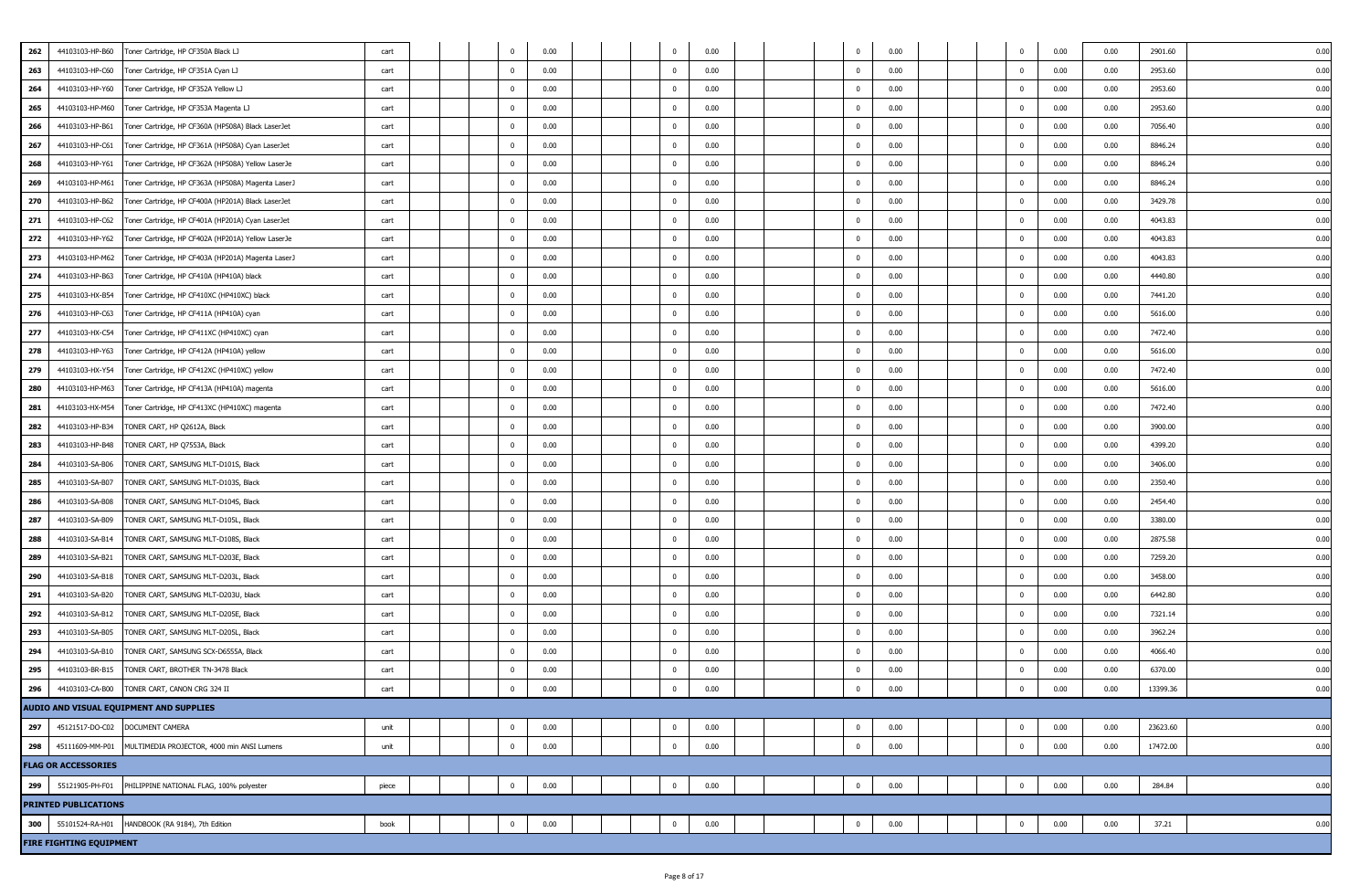| 301             | 46191601-FE-M01                   | FIRE EXTINGUISHER, DRY CHEMICAL, 4.5kgs                                                                                   | unit    |  |    | $\mathbf 0$    | 0.00   |    |  | $\overline{0}$ | 0.00   |    |  | $^{\circ}$     | 0.00   |    | $^{\circ}$     | 0.00   | 0.00  | 1144.00 | 0.00   |
|-----------------|-----------------------------------|---------------------------------------------------------------------------------------------------------------------------|---------|--|----|----------------|--------|----|--|----------------|--------|----|--|----------------|--------|----|----------------|--------|-------|---------|--------|
| 302             | 46191601-FE-H01                   | FIRE EXTINGUISHER, PURE HCFC 123, 4.5kgs                                                                                  | unit    |  |    | $\mathbf{0}$   | 0.00   |    |  | $\mathbf{0}$   | 0.00   |    |  | $\mathbf 0$    | 0.00   |    | $\mathbf{0}$   | 0.00   | 0.00  | 5613.25 | 0.00   |
|                 | <b>CONSUMER ELECTRONICS</b>       |                                                                                                                           |         |  |    |                |        |    |  |                |        |    |  |                |        |    |                |        |       |         |        |
| 303             | 52161535-DV-R01                   | DIGITAL VOICE RECORDER, memory: 4GB (expandable)                                                                          | unit    |  |    | $\overline{0}$ | 0.00   |    |  | $\bf{0}$       | 0.00   |    |  | $\overline{0}$ | 0.00   |    | $^{\circ}$     | 0.00   | 0.00  | 6415.64 | 0.00   |
|                 | <b>FURNITURE AND FURNISHINGS</b>  |                                                                                                                           |         |  |    |                |        |    |  |                |        |    |  |                |        |    |                |        |       |         |        |
| 304             | 56101504-CM-B01                   | CHAIR, monobloc, beige, with backrest, w/o armrest                                                                        | piece   |  |    | $\overline{0}$ | 0.00   |    |  | $\bf{0}$       | 0.00   |    |  | $\mathbf{0}$   | 0.00   |    | $\mathbf 0$    | 0.00   | 0.00  | 303.68  | 0.00   |
| 305             | 56101504-CM-W01                   | CHAIR, monobloc, white, with backrest, w/o armrest                                                                        | piece   |  |    | $\overline{0}$ | 0.00   |    |  | $\mathbf 0$    | 0.00   |    |  | $\mathbf 0$    | 0.00   |    | $\mathbf{0}$   | 0.00   | 0.00  | 301.60  | 0.00   |
| 306             | 56101519-TM-S01                   | TABLE, MONOBLOC, WHITE, 889 x 889mm (35" x 35")min                                                                        | unit    |  |    | $\mathbf{0}$   | 0.00   |    |  | $\mathbf 0$    | 0.00   |    |  | $\overline{0}$ | 0.00   |    | $^{\circ}$     | 0.00   | 0.00  | 1336.40 | 0.00   |
| 307             | 56101519-TM-S02                   | TABLE, MONOBLOC, BEIGE, 889 x 889mm (35" x 35")min                                                                        | unit    |  |    | $\overline{0}$ | 0.00   |    |  | $\bf{0}$       | 0.00   |    |  | $\mathbf 0$    | 0.00   |    | $\Omega$       | 0.00   | 0.00  | 1315.60 | 0.00   |
|                 |                                   | ARTS AND CRAFTS EQUIPMENT AND ACCESSORIES AND SUPPLIES                                                                    |         |  |    |                |        |    |  |                |        |    |  |                |        |    |                |        |       |         |        |
| 308             | 60121413-CB-P01                   | CLEARBOOK, 20 transparent pockets, for A4 size                                                                            | piece   |  |    | $\overline{0}$ | 0.00   |    |  | $\mathbf 0$    | 0.00   |    |  | $\mathbf 0$    | 0.00   |    | $^{\circ}$     | 0.00   | 0.00  | 39.78   | 0.00   |
| 309             | 60121413-CB-P02                   | CLEARBOOK, 20 transparent pockets, for LEGAL size                                                                         | piece   |  |    | $\overline{0}$ | 0.00   |    |  | $\bf{0}$       | 0.00   |    |  | $\mathbf{0}$   | 0.00   |    | $\bf{0}$       | 0.00   | 0.00  | 42.38   | 0.00   |
| 310             | 60121534-ER-P01                   | ERASER, PLASTIC/RUBBER, for pencil draft/writing                                                                          | piece   |  |    | $\overline{0}$ | 0.00   | 20 |  | 20             | 88.40  | 20 |  | 20             | 88.40  | 20 | 20             | 88.40  | 60.00 | 4.42    | 265.20 |
| 311             | 60121524-SP-G01                   | SIGN PEN, BLACK, liquid/gel ink, 0.5mm needle tip                                                                         | piece   |  | 20 | 20             | 692.20 | 20 |  | 20             | 692.20 | 20 |  | 20             | 692.20 | 20 | 20             | 692.20 | 80.00 | 34.61   | 2768.8 |
| 312             | 60121524-SP-G02                   | SIGN PEN, BLUE, liquid/gel ink, 0.5mm needle tip                                                                          | piece   |  |    | $\mathbf{0}$   | 0.00   |    |  | $\mathbf 0$    | 0.00   |    |  | $\overline{0}$ | 0.00   |    | $^{\circ}$     | 0.00   | 0.00  | 34.61   | 0.00   |
| 313             | 60121524-SP-G03                   | SIGN PEN, RED, liquid/gel ink, 0.5mm needle tip                                                                           | piece   |  |    | $\overline{0}$ | 0.00   |    |  | $\bf{0}$       | 0.00   |    |  | $\overline{0}$ | 0.00   |    | $\mathbf 0$    | 0.00   | 0.00  | 34.61   | 0.00   |
| 314             | 60121124-WR-P01                   | WRAPPING PAPER, kraft, 65gsm (-5%)                                                                                        | pack    |  |    | $\mathbf{0}$   | 0.00   |    |  | $\mathbf{0}$   | 0.00   |    |  | $\mathbf{0}$   | 0.00   |    | $\Omega$       | 0.00   | 0.00  | 154.84  | 0.00   |
| <b>SOFTWARE</b> |                                   |                                                                                                                           |         |  |    |                |        |    |  |                |        |    |  |                |        |    |                |        |       |         |        |
|                 | 43231513-SFT-001                  | Business function specific software                                                                                       | license |  |    | $\overline{0}$ | 0.00   |    |  | $\mathbf 0$    | 0.00   |    |  | $\mathbf 0$    | 0.00   |    | $^{\circ}$     | 0.00   | 0.00  | 0.00    | 0.00   |
|                 | 43231602-SFT-002                  | Finance accounting and enterprise resource planning ERP software                                                          | license |  |    | $\mathbf 0$    | 0.00   |    |  | $\bf{0}$       | 0.00   |    |  | $\mathbf 0$    | 0.00   |    | $\mathbf{0}$   | 0.00   | 0.00  | 0.00    | 0.00   |
|                 | 43232004-SFT-003                  | Computer game or entertainment software                                                                                   | license |  |    | $\overline{0}$ | 0.00   |    |  | $\mathbf 0$    | 0.00   |    |  | $\mathbf 0$    | 0.00   |    | $^{\circ}$     | 0.00   | 0.00  | 0.00    | 0.00   |
|                 | 43232107-SFT-004                  | Content authoring and editing software                                                                                    | license |  |    | $\overline{0}$ | 0.00   |    |  | $\bf{0}$       | 0.00   |    |  | $\overline{0}$ | 0.00   |    | $\mathbf 0$    | 0.00   | 0.00  | 0.00    | 0.00   |
|                 | 43232202-SFT-005                  | Content management software                                                                                               | license |  |    | $\overline{0}$ | 0.00   |    |  | $\bf{0}$       | 0.00   |    |  | $\mathbf 0$    | 0.00   |    | $\mathbf{0}$   | 0.00   | 0.00  | 0.00    | 0.00   |
|                 | 43232304-SFT-006                  | Data management and query software                                                                                        | license |  |    | $\overline{0}$ | 0.00   |    |  | $\bf{0}$       | 0.00   |    |  | $\mathbf 0$    | 0.00   |    | $^{\circ}$     | 0.00   | 0.00  | 0.00    | 0.00   |
|                 | 43232402-SFT-007                  | Development software                                                                                                      | license |  |    | $\overline{0}$ | 0.00   |    |  | $\mathbf 0$    | 0.00   |    |  | $\overline{0}$ | 0.00   |    | $^{\circ}$     | 0.00   | 0.00  | 0.00    | 0.00   |
|                 | 43232505-SFT-008                  | Educational or reference software                                                                                         | license |  |    | $\overline{0}$ | 0.00   |    |  | $\bf{0}$       | 0.00   |    |  | $^{\circ}$     | 0.00   |    | $^{\circ}$     | 0.00   | 0.00  | 0.00    | 0.00   |
|                 | 43232603-SFT-009                  | Industry specific software                                                                                                | license |  |    | $\mathbf 0$    | 0.00   |    |  | $\mathbf 0$    | 0.00   |    |  | $\mathbf 0$    | 0.00   |    | $^{\circ}$     | 0.00   | 0.00  | 0.00    | 0.00   |
| 10              | 43232701-SFT-010                  | Network applications software                                                                                             | license |  |    | $\overline{0}$ | 0.00   |    |  | $\overline{0}$ | 0.00   |    |  | $\overline{0}$ | 0.00   |    | $^{\circ}$     | 0.00   | 0.00  | 0.00    | 0.00   |
| 11              | 43232802-SFT-011                  | Network management software                                                                                               | license |  |    | $\overline{0}$ | 0.00   |    |  | $\overline{0}$ | 0.00   |    |  | $\mathbf 0$    | 0.00   |    | $^{\circ}$     | 0.00   | 0.00  | 0.00    | 0.00   |
| 12              | 43232905-SFT-012                  | Networking software                                                                                                       | license |  |    | $\overline{0}$ | 0.00   |    |  | $\bf{0}$       | 0.00   |    |  | $\mathbf 0$    | 0.00   |    | $\mathbf{0}$   | 0.00   | 0.00  | 0.00    | 0.00   |
| 13              | 43233004-SFT-013                  | Operating environment software                                                                                            | license |  |    | $\overline{0}$ | 0.00   |    |  | $\overline{0}$ | 0.00   |    |  | $\mathbf 0$    | 0.00   |    | $\mathbf{0}$   | 0.00   | 0.00  | 0.00    | 0.00   |
| 14              | 43233205-SFT-014                  | Security and protection software                                                                                          | license |  |    | $\overline{0}$ | 0.00   |    |  | $\mathbf 0$    | 0.00   |    |  | $\overline{0}$ | 0.00   |    | $^{\circ}$     | 0.00   | 0.00  | 0.00    | 0.00   |
| 15              | 43233405-SFT-015                  | Utility and device driver software                                                                                        | license |  |    | $\overline{0}$ | 0.00   |    |  | $\bf{0}$       | 0.00   |    |  | $\mathbf{0}$   | 0.00   |    | $\mathbf 0$    | 0.00   | 0.00  | 0.00    | 0.00   |
| 16              | 43233501-SFT-016                  | Information exchange software                                                                                             | license |  |    | $\overline{0}$ | 0.00   |    |  | $\mathbf 0$    | 0.00   |    |  | $\mathbf 0$    | 0.00   |    | $\Omega$       | 0.00   | 0.00  | 0.00    | 0.00   |
|                 |                                   | PART II. OTHER ITEMS NOT AVALABLE AT PS BUT REGULARLY PURCHASED FROM OTHER SOURCES (Note: Please indicate price of items) |         |  |    |                |        |    |  |                |        |    |  |                |        |    |                |        |       |         |        |
|                 | <b>Common Electrical Supplies</b> |                                                                                                                           |         |  |    |                |        |    |  |                |        |    |  |                |        |    |                |        |       |         |        |
|                 | 40101701-AC-W01                   | Air Conditioning Unit, Window Inverter Type                                                                               |         |  |    | $\overline{0}$ | 0.00   |    |  | $\bf{0}$       | 0.00   |    |  | $\mathbf{0}$   | 0.00   |    | $\overline{0}$ | 0.00   | 0.00  | 0.00    | 0.00   |
|                 | 40101701-AC-S01                   | Air Conditioning Unit, Split Type                                                                                         |         |  |    | $\overline{0}$ | 0.00   |    |  | $\bf{0}$       | 0.00   |    |  | $\overline{0}$ | 0.00   |    | $\mathbf{0}$   | 0.00   | 0.00  | 0.00    | 0.00   |
|                 |                                   |                                                                                                                           |         |  |    | $\overline{0}$ | 0.00   |    |  | $\bf{0}$       | 0.00   |    |  | $\mathbf 0$    | 0.00   |    | $\bf{0}$       | 0.00   | 0.00  | 0.00    | 0.00   |
|                 |                                   |                                                                                                                           |         |  |    | $\mathbf 0$    | 0.00   |    |  | $\bf{0}$       | 0.00   |    |  | $\mathbf{0}$   | 0.00   |    | $\bf{0}$       | 0.00   | 0.00  | 0.00    | 0.00   |
|                 |                                   |                                                                                                                           |         |  |    | $\mathbf{0}$   | 0.00   |    |  | $\mathbf 0$    | 0.00   |    |  | $\overline{0}$ | 0.00   |    | $\mathbf{0}$   | 0.00   | 0.00  | 0.00    | 0.00   |
|                 |                                   |                                                                                                                           |         |  |    | $\overline{0}$ | 0.00   |    |  | $\overline{0}$ | 0.00   |    |  | $\mathbf 0$    | 0.00   |    | $\mathbf{0}$   | 0.00   | 0.00  | 0.00    | 0.00   |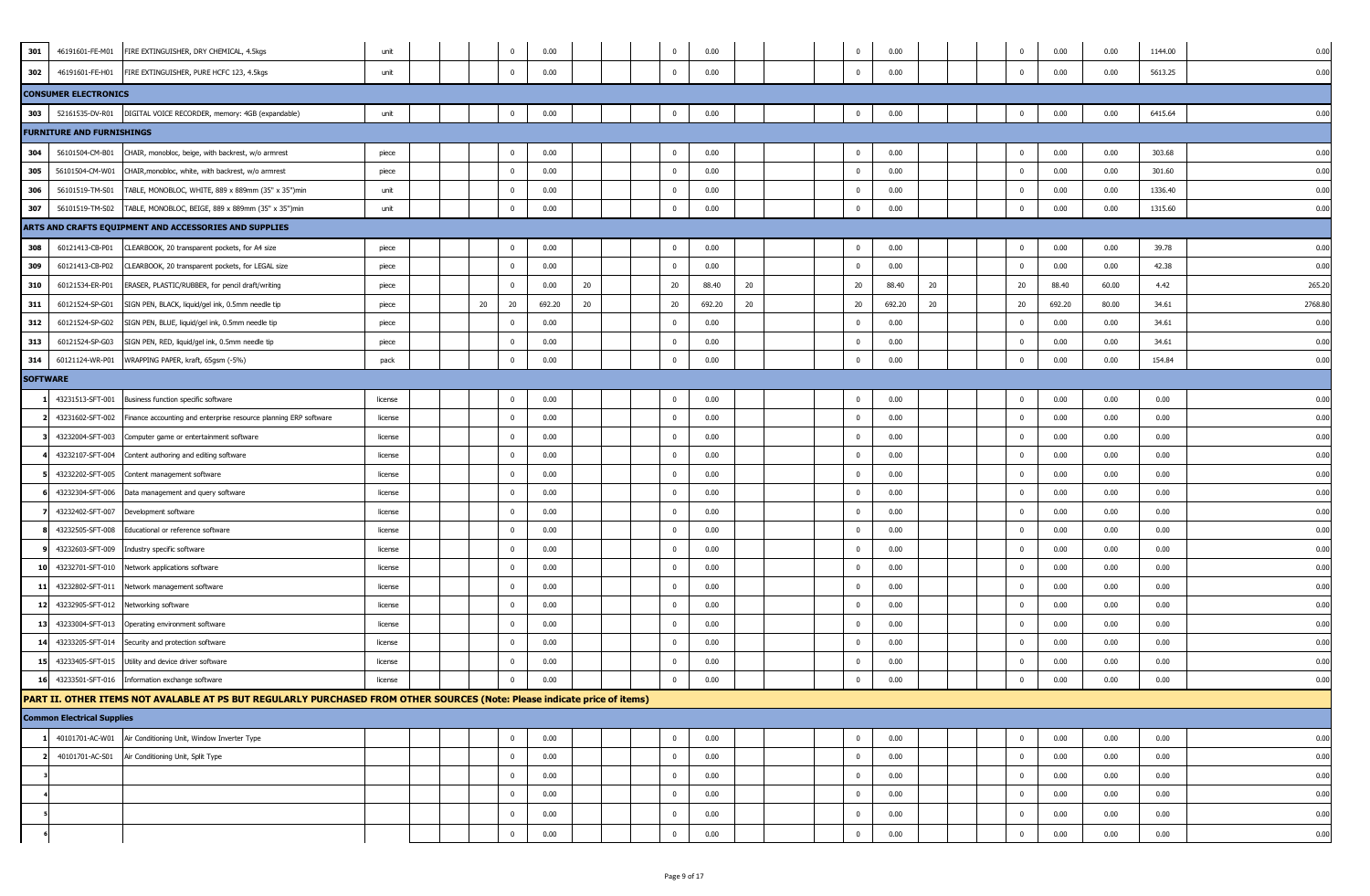|                                   |                                           |       |  |                 | $\overline{0}$          | 0.00   |                 |  | $\overline{0}$          | 0.00   |                 |  | $\overline{0}$ | 0.00   |    | $\bf{0}$       | 0.00   | 0.00  | 0.00  | 0.00   |
|-----------------------------------|-------------------------------------------|-------|--|-----------------|-------------------------|--------|-----------------|--|-------------------------|--------|-----------------|--|----------------|--------|----|----------------|--------|-------|-------|--------|
|                                   |                                           |       |  |                 | $\overline{0}$          | 0.00   |                 |  | $\overline{0}$          | 0.00   |                 |  | $\bf{0}$       | 0.00   |    | $\bf{0}$       | 0.00   | 0.00  | 0.00  | 0.00   |
|                                   |                                           |       |  |                 |                         |        |                 |  |                         |        |                 |  |                |        |    |                |        |       |       |        |
|                                   |                                           |       |  |                 | $\overline{0}$          | 0.00   |                 |  | $\overline{0}$          | 0.00   |                 |  | $\overline{0}$ | 0.00   |    | $\bf{0}$       | 0.00   | 0.00  | 0.00  | 0.00   |
|                                   |                                           |       |  |                 | $\overline{0}$          | 0.00   |                 |  | $\overline{0}$          | 0.00   |                 |  | $\overline{0}$ | 0.00   |    | $\overline{0}$ | 0.00   | 0.00  | 0.00  | 0.00   |
|                                   |                                           |       |  |                 | $\bf{0}$                | 0.00   |                 |  | $\overline{0}$          | 0.00   |                 |  | $\mathbf 0$    | 0.00   |    | $\mathbf{0}$   | 0.00   | 0.00  | 0.00  | 0.00   |
| 12                                |                                           |       |  |                 | $\overline{\mathbf{0}}$ | 0.00   |                 |  | $\overline{0}$          | 0.00   |                 |  | $\bf{0}$       | 0.00   |    | $\overline{0}$ | 0.00   | 0.00  | 0.00  | 0.00   |
| 13                                |                                           |       |  |                 | $\overline{\mathbf{0}}$ | 0.00   |                 |  | $\overline{0}$          | 0.00   |                 |  | $\overline{0}$ | 0.00   |    | $\bf{0}$       | 0.00   | 0.00  | 0.00  | 0.00   |
|                                   |                                           |       |  |                 | $\overline{0}$          | 0.00   |                 |  | $\overline{0}$          | 0.00   |                 |  | $\overline{0}$ | 0.00   |    | $\mathbf{0}$   | 0.00   | 0.00  | 0.00  | 0.00   |
|                                   |                                           |       |  |                 | $\overline{0}$          | 0.00   |                 |  | $\overline{0}$          | 0.00   |                 |  | $\overline{0}$ | 0.00   |    | $\mathbf{0}$   | 0.00   | 0.00  | 0.00  | 0.00   |
| <b>Common Office Equipment</b>    |                                           |       |  |                 |                         |        |                 |  |                         |        |                 |  |                |        |    |                |        |       |       |        |
| 1 44111905-WB-N01                 | White Board                               |       |  |                 | $\overline{0}$          | 0.00   |                 |  | $\overline{0}$          | 0.00   |                 |  | $\overline{0}$ | 0.00   |    | $\bf{0}$       | 0.00   | 0.00  | 0.00  | 0.00   |
| 44111911-WB-D01                   | White Board, Digital                      |       |  |                 | $\mathbf{0}$            | 0.00   |                 |  | $\overline{0}$          | 0.00   |                 |  | $\overline{0}$ | 0.00   |    | $\bf{0}$       | 0.00   | 0.00  | 0.00  | 0.00   |
|                                   |                                           |       |  |                 | $\overline{0}$          | 0.00   |                 |  | $\overline{0}$          | 0.00   |                 |  | $\overline{0}$ | 0.00   |    | $\mathbf{0}$   | 0.00   | 0.00  | 0.00  | 0.00   |
|                                   |                                           |       |  |                 | $\overline{0}$          | 0.00   |                 |  | $\overline{0}$          | 0.00   |                 |  | $\bf{0}$       | 0.00   |    | $\bf{0}$       | 0.00   | 0.00  | 0.00  | 0.00   |
|                                   |                                           |       |  |                 | $\overline{0}$          | 0.00   |                 |  | $\overline{0}$          | 0.00   |                 |  | $\mathbf{0}$   | 0.00   |    | $\mathbf{0}$   | 0.00   | 0.00  | 0.00  | 0.00   |
|                                   |                                           |       |  |                 | $\overline{\mathbf{0}}$ | 0.00   |                 |  | $\overline{0}$          | 0.00   |                 |  | $\overline{0}$ | 0.00   |    | $\bf{0}$       | 0.00   | 0.00  | 0.00  | 0.00   |
|                                   |                                           |       |  |                 | $\overline{\mathbf{0}}$ | 0.00   |                 |  | $\overline{0}$          | 0.00   |                 |  | $\bf{0}$       | 0.00   |    | $\mathbf{0}$   | 0.00   | 0.00  | 0.00  | 0.00   |
|                                   |                                           |       |  |                 | $\overline{0}$          | 0.00   |                 |  | $\overline{0}$          | 0.00   |                 |  | $\overline{0}$ | 0.00   |    | $\bf{0}$       | 0.00   | 0.00  | 0.00  | 0.00   |
|                                   |                                           |       |  |                 | $\overline{0}$          | 0.00   |                 |  | $\overline{0}$          | 0.00   |                 |  | $\overline{0}$ | 0.00   |    | $\overline{0}$ | 0.00   | 0.00  | 0.00  | 0.00   |
|                                   |                                           |       |  |                 | $\overline{0}$          | 0.00   |                 |  | $\overline{0}$          | 0.00   |                 |  | $\overline{0}$ | 0.00   |    | $\mathbf{0}$   | 0.00   | 0.00  | 0.00  | 0.00   |
|                                   |                                           |       |  |                 | $\overline{\mathbf{0}}$ | 0.00   |                 |  | $\overline{0}$          | 0.00   |                 |  | $\mathbf 0$    | 0.00   |    | $\Omega$       | 0.00   | 0.00  | 0.00  | 0.00   |
| 12                                |                                           |       |  |                 | $\overline{\mathbf{0}}$ | 0.00   |                 |  | $\overline{0}$          | 0.00   |                 |  | $\bf{0}$       | 0.00   |    | $\bf{0}$       | 0.00   | 0.00  | 0.00  | 0.00   |
| 13                                |                                           |       |  |                 | $\overline{0}$          | 0.00   |                 |  | $\overline{0}$          | 0.00   |                 |  | $\overline{0}$ | 0.00   |    | $\mathbf{0}$   | 0.00   | 0.00  | 0.00  | 0.00   |
|                                   |                                           |       |  |                 | $\overline{0}$          | 0.00   |                 |  | $\overline{\mathbf{0}}$ | 0.00   |                 |  | $\overline{0}$ | 0.00   |    | $\mathbf{0}$   | 0.00   | 0.00  | 0.00  | 0.00   |
|                                   |                                           |       |  |                 | $\overline{0}$          | 0.00   |                 |  | $\overline{0}$          | 0.00   |                 |  | $\overline{0}$ | 0.00   |    | $\mathbf{0}$   | 0.00   | 0.00  | 0.00  | 0.00   |
| <b>Common Office Supplies</b>     |                                           |       |  |                 |                         |        |                 |  |                         |        |                 |  |                |        |    |                |        |       |       |        |
|                                   | Ballpen, black                            | piece |  | $20\,$          | 20                      | 140.00 | 20              |  | 20                      | 140.00 | $20\,$          |  | 20             | 140.00 | 20 | 20             | 140.00 | 80.00 | 7.00  | 560.00 |
|                                   | Ballpen, blue                             | piece |  |                 | $\overline{0}$          | 0.00   | $5\overline{5}$ |  | $5\phantom{.0}$         | 35.00  | $5\overline{5}$ |  | 5              | 35.00  |    | $\bf{0}$       | 0.00   | 10.00 | 7.00  | 70.00  |
|                                   | Ballpen, red                              | piece |  |                 | $\overline{\mathbf{0}}$ | 0.00   | 5 <sup>5</sup>  |  | $5\overline{5}$         | 35.00  | $5\overline{5}$ |  | 5              | 35.00  |    | $\mathbf{0}$   | 0.00   | 10.00 | 7.00  | 70.00  |
|                                   | Green folder, legal size                  | piece |  | 10              | 10                      | 80.00  | 10              |  | 10                      | 80.00  | 10              |  | 10             | 80.00  | 10 | 10             | 80.00  | 40.00 | 8.00  | 320.00 |
|                                   | Pencil sharpener, metal                   | piece |  |                 | $\mathbf{0}$            | 0.00   | 10              |  | 10                      | 70.00  |                 |  | $\mathbf 0$    | 0.00   | 10 | $10\,$         | 70.00  | 20.00 | 7.00  | 140.00 |
|                                   | Double sided tape 1x50                    | roll  |  |                 | $\overline{\mathbf{0}}$ | 0.00   | $5\overline{5}$ |  | $5\phantom{.0}$         | 125.00 |                 |  | $\overline{0}$ | 0.00   |    | $\bf{0}$       | 0.00   | 5.00  | 25.00 | 125.00 |
|                                   | Facsimile paper, roll, 210mmx30mx1/2 inch | roll  |  |                 | $\overline{\mathbf{0}}$ | 0.00   | $\overline{1}$  |  | $\overline{1}$          | 72.04  |                 |  | $\overline{0}$ | 0.00   |    | $\bf{0}$       | 0.00   | 1.00  | 72.04 | 72.04  |
|                                   | Shoelace                                  | roll  |  | $5\overline{5}$ | $5\overline{5}$         | 170.00 |                 |  | $\mathbf{0}$            | 0.00   | $5\overline{5}$ |  | 5 <sup>5</sup> | 170.00 |    | $\mathbf{0}$   | 0.00   | 10.00 | 34.00 | 340.00 |
|                                   |                                           |       |  |                 | $\overline{0}$          | 0.00   |                 |  | $\overline{0}$          | 0.00   |                 |  | $\overline{0}$ | 0.00   |    | $\bf{0}$       | 0.00   | 0.00  | 0.00  | 0.00   |
| 10                                |                                           |       |  |                 | $\overline{0}$          | 0.00   |                 |  | $\overline{0}$          | 0.00   |                 |  | $\overline{0}$ | 0.00   |    | $\bf{0}$       | 0.00   | 0.00  | 0.00  | 0.00   |
| 11                                |                                           |       |  |                 | $\overline{0}$          | 0.00   |                 |  | $\overline{0}$          | 0.00   |                 |  | $\overline{0}$ | 0.00   |    | $\bf{0}$       | 0.00   | 0.00  | 0.00  | 0.00   |
| 12                                |                                           |       |  |                 | $\overline{\mathbf{0}}$ | 0.00   |                 |  | $\overline{0}$          | 0.00   |                 |  | $\overline{0}$ | 0.00   |    | $\mathbf{0}$   | 0.00   | 0.00  | 0.00  | 0.00   |
| 13                                |                                           |       |  |                 | $\overline{\mathbf{0}}$ | 0.00   |                 |  | $\overline{0}$          | 0.00   |                 |  | $\mathbf 0$    | 0.00   |    | $\bf{0}$       | 0.00   | 0.00  | 0.00  | 0.00   |
| 14                                |                                           |       |  |                 | $\overline{\mathbf{0}}$ | 0.00   |                 |  | $\overline{0}$          | 0.00   |                 |  | $\overline{0}$ | 0.00   |    | $\bf{0}$       | 0.00   | 0.00  | 0.00  | 0.00   |
|                                   |                                           |       |  |                 | $\overline{0}$          | 0.00   |                 |  | $\overline{0}$          | 0.00   |                 |  | $\mathbf 0$    | 0.00   |    | $\mathbf{0}$   | 0.00   | 0.00  | 0.00  | 0.00   |
| <b>Common Janitorial Supplies</b> |                                           |       |  |                 |                         |        |                 |  |                         |        |                 |  |                |        |    |                |        |       |       |        |
|                                   |                                           |       |  |                 |                         |        |                 |  |                         |        |                 |  |                |        |    |                |        |       |       |        |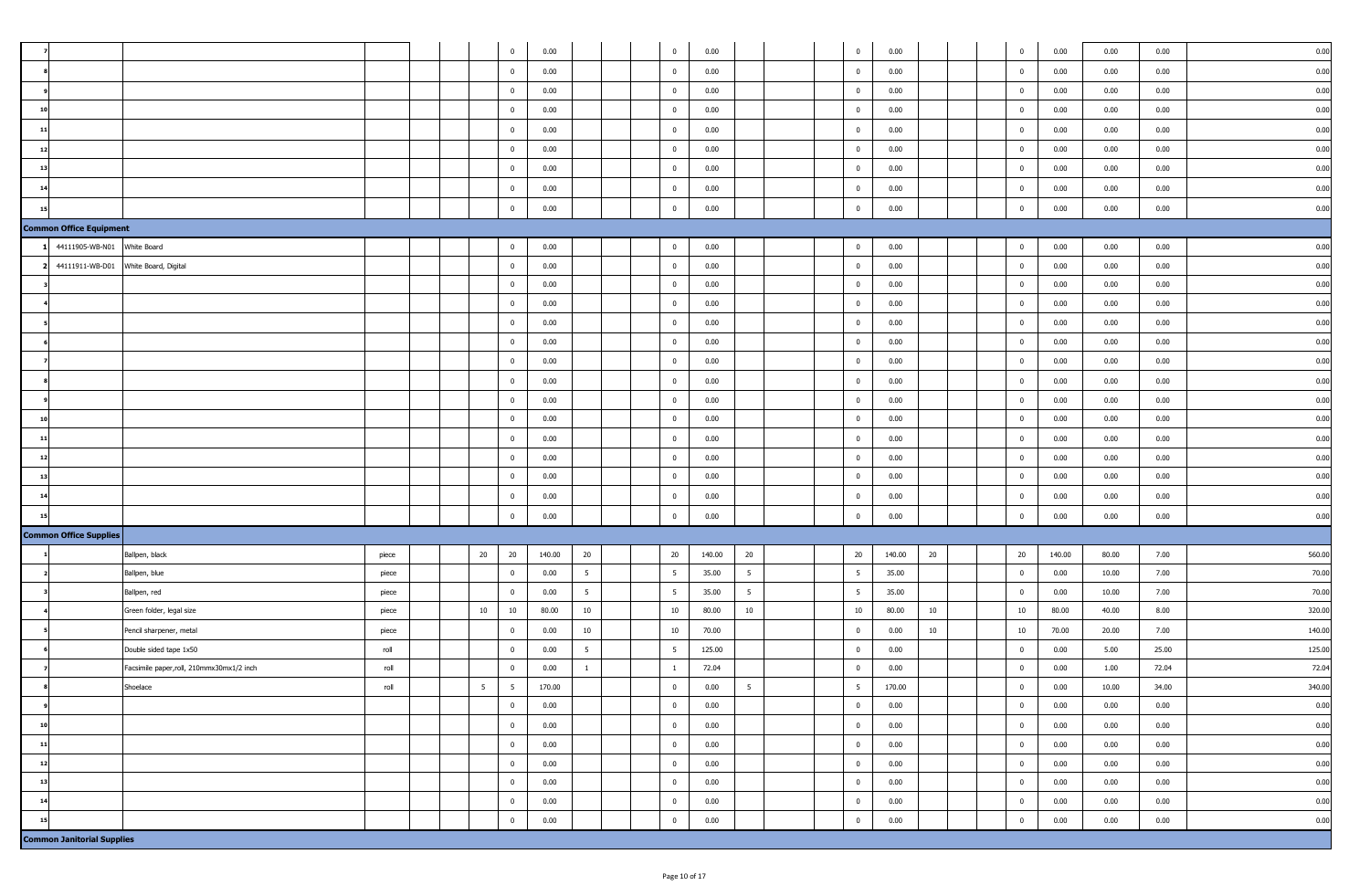|                                         | Bleaching solution, 1 liter | bottle |  | $\overline{2}$ | $\overline{2}$          | 70.00  | $\overline{2}$ | $\overline{2}$          | 70.00  | $\overline{2}$ |  | $\overline{2}$ | 70.00  | $\overline{2}$ | $\overline{2}$ | 70.00  | 8.00 | 35.00  | 280.00 |
|-----------------------------------------|-----------------------------|--------|--|----------------|-------------------------|--------|----------------|-------------------------|--------|----------------|--|----------------|--------|----------------|----------------|--------|------|--------|--------|
|                                         | Dishwashing liquid, 600ml   | bottle |  | $\overline{2}$ | $\overline{2}$          | 220.00 | $\overline{2}$ | $\overline{2}$          | 220.00 | $\overline{2}$ |  | $\overline{2}$ | 220.00 | $\overline{2}$ | $\overline{2}$ | 220.00 | 8.00 | 110.00 | 880.00 |
|                                         |                             |        |  |                | $\overline{\mathbf{0}}$ | 0.00   |                | $\overline{0}$          | 0.00   |                |  | $\overline{0}$ | 0.00   |                | $\bf{0}$       | 0.00   | 0.00 | 0.00   | 0.00   |
|                                         |                             |        |  |                | $\overline{\mathbf{0}}$ | 0.00   |                | $\overline{0}$          | 0.00   |                |  | $\overline{0}$ | 0.00   |                | $\bf{0}$       | 0.00   | 0.00 | 0.00   | 0.00   |
|                                         |                             |        |  |                | $\overline{0}$          | 0.00   |                | $\overline{0}$          | 0.00   |                |  | $\overline{0}$ | 0.00   |                | $\mathbf{0}$   | 0.00   | 0.00 | 0.00   | 0.00   |
|                                         |                             |        |  |                | $\overline{0}$          | 0.00   |                | $\overline{\mathbf{0}}$ | 0.00   |                |  | $\bf{0}$       | 0.00   |                | $\bf{0}$       | 0.00   | 0.00 | 0.00   | 0.00   |
|                                         |                             |        |  |                | $\overline{\mathbf{0}}$ | 0.00   |                | $\overline{0}$          | 0.00   |                |  | $\overline{0}$ | 0.00   |                | $\bf{0}$       | 0.00   | 0.00 | 0.00   | 0.00   |
|                                         |                             |        |  |                | $\overline{0}$          | 0.00   |                | $\overline{0}$          | 0.00   |                |  | $\overline{0}$ | 0.00   |                | $\mathbf{0}$   | 0.00   | 0.00 | 0.00   | 0.00   |
|                                         |                             |        |  |                | $\overline{\mathbf{0}}$ | 0.00   |                | $\overline{0}$          | 0.00   |                |  | $\overline{0}$ | 0.00   |                | $\bf{0}$       | 0.00   | 0.00 | 0.00   | 0.00   |
|                                         |                             |        |  |                | $\overline{0}$          | 0.00   |                | $\overline{0}$          | 0.00   |                |  | $\mathbf{0}$   | 0.00   |                | $\mathbf{0}$   | 0.00   | 0.00 | 0.00   | 0.00   |
| 11                                      |                             |        |  |                | $\overline{\mathbf{0}}$ | 0.00   |                | $\overline{0}$          | 0.00   |                |  | $\overline{0}$ | 0.00   |                | $\mathbf{0}$   | 0.00   | 0.00 | 0.00   | 0.00   |
| 12                                      |                             |        |  |                | $\overline{0}$          | 0.00   |                | $\overline{0}$          | 0.00   |                |  | $\overline{0}$ | 0.00   |                | $\overline{0}$ | 0.00   | 0.00 | 0.00   | 0.00   |
| 13                                      |                             |        |  |                | $\overline{0}$          | 0.00   |                | $\overline{0}$          | 0.00   |                |  | $\overline{0}$ | 0.00   |                | $\overline{0}$ | 0.00   | 0.00 | 0.00   | 0.00   |
|                                         |                             |        |  |                | $\mathbf{0}$            | 0.00   |                | $\overline{0}$          | 0.00   |                |  | $\overline{0}$ | 0.00   |                | $\mathbf{0}$   | 0.00   | 0.00 | 0.00   | 0.00   |
|                                         |                             |        |  |                | $\overline{\mathbf{0}}$ | 0.00   |                | $\overline{0}$          | 0.00   |                |  | $\overline{0}$ | 0.00   |                | $\bf{0}$       | 0.00   | 0.00 | 0.00   | 0.00   |
| <b>Office Equipment and Accessories</b> |                             |        |  |                |                         |        |                |                         |        |                |  |                |        |                |                |        |      |        |        |
|                                         |                             |        |  |                | $\overline{0}$          | 0.00   |                | $\overline{0}$          | 0.00   |                |  | $\overline{0}$ | 0.00   |                | $\bf{0}$       | 0.00   | 0.00 | 0.00   | 0.00   |
|                                         |                             |        |  |                | $\overline{0}$          | 0.00   |                | $\overline{0}$          | 0.00   |                |  | $\overline{0}$ | 0.00   |                | $\bf{0}$       | 0.00   | 0.00 | 0.00   | 0.00   |
|                                         |                             |        |  |                | $\overline{0}$          | 0.00   |                | $\overline{0}$          | 0.00   |                |  | $\overline{0}$ | 0.00   |                | $\bf{0}$       | 0.00   | 0.00 | 0.00   | 0.00   |
|                                         |                             |        |  |                | $\mathbf{0}$            | 0.00   |                | $\overline{0}$          | 0.00   |                |  | $\overline{0}$ | 0.00   |                | $\bf{0}$       | 0.00   | 0.00 | 0.00   | 0.00   |
|                                         |                             |        |  |                | $\overline{\mathbf{0}}$ | 0.00   |                | $\overline{0}$          | 0.00   |                |  | $\overline{0}$ | 0.00   |                | $\bf{0}$       | 0.00   | 0.00 | 0.00   | 0.00   |
|                                         |                             |        |  |                | $\overline{\mathbf{0}}$ | 0.00   |                | $\overline{0}$          | 0.00   |                |  | $\overline{0}$ | 0.00   |                | $\bf{0}$       | 0.00   | 0.00 | 0.00   | 0.00   |
|                                         |                             |        |  |                | $\mathbf{0}$            | 0.00   |                | $\overline{0}$          | 0.00   |                |  | $\overline{0}$ | 0.00   |                | $\bf{0}$       | 0.00   | 0.00 | 0.00   | 0.00   |
|                                         |                             |        |  |                | $\overline{\mathbf{0}}$ | 0.00   |                | $\overline{0}$          | 0.00   |                |  | $\overline{0}$ | 0.00   |                | $\bf{0}$       | 0.00   | 0.00 | 0.00   | 0.00   |
|                                         |                             |        |  |                | $\overline{0}$          | 0.00   |                | $\overline{0}$          | 0.00   |                |  | $\overline{0}$ | 0.00   |                | $\overline{0}$ | 0.00   | 0.00 | 0.00   | 0.00   |
|                                         |                             |        |  |                | $\overline{0}$          | 0.00   |                | $\overline{0}$          | 0.00   |                |  | $\overline{0}$ | 0.00   |                | $\bf{0}$       | 0.00   | 0.00 | 0.00   | 0.00   |
| 11                                      |                             |        |  |                | $\overline{\mathbf{0}}$ | 0.00   |                | $\overline{0}$          | 0.00   |                |  | $\overline{0}$ | 0.00   |                | $\bf{0}$       | 0.00   | 0.00 | 0.00   | 0.00   |
| 12                                      |                             |        |  |                | $\overline{0}$          | 0.00   |                | $\overline{0}$          | 0.00   |                |  | $\overline{0}$ | 0.00   |                | $\bf{0}$       | 0.00   | 0.00 | 0.00   | 0.00   |
| 13                                      |                             |        |  |                | $\mathbf{0}$            | 0.00   |                | $\overline{0}$          | 0.00   |                |  | $\overline{0}$ | 0.00   |                | $\bf{0}$       | 0.00   | 0.00 | 0.00   | 0.00   |
|                                         |                             |        |  |                | $\overline{0}$          | 0.00   |                | $\overline{0}$          | 0.00   |                |  | $\overline{0}$ | 0.00   |                | $\mathbf{0}$   | 0.00   | 0.00 | 0.00   | 0.00   |
|                                         |                             |        |  |                | $\overline{0}$          | 0.00   |                | $\overline{0}$          | 0.00   |                |  | $\overline{0}$ | 0.00   |                | $\mathbf{0}$   | 0.00   | 0.00 | 0.00   | 0.00   |
| <b>Office Supplies</b>                  |                             |        |  |                |                         |        |                |                         |        |                |  |                |        |                |                |        |      |        |        |
|                                         |                             |        |  |                | $\overline{\mathbf{0}}$ | 0.00   |                | $\overline{0}$          | 0.00   |                |  | $\overline{0}$ | 0.00   |                | $\bf{0}$       | 0.00   | 0.00 | 0.00   | 0.00   |
|                                         |                             |        |  |                | $\overline{\mathbf{0}}$ | 0.00   |                | $\overline{0}$          | 0.00   |                |  | $\overline{0}$ | 0.00   |                | $\mathbf{0}$   | 0.00   | 0.00 | 0.00   | 0.00   |
|                                         |                             |        |  |                | $\overline{0}$          | 0.00   |                | $\bf{0}$                | 0.00   |                |  | $\overline{0}$ | 0.00   |                | $\overline{0}$ | 0.00   | 0.00 | 0.00   | 0.00   |
|                                         |                             |        |  |                | $\overline{0}$          | 0.00   |                | $\overline{0}$          | 0.00   |                |  | $\overline{0}$ | 0.00   |                | $\mathbf{0}$   | 0.00   | 0.00 | 0.00   | 0.00   |
|                                         |                             |        |  |                | $\overline{0}$          | 0.00   |                | $\overline{0}$          | 0.00   |                |  | $\mathbf{0}$   | 0.00   |                | $\bf{0}$       | 0.00   | 0.00 | 0.00   | 0.00   |
|                                         |                             |        |  |                | $\bf{0}$                | 0.00   |                | $\bf{0}$                | 0.00   |                |  | $\mathbf 0$    | 0.00   |                | $\bf{0}$       | 0.00   | 0.00 | 0.00   | 0.00   |
|                                         |                             |        |  |                | $\overline{0}$          | 0.00   |                | $\mathbf 0$             | 0.00   |                |  | $\bf{0}$       | 0.00   |                | $\bf{0}$       | 0.00   | 0.00 | 0.00   | 0.00   |
|                                         |                             |        |  |                | $\bf{0}$                | 0.00   |                | $\bf{0}$                | 0.00   |                |  | $\overline{0}$ | 0.00   |                | $\mathbf 0$    | 0.00   | 0.00 | 0.00   | 0.00   |
|                                         |                             |        |  |                | $\overline{0}$          | 0.00   |                | $\overline{0}$          | 0.00   |                |  | $\overline{0}$ | 0.00   |                | $\bf{0}$       | 0.00   | 0.00 | 0.00   | 0.00   |
|                                         |                             |        |  |                | $\bf{0}$                | 0.00   |                | $\bf{0}$                | 0.00   |                |  | $\bf{0}$       | 0.00   |                | $\bf{0}$       | 0.00   | 0.00 | 0.00   | 0.00   |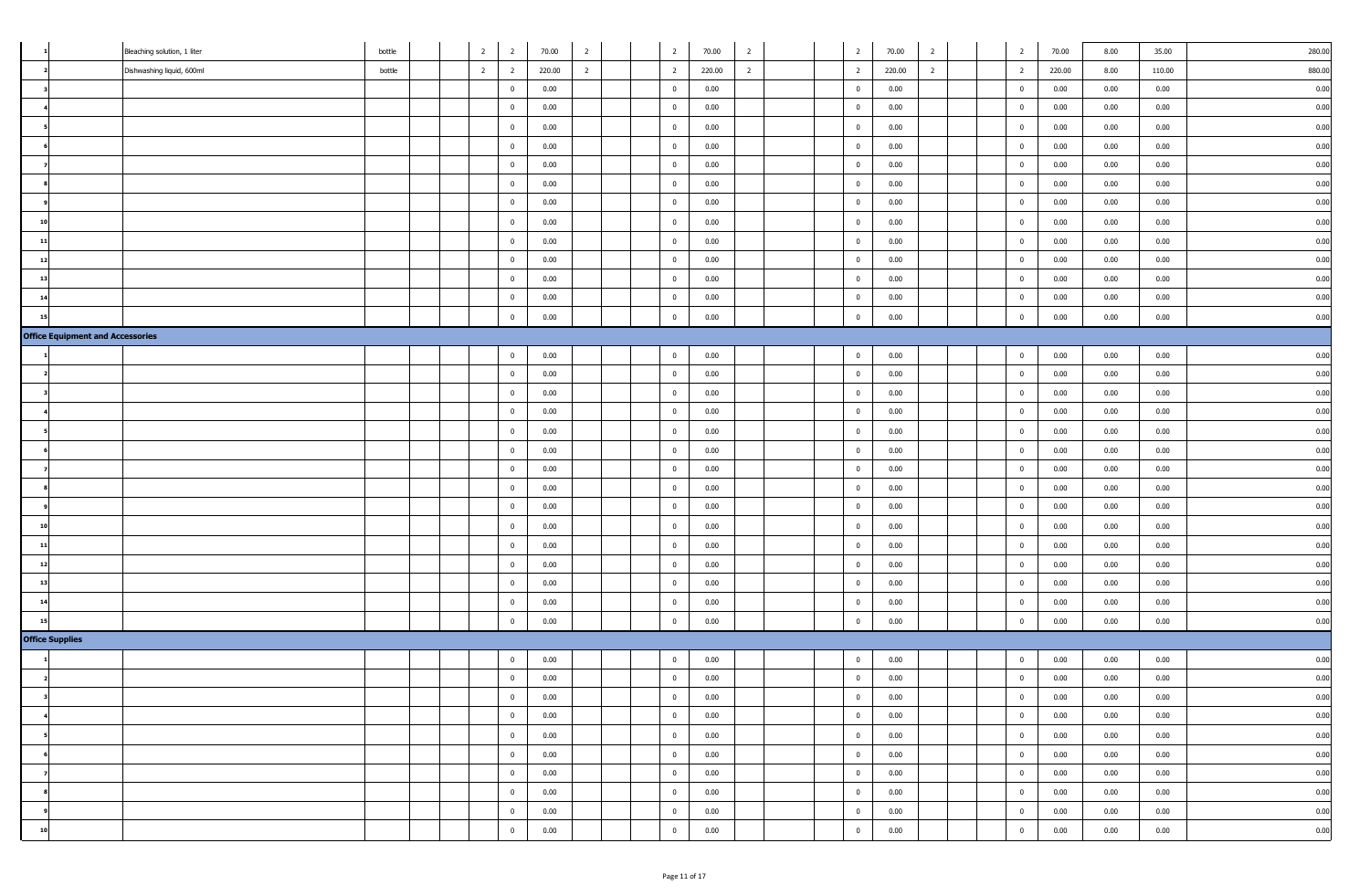|     |                                        |                                                       |  | $\mathbf{0}$   | 0.00 |  | $\overline{0}$ | 0.00 |  | $\overline{0}$          | 0.00 |  | $\mathbf 0$    | 0.00 | 0.00 | 0.00 | 0.00 |
|-----|----------------------------------------|-------------------------------------------------------|--|----------------|------|--|----------------|------|--|-------------------------|------|--|----------------|------|------|------|------|
|     |                                        |                                                       |  | $\mathbf{0}$   | 0.00 |  | $\mathbf{0}$   | 0.00 |  | $\mathbf 0$             | 0.00 |  | $\mathbf{0}$   | 0.00 | 0.00 | 0.00 | 0.00 |
| 13  |                                        |                                                       |  | $\mathbf{0}$   | 0.00 |  | $\overline{0}$ | 0.00 |  | $\overline{0}$          | 0.00 |  | $\mathbf{0}$   | 0.00 | 0.00 | 0.00 | 0.00 |
| 14  |                                        |                                                       |  | $\mathbf{0}$   | 0.00 |  | $\overline{0}$ | 0.00 |  | $\mathbf{0}$            | 0.00 |  | $\overline{0}$ | 0.00 | 0.00 | 0.00 | 0.00 |
|     |                                        |                                                       |  | $\mathbf{0}$   | 0.00 |  | $\overline{0}$ | 0.00 |  | $\mathbf 0$             | 0.00 |  | $\mathbf{0}$   | 0.00 | 0.00 | 0.00 | 0.00 |
|     |                                        | Audio and visual presentation and composing equipment |  |                |      |  |                |      |  |                         |      |  |                |      |      |      |      |
|     | 52161505-TV-S01                        | <b>SMART Television</b>                               |  | $\mathbf{0}$   | 0.00 |  | $\overline{0}$ | 0.00 |  | $\bf{0}$                | 0.00 |  | $\overline{0}$ | 0.00 | 0.00 | 0.00 | 0.00 |
|     | 52161520-MC-M01                        | Microphone                                            |  | $\mathbf{0}$   | 0.00 |  | $\overline{0}$ | 0.00 |  | $\overline{0}$          | 0.00 |  | $\bf{0}$       | 0.00 | 0.00 | 0.00 | 0.00 |
|     | 52161512-SP-K01                        | Speakers                                              |  | $\mathbf{0}$   | 0.00 |  | $\overline{0}$ | 0.00 |  | $\mathbf{0}$            | 0.00 |  | $\bf{0}$       | 0.00 | 0.00 | 0.00 | 0.00 |
|     | 32101514-AM-P01                        | Amplifier                                             |  | $\mathbf{0}$   | 0.00 |  | $\overline{0}$ | 0.00 |  | $\mathbf{0}$            | 0.00 |  | $\mathbf{0}$   | 0.00 | 0.00 | 0.00 | 0.00 |
|     | 52161517-EQ-E01                        | Equalizer                                             |  | $\mathbf{0}$   | 0.00 |  | $\overline{0}$ | 0.00 |  | $\overline{0}$          | 0.00 |  | $\bf{0}$       | 0.00 | 0.00 | 0.00 | 0.00 |
|     |                                        |                                                       |  | $\mathbf 0$    | 0.00 |  | $\mathbf{0}$   | 0.00 |  | $\mathbf{0}$            | 0.00 |  | $\mathbf{0}$   | 0.00 | 0.00 | 0.00 | 0.00 |
|     |                                        |                                                       |  | $\bf{0}$       | 0.00 |  | $\overline{0}$ | 0.00 |  | $\overline{0}$          | 0.00 |  | $\bf{0}$       | 0.00 | 0.00 | 0.00 | 0.00 |
|     |                                        |                                                       |  | $\mathbf{0}$   | 0.00 |  | $\mathbf{0}$   | 0.00 |  | $\mathbf{0}$            | 0.00 |  | $\mathbf{0}$   | 0.00 | 0.00 | 0.00 | 0.00 |
|     |                                        |                                                       |  | $\mathbf{0}$   | 0.00 |  | $\mathbf 0$    | 0.00 |  | $\bf{0}$                | 0.00 |  | $\mathbf{0}$   | 0.00 | 0.00 | 0.00 | 0.00 |
| 10  |                                        |                                                       |  | $\mathbf{0}$   | 0.00 |  | $\overline{0}$ | 0.00 |  | $\bf{0}$                | 0.00 |  | $\bf{0}$       | 0.00 | 0.00 | 0.00 | 0.00 |
| -11 |                                        |                                                       |  | $\mathbf{0}$   | 0.00 |  | $\overline{0}$ | 0.00 |  | $\mathbf{0}$            | 0.00 |  | $\mathbf{0}$   | 0.00 | 0.00 | 0.00 | 0.00 |
|     |                                        |                                                       |  | $\mathbf{0}$   | 0.00 |  | $\mathbf{0}$   | 0.00 |  | $\mathbf{0}$            | 0.00 |  | $\mathbf{0}$   | 0.00 | 0.00 | 0.00 | 0.00 |
| 13  |                                        |                                                       |  | $\mathbf{0}$   | 0.00 |  | $\overline{0}$ | 0.00 |  | $\mathbf{0}$            | 0.00 |  | $\mathbf{0}$   | 0.00 | 0.00 | 0.00 | 0.00 |
| 14  |                                        |                                                       |  | $\mathbf{0}$   | 0.00 |  | $\overline{0}$ | 0.00 |  | $\overline{0}$          | 0.00 |  | $\overline{0}$ | 0.00 | 0.00 | 0.00 | 0.00 |
| 15  |                                        |                                                       |  | $\mathbf{0}$   | 0.00 |  | $\overline{0}$ | 0.00 |  | $\mathbf{0}$            | 0.00 |  | $\bf{0}$       | 0.00 | 0.00 | 0.00 | 0.00 |
|     |                                        |                                                       |  |                |      |  |                |      |  |                         |      |  |                |      |      |      |      |
|     |                                        | Photographic or filming or video equipment            |  |                |      |  |                |      |  |                         |      |  |                |      |      |      |      |
|     | 46171615-HD-C01                        | HD Camera                                             |  | $\overline{0}$ | 0.00 |  | $\mathbf{0}$   | 0.00 |  | $\mathbf{0}$            | 0.00 |  | $\overline{0}$ | 0.00 | 0.00 | 0.00 | 0.00 |
|     | 45121504-DS-C01                        | <b>DSLR Camera</b>                                    |  | $\mathbf{0}$   | 0.00 |  | $\overline{0}$ | 0.00 |  | $\overline{\mathbf{0}}$ | 0.00 |  | $\bf{0}$       | 0.00 | 0.00 | 0.00 | 0.00 |
|     | 45121516-VH-C01                        | HD Video Camera                                       |  | $\mathbf{0}$   | 0.00 |  | $\overline{0}$ | 0.00 |  | $\overline{0}$          | 0.00 |  | $\mathbf{0}$   | 0.00 | 0.00 | 0.00 | 0.00 |
|     | 45121506-VC-C01                        | Video Conference Equipment                            |  | $\mathbf{0}$   | 0.00 |  | $\overline{0}$ | 0.00 |  | $\overline{0}$          | 0.00 |  | $\overline{0}$ | 0.00 | 0.00 | 0.00 | 0.00 |
|     |                                        |                                                       |  | $\mathbf{0}$   | 0.00 |  | $\overline{0}$ | 0.00 |  | $\bf{0}$                | 0.00 |  | $\overline{0}$ | 0.00 | 0.00 | 0.00 | 0.00 |
|     |                                        |                                                       |  | $\mathbf{0}$   | 0.00 |  | $\overline{0}$ | 0.00 |  | $\mathbf 0$             | 0.00 |  | $\mathbf{0}$   | 0.00 | 0.00 | 0.00 | 0.00 |
|     |                                        |                                                       |  | $\overline{0}$ | 0.00 |  | $\mathbf 0$    | 0.00 |  | $\mathbf{0}$            | 0.00 |  | $\mathbf{0}$   | 0.00 | 0.00 | 0.00 | 0.00 |
|     |                                        |                                                       |  | $\mathbf{0}$   | 0.00 |  | $\overline{0}$ | 0.00 |  | $\overline{0}$          | 0.00 |  | $\bf{0}$       | 0.00 | 0.00 | 0.00 | 0.00 |
|     |                                        |                                                       |  | $\mathbf 0$    | 0.00 |  | $\overline{0}$ | 0.00 |  | $\mathbf 0$             | 0.00 |  | $\mathbf{0}$   | 0.00 | 0.00 | 0.00 | 0.00 |
|     |                                        |                                                       |  | $\mathbf{0}$   | 0.00 |  | $\overline{0}$ | 0.00 |  | $\bf{0}$                | 0.00 |  | $\bf{0}$       | 0.00 | 0.00 | 0.00 | 0.00 |
|     |                                        |                                                       |  | $\mathbf 0$    | 0.00 |  | $\mathbf 0$    | 0.00 |  | $\mathbf 0$             | 0.00 |  | $\mathbf{0}$   | 0.00 | 0.00 | 0.00 | 0.00 |
| 12  |                                        |                                                       |  | $\overline{0}$ | 0.00 |  | $\mathbf{0}$   | 0.00 |  | $\mathbf{0}$            | 0.00 |  | $\Omega$       | 0.00 | 0.00 | 0.00 | 0.00 |
| 13  |                                        |                                                       |  | $\bf{0}$       | 0.00 |  | $\bf{0}$       | 0.00 |  | $\overline{0}$          | 0.00 |  | $\mathbf{0}$   | 0.00 | 0.00 | 0.00 | 0.00 |
| 14  |                                        |                                                       |  | $\bf{0}$       | 0.00 |  | $\overline{0}$ | 0.00 |  | $\overline{0}$          | 0.00 |  | $\bf{0}$       | 0.00 | 0.00 | 0.00 | 0.00 |
| 15  |                                        |                                                       |  | $\mathbf 0$    | 0.00 |  | $\bf{0}$       | 0.00 |  | $\overline{0}$          | 0.00 |  | $\bf{0}$       | 0.00 | 0.00 | 0.00 | 0.00 |
|     | <b>Cleaning Equipment and Supplies</b> |                                                       |  |                |      |  |                |      |  |                         |      |  |                |      |      |      |      |
|     |                                        |                                                       |  | $\bf{0}$       | 0.00 |  | $\mathbf 0$    | 0.00 |  | $\bf{0}$                | 0.00 |  | $\bf{0}$       | 0.00 | 0.00 | 0.00 | 0.00 |
|     |                                        |                                                       |  | $\mathbf{0}$   | 0.00 |  | $\overline{0}$ | 0.00 |  | $\overline{0}$          | 0.00 |  | $\bf{0}$       | 0.00 | 0.00 | 0.00 | 0.00 |
|     |                                        |                                                       |  | $\mathbf{0}$   | 0.00 |  | $\overline{0}$ | 0.00 |  | $\mathbf{0}$            | 0.00 |  | $\bf{0}$       | 0.00 | 0.00 | 0.00 | 0.00 |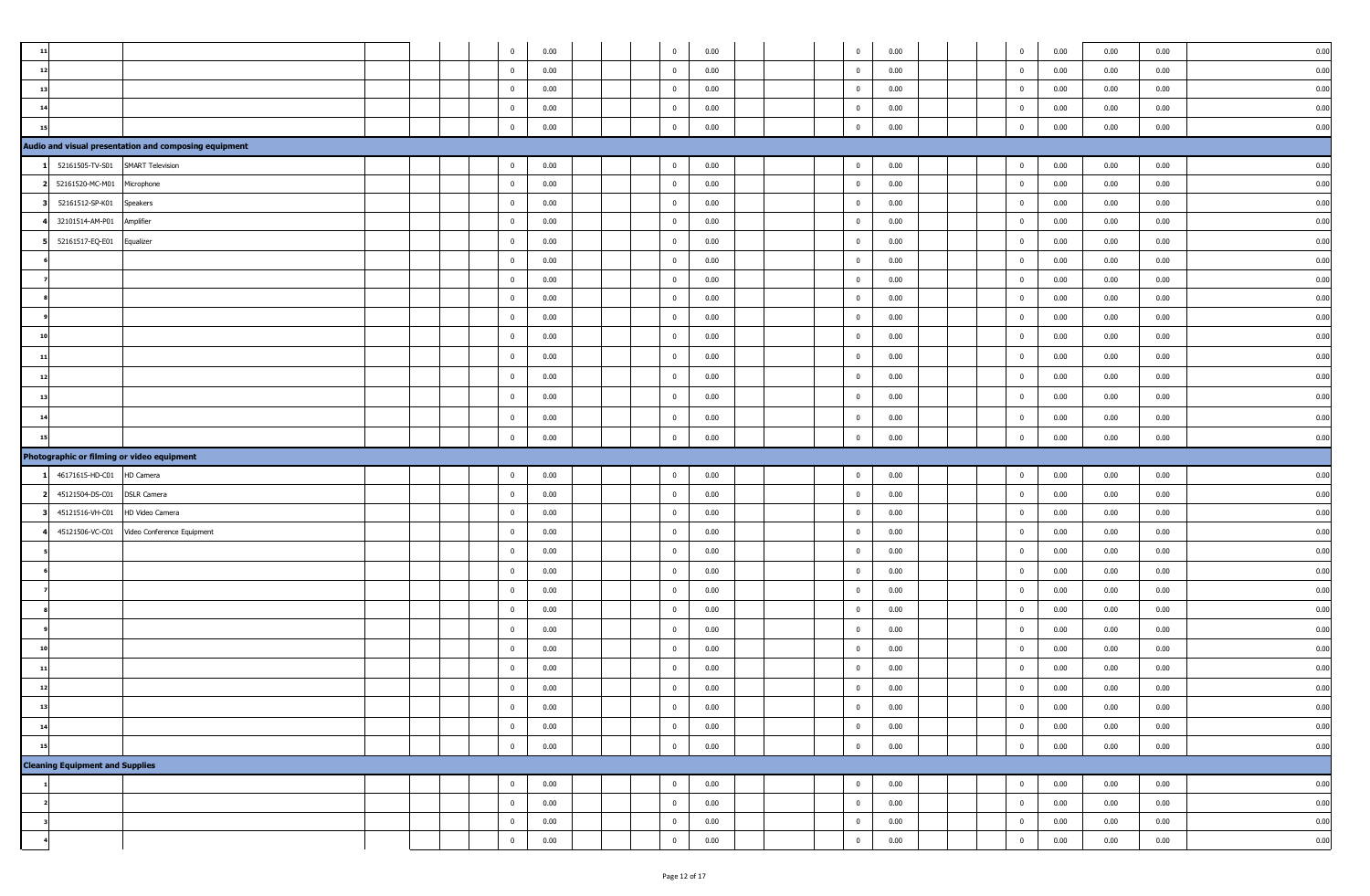|                                              |                                                         |  |                | $\overline{0}$          | 0.00   |                | $\overline{0}$          | 0.00   |                |  | $\overline{0}$ | 0.00   |                | $\overline{0}$ | 0.00   | 0.00 | 0.00   | 0.00   |
|----------------------------------------------|---------------------------------------------------------|--|----------------|-------------------------|--------|----------------|-------------------------|--------|----------------|--|----------------|--------|----------------|----------------|--------|------|--------|--------|
|                                              |                                                         |  |                | $\mathbf{0}$            | 0.00   |                | $\overline{0}$          | 0.00   |                |  | $\overline{0}$ | 0.00   |                | $\bf{0}$       | 0.00   | 0.00 | 0.00   | 0.00   |
|                                              |                                                         |  |                | $\overline{0}$          | 0.00   |                | $\overline{0}$          | 0.00   |                |  | $\overline{0}$ | 0.00   |                | $\mathbf{0}$   | 0.00   | 0.00 | 0.00   | 0.00   |
|                                              |                                                         |  |                | $\overline{0}$          | 0.00   |                | $\overline{0}$          | 0.00   |                |  | $\overline{0}$ | 0.00   |                | $\overline{0}$ | 0.00   | 0.00 | 0.00   | 0.00   |
|                                              |                                                         |  |                | $\overline{0}$          | 0.00   |                | $\overline{0}$          | 0.00   |                |  | $\mathbf{0}$   | 0.00   |                | $\mathbf{0}$   | 0.00   | 0.00 | 0.00   | 0.00   |
|                                              |                                                         |  |                | $\overline{\mathbf{0}}$ | 0.00   |                | $\overline{0}$          | 0.00   |                |  | $\mathbf 0$    | 0.00   |                | $\mathbf{0}$   | 0.00   | 0.00 | 0.00   | 0.00   |
| 11                                           |                                                         |  |                | $\overline{0}$          | 0.00   |                | $\overline{0}$          | 0.00   |                |  | $\bf{0}$       | 0.00   |                | $\bf{0}$       | 0.00   | 0.00 | 0.00   | 0.00   |
| 12                                           |                                                         |  |                | $\mathbf{0}$            | 0.00   |                | $\overline{0}$          | 0.00   |                |  | $\overline{0}$ | 0.00   |                | $\bf{0}$       | 0.00   | 0.00 | 0.00   | 0.00   |
|                                              |                                                         |  |                | $\overline{0}$          | 0.00   |                | $\overline{0}$          | 0.00   |                |  | $\overline{0}$ | 0.00   |                | $\mathbf{0}$   | 0.00   | 0.00 | 0.00   | 0.00   |
|                                              |                                                         |  |                | $\overline{\mathbf{0}}$ | 0.00   |                | $\overline{0}$          | 0.00   |                |  | $\overline{0}$ | 0.00   |                | $\overline{0}$ | 0.00   | 0.00 | 0.00   | 0.00   |
|                                              |                                                         |  |                | $\mathbf{0}$            | 0.00   |                | $\overline{0}$          | 0.00   |                |  | $\overline{0}$ | 0.00   |                | $\bf{0}$       | 0.00   | 0.00 | 0.00   | 0.00   |
| <b>Paper Materials and Products</b>          |                                                         |  |                |                         |        |                |                         |        |                |  |                |        |                |                |        |      |        |        |
|                                              |                                                         |  |                | $\overline{\mathbf{0}}$ | 0.00   |                | $\overline{0}$          | 0.00   |                |  | $\overline{0}$ | 0.00   |                | $\overline{0}$ | 0.00   | 0.00 | 0.00   | 0.00   |
|                                              |                                                         |  |                | $\overline{0}$          | 0.00   |                | $\overline{0}$          | 0.00   |                |  | $\mathbf{0}$   | 0.00   |                | $\bf{0}$       | 0.00   | 0.00 | 0.00   | 0.00   |
|                                              |                                                         |  |                | $\overline{0}$          | 0.00   |                | $\overline{0}$          | 0.00   |                |  | $\overline{0}$ | 0.00   |                | $\overline{0}$ | 0.00   | 0.00 | 0.00   | 0.00   |
|                                              |                                                         |  |                | $\overline{0}$          | 0.00   |                | $\overline{0}$          | 0.00   |                |  | $\overline{0}$ | 0.00   |                | $\overline{0}$ | 0.00   | 0.00 | 0.00   | 0.00   |
|                                              |                                                         |  |                | $\overline{0}$          | 0.00   |                | $\overline{0}$          | 0.00   |                |  | $\overline{0}$ | 0.00   |                | $\bf{0}$       | 0.00   | 0.00 | 0.00   | 0.00   |
|                                              |                                                         |  |                | $\overline{\mathbf{0}}$ | 0.00   |                | $\overline{0}$          | 0.00   |                |  | $\overline{0}$ | 0.00   |                | $\bf{0}$       | 0.00   | 0.00 | 0.00   | 0.00   |
|                                              |                                                         |  |                | $\overline{\mathbf{0}}$ | 0.00   |                | $\overline{0}$          | 0.00   |                |  | $\overline{0}$ | 0.00   |                | $\bf{0}$       | 0.00   | 0.00 | 0.00   | 0.00   |
|                                              |                                                         |  |                | $\overline{0}$          | 0.00   |                | $\overline{\mathbf{0}}$ | 0.00   |                |  | $\overline{0}$ | 0.00   |                | $\bf{0}$       | 0.00   | 0.00 | 0.00   | 0.00   |
|                                              |                                                         |  |                | $\overline{0}$          | 0.00   |                | $\overline{0}$          | 0.00   |                |  | $\overline{0}$ | 0.00   |                | $\overline{0}$ | 0.00   | 0.00 | 0.00   | 0.00   |
| 10                                           |                                                         |  |                | $\overline{0}$          | 0.00   |                | $\overline{0}$          | 0.00   |                |  | $\overline{0}$ | 0.00   |                | $\overline{0}$ | 0.00   | 0.00 | 0.00   | 0.00   |
|                                              |                                                         |  |                | $\overline{0}$          | 0.00   |                | $\overline{0}$          | 0.00   |                |  | $\overline{0}$ | 0.00   |                | $\mathbf{0}$   | 0.00   | 0.00 | 0.00   | 0.00   |
|                                              |                                                         |  |                | $\overline{\mathbf{0}}$ | 0.00   |                | $\overline{0}$          | 0.00   |                |  | $\overline{0}$ | 0.00   |                | $\bf{0}$       | 0.00   | 0.00 | 0.00   | 0.00   |
| 13                                           |                                                         |  |                | $\overline{\mathbf{0}}$ | 0.00   |                | $\overline{0}$          | 0.00   |                |  | $\overline{0}$ | 0.00   |                | $\bf{0}$       | 0.00   | 0.00 | 0.00   | 0.00   |
|                                              |                                                         |  |                | $\overline{0}$          | 0.00   |                | $\overline{0}$          | 0.00   |                |  | $\overline{0}$ | 0.00   |                | $\bf{0}$       | 0.00   | 0.00 | 0.00   | 0.00   |
|                                              |                                                         |  |                | $\overline{\mathbf{0}}$ | 0.00   |                | $\overline{0}$          | 0.00   |                |  | $\mathbf{0}$   | 0.00   |                | $\mathbf{0}$   | 0.00   | 0.00 | 0.00   | 0.00   |
| <b>Lighting and fixtures and accessories</b> |                                                         |  |                |                         |        |                |                         |        |                |  |                |        |                |                |        |      |        |        |
| 39112102-LB-B01                              | LED bulb                                                |  |                | $\bf{0}$                | 0.00   |                | $\overline{0}$          | 0.00   |                |  | $\overline{0}$ | 0.00   |                | $\mathbf{0}$   | 0.00   | 0.00 | 0.00   | 0.00   |
|                                              | Flourescent Lamp, 40 watts                              |  | $\overline{2}$ | $\overline{2}$          | 200.00 | $\overline{2}$ | $\overline{2}$          | 200.00 | $\overline{2}$ |  | $\overline{2}$ | 200.00 | $\overline{2}$ | $\overline{2}$ | 200.00 | 8.00 | 100.00 | 800.00 |
|                                              |                                                         |  |                | $\overline{\mathbf{0}}$ | 0.00   |                | $\overline{0}$          | 0.00   |                |  | $\overline{0}$ | 0.00   |                | $\bf{0}$       | 0.00   | 0.00 | 0.00   | 0.00   |
|                                              |                                                         |  |                | $\overline{0}$          | 0.00   |                | $\overline{0}$          | 0.00   |                |  | $\overline{0}$ | 0.00   |                | $\bf{0}$       | 0.00   | 0.00 | 0.00   | 0.00   |
|                                              |                                                         |  |                | $\overline{0}$          | 0.00   |                | $\overline{0}$          | 0.00   |                |  | $\mathbf{0}$   | 0.00   |                | $\mathbf{0}$   | 0.00   | 0.00 | 0.00   | 0.00   |
|                                              |                                                         |  |                | $\overline{\mathbf{0}}$ | 0.00   |                | $\overline{0}$          | 0.00   |                |  | $\overline{0}$ | 0.00   |                | $\bf{0}$       | 0.00   | 0.00 | 0.00   | 0.00   |
|                                              |                                                         |  |                | $\bf{0}$                | 0.00   |                | $\overline{\mathbf{0}}$ | 0.00   |                |  | $\bf{0}$       | 0.00   |                | $\overline{0}$ | 0.00   | 0.00 | 0.00   | 0.00   |
|                                              |                                                         |  |                | $\overline{\mathbf{0}}$ | 0.00   |                | $\overline{0}$          | 0.00   |                |  | $\mathbf 0$    | 0.00   |                | $\mathbf{0}$   | 0.00   | 0.00 | 0.00   | 0.00   |
|                                              |                                                         |  |                | $\overline{0}$          | 0.00   |                | $\overline{0}$          | 0.00   |                |  | $\overline{0}$ | 0.00   |                | $\mathbf{0}$   | 0.00   | 0.00 | 0.00   | 0.00   |
| 10                                           |                                                         |  |                | $\overline{0}$          | 0.00   |                | $\overline{\mathbf{0}}$ | 0.00   |                |  | $\overline{0}$ | 0.00   |                | $\bf{0}$       | 0.00   | 0.00 | 0.00   | 0.00   |
| 11                                           |                                                         |  |                | $\overline{0}$          | 0.00   |                | $\overline{0}$          | 0.00   |                |  | $\overline{0}$ | 0.00   |                | $\mathbf{0}$   | 0.00   | 0.00 | 0.00   | 0.00   |
| 12                                           |                                                         |  |                | $\overline{0}$          | 0.00   |                | $\overline{\mathbf{0}}$ | 0.00   |                |  | $\mathbf 0$    | 0.00   |                | $\bf{0}$       | 0.00   | 0.00 | 0.00   | 0.00   |
| 13                                           |                                                         |  |                | $\mathbf 0$             | 0.00   |                | $\overline{0}$          | 0.00   |                |  | $\overline{0}$ | 0.00   |                | $\mathbf{0}$   | 0.00   | 0.00 | 0.00   | 0.00   |
|                                              | <b>Electrical equipment and components and supplies</b> |  |                |                         |        |                |                         |        |                |  |                |        |                |                |        |      |        |        |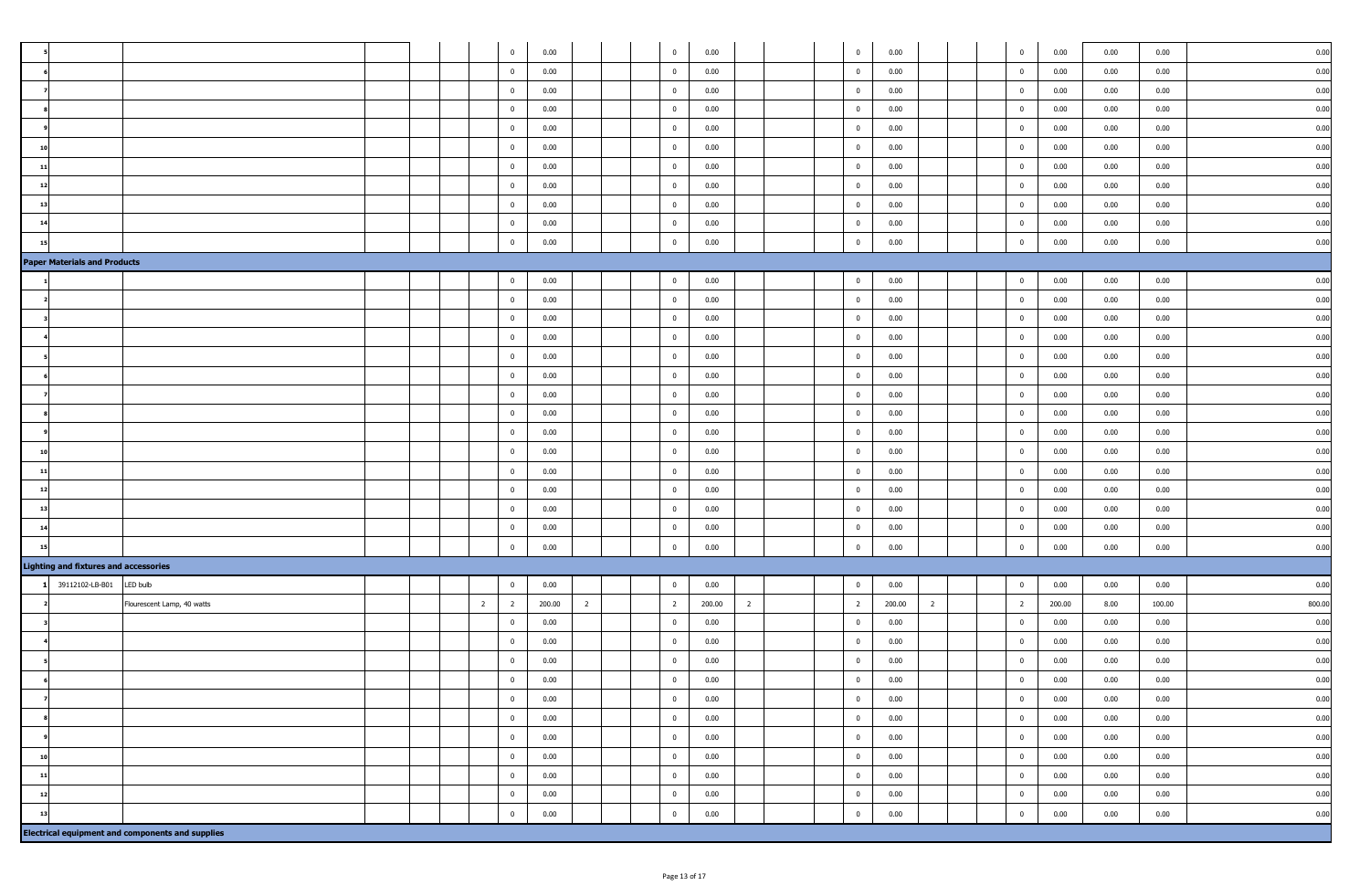|    |                                  |                                                          |  |  | $\mathbf{0}$            | 0.00 |  | $\bf{0}$       | 0.00 |  | $\overline{0}$ | 0.00 |  | $\overline{0}$ | 0.00 | 0.00 | 0.00 | 0.00 |
|----|----------------------------------|----------------------------------------------------------|--|--|-------------------------|------|--|----------------|------|--|----------------|------|--|----------------|------|------|------|------|
|    |                                  |                                                          |  |  | $\overline{0}$          | 0.00 |  | $\bf{0}$       | 0.00 |  | $\overline{0}$ | 0.00 |  | $\bf{0}$       | 0.00 | 0.00 | 0.00 | 0.00 |
|    |                                  |                                                          |  |  | $\mathbf{0}$            | 0.00 |  | $\bf{0}$       | 0.00 |  | $\overline{0}$ | 0.00 |  | $\overline{0}$ | 0.00 | 0.00 | 0.00 | 0.00 |
|    |                                  |                                                          |  |  | $\mathbf{0}$            | 0.00 |  | $\bf{0}$       | 0.00 |  | $\mathbf 0$    | 0.00 |  | $\bf{0}$       | 0.00 | 0.00 | 0.00 | 0.00 |
|    |                                  |                                                          |  |  | $\mathbf{0}$            | 0.00 |  | $\bf{0}$       | 0.00 |  | $\bf{0}$       | 0.00 |  | $\overline{0}$ | 0.00 | 0.00 | 0.00 | 0.00 |
|    |                                  |                                                          |  |  | $\mathbf{0}$            | 0.00 |  | $\bf{0}$       | 0.00 |  | $\bf{0}$       | 0.00 |  | $\bf{0}$       | 0.00 | 0.00 | 0.00 | 0.00 |
|    |                                  |                                                          |  |  | $\bf{0}$                | 0.00 |  | $\bf{0}$       | 0.00 |  | $\mathbf{0}$   | 0.00 |  | $\bf{0}$       | 0.00 | 0.00 | 0.00 | 0.00 |
|    |                                  |                                                          |  |  | $\mathbf{0}$            | 0.00 |  | $\bf{0}$       | 0.00 |  | $\bf{0}$       | 0.00 |  | $\bf{0}$       | 0.00 | 0.00 | 0.00 | 0.00 |
|    |                                  |                                                          |  |  | $\bf{0}$                | 0.00 |  | $\bf{0}$       | 0.00 |  | $\mathbf 0$    | 0.00 |  | $\mathbf{0}$   | 0.00 | 0.00 | 0.00 | 0.00 |
| 10 |                                  |                                                          |  |  | $\overline{\mathbf{0}}$ | 0.00 |  | $\bf{0}$       | 0.00 |  | $\overline{0}$ | 0.00 |  | $\bf{0}$       | 0.00 | 0.00 | 0.00 | 0.00 |
| 11 |                                  |                                                          |  |  | $\bf{0}$                | 0.00 |  | $\bf{0}$       | 0.00 |  | $\overline{0}$ | 0.00 |  | $\mathbf{0}$   | 0.00 | 0.00 | 0.00 | 0.00 |
| 12 |                                  |                                                          |  |  | $\bf{0}$                | 0.00 |  | $\bf{0}$       | 0.00 |  | $\bf{0}$       | 0.00 |  | $\bf{0}$       | 0.00 | 0.00 | 0.00 | 0.00 |
| 13 |                                  |                                                          |  |  | $\mathbf{0}$            | 0.00 |  | $\bf{0}$       | 0.00 |  | $\mathbf{0}$   | 0.00 |  | $\bf{0}$       | 0.00 | 0.00 | 0.00 | 0.00 |
| 14 |                                  |                                                          |  |  | $\bf{0}$                | 0.00 |  | $\bf{0}$       | 0.00 |  | $\bf{0}$       | 0.00 |  | $\bf{0}$       | 0.00 | 0.00 | 0.00 | 0.00 |
| 15 |                                  |                                                          |  |  | $\mathbf{0}$            | 0.00 |  | $\bf{0}$       | 0.00 |  | $\mathbf{0}$   | 0.00 |  | $\mathbf{0}$   | 0.00 | 0.00 | 0.00 | 0.00 |
|    | <b>Computer Supplies</b>         |                                                          |  |  |                         |      |  |                |      |  |                |      |  |                |      |      |      |      |
|    |                                  |                                                          |  |  | $\bf{0}$                | 0.00 |  | $\bf{0}$       | 0.00 |  | $\overline{0}$ | 0.00 |  | $\overline{0}$ | 0.00 | 0.00 | 0.00 | 0.00 |
|    |                                  |                                                          |  |  | $\bf{0}$                | 0.00 |  | $\bf{0}$       | 0.00 |  | $\overline{0}$ | 0.00 |  | $\bf{0}$       | 0.00 | 0.00 | 0.00 | 0.00 |
|    |                                  |                                                          |  |  | $\mathbf{0}$            | 0.00 |  | $\bf{0}$       | 0.00 |  | $\mathbf 0$    | 0.00 |  | $\bf{0}$       | 0.00 | 0.00 | 0.00 | 0.00 |
|    |                                  |                                                          |  |  | $\bf{0}$                | 0.00 |  | $\bf{0}$       | 0.00 |  | $\overline{0}$ | 0.00 |  | $\bf{0}$       | 0.00 | 0.00 | 0.00 | 0.00 |
|    |                                  |                                                          |  |  | $\mathbf{0}$            | 0.00 |  | $\bf{0}$       | 0.00 |  | $\mathbf 0$    | 0.00 |  | $\bf{0}$       | 0.00 | 0.00 | 0.00 | 0.00 |
|    |                                  |                                                          |  |  | $\mathbf{0}$            | 0.00 |  | $\bf{0}$       | 0.00 |  | $\overline{0}$ | 0.00 |  | $\overline{0}$ | 0.00 | 0.00 | 0.00 | 0.00 |
|    |                                  |                                                          |  |  | $\mathbf{0}$            | 0.00 |  | $\bf{0}$       | 0.00 |  | $\bf{0}$       | 0.00 |  | $\bf{0}$       | 0.00 | 0.00 | 0.00 | 0.00 |
|    |                                  |                                                          |  |  | $\mathbf{0}$            | 0.00 |  | $\bf{0}$       | 0.00 |  | $\mathbf 0$    | 0.00 |  | $\mathbf{0}$   | 0.00 | 0.00 | 0.00 | 0.00 |
|    |                                  |                                                          |  |  | $\mathbf{0}$            | 0.00 |  | $\bf{0}$       | 0.00 |  | $\mathbf{0}$   | 0.00 |  | $\bf{0}$       | 0.00 | 0.00 | 0.00 | 0.00 |
| 10 |                                  |                                                          |  |  | $\mathbf{0}$            | 0.00 |  | $\bf{0}$       | 0.00 |  | $\mathbf{0}$   | 0.00 |  | $\bf{0}$       | 0.00 | 0.00 | 0.00 | 0.00 |
| 11 |                                  |                                                          |  |  | $\mathbf{0}$            | 0.00 |  | $\bf{0}$       | 0.00 |  | $\overline{0}$ | 0.00 |  | $\bf{0}$       | 0.00 | 0.00 | 0.00 | 0.00 |
| 12 |                                  |                                                          |  |  | $\mathbf{0}$            | 0.00 |  | $\bf{0}$       | 0.00 |  | $\overline{0}$ | 0.00 |  | $\mathbf{0}$   | 0.00 | 0.00 | 0.00 | 0.00 |
| 13 |                                  |                                                          |  |  | $\bf{0}$                | 0.00 |  | $\bf{0}$       | 0.00 |  | $\bf{0}$       | 0.00 |  | $\bf{0}$       | 0.00 | 0.00 | 0.00 | 0.00 |
| 14 |                                  |                                                          |  |  | $\bf{0}$                | 0.00 |  | $\bf{0}$       | 0.00 |  | $\overline{0}$ | 0.00 |  | $\mathbf{0}$   | 0.00 | 0.00 | 0.00 | 0.00 |
| 15 |                                  |                                                          |  |  | $\mathbf{0}$            |      |  | $\overline{0}$ |      |  | $\mathbf 0$    | 0.00 |  | $\mathbf{0}$   | 0.00 |      | 0.00 | 0.00 |
|    |                                  |                                                          |  |  |                         | 0.00 |  |                | 0.00 |  |                |      |  |                |      | 0.00 |      |      |
|    | <b>Common ICT Equipment</b>      |                                                          |  |  |                         |      |  |                |      |  |                |      |  |                |      |      |      |      |
|    | 43212104-PI-M01                  | PRINTER, Inkjet, Monochrome                              |  |  | $\bf{0}$                | 0.00 |  | $\bf{0}$       | 0.00 |  | $\overline{0}$ | 0.00 |  | $\bf{0}$       | 0.00 | 0.00 | 0.00 | 0.00 |
|    | 43212104-PI-C01                  | PRINTER, Inkjet, Color                                   |  |  | $\overline{0}$          | 0.00 |  | $\bf{0}$       | 0.00 |  | $\mathbf 0$    | 0.00 |  | $\bf{0}$       | 0.00 | 0.00 | 0.00 | 0.00 |
| 3  | 43212105-PP-001                  | Portable Printer                                         |  |  | $\pmb{0}$               | 0.00 |  | $\bf{0}$       | 0.00 |  | $\mathbf{0}$   | 0.00 |  | $\overline{0}$ | 0.00 | 0.00 | 0.00 | 0.00 |
|    | 43211509-AT-001                  | Android Tablet                                           |  |  | $\mathbf{0}$            | 0.00 |  | $\mathbf 0$    | 0.00 |  | $\overline{0}$ | 0.00 |  | $\bf{0}$       | 0.00 | 0.00 | 0.00 | 0.00 |
|    | 43222610-HS-001                  | Hub/Switches                                             |  |  | $\mathbf 0$             | 0.00 |  | $\mathbf 0$    | 0.00 |  | $\mathbf 0$    | 0.00 |  | $\bf{0}$       | 0.00 | 0.00 | 0.00 | 0.00 |
| 6  | 43222609-NR-001 Network Routers  |                                                          |  |  | $\overline{0}$          | 0.00 |  | $\mathbf 0$    | 0.00 |  | $\overline{0}$ | 0.00 |  | $\bf{0}$       | 0.00 | 0.00 | 0.00 | 0.00 |
| 7  |                                  | 43222640-WA-P01 Wireless Access Point                    |  |  | $\mathbf 0$             | 0.00 |  | $\mathbf 0$    | 0.00 |  | $\overline{0}$ | 0.00 |  | $\mathbf{0}$   | 0.00 | 0.00 | 0.00 | 0.00 |
| 8  | 43211711-SF-001 Scanner, Flatbed |                                                          |  |  | $\overline{0}$          | 0.00 |  | $\bf{0}$       | 0.00 |  | $\bf{0}$       | 0.00 |  | $\bf{0}$       | 0.00 | 0.00 | 0.00 | 0.00 |
|    |                                  | 45111601-WP-P01 Wireless Pointing Device / Laser Pointer |  |  | $\mathbf 0$             | 0.00 |  | $\bf{0}$       | 0.00 |  | $\overline{0}$ | 0.00 |  | $\bf{0}$       | 0.00 | 0.00 | 0.00 | 0.00 |
|    |                                  | 10 81112306-MF-P01 Multi Function PRINTER                |  |  | $\mathbf 0$             | 0.00 |  | $\mathbf 0$    | 0.00 |  | $\overline{0}$ | 0.00 |  | $\bf{0}$       | 0.00 | 0.00 | 0.00 | 0.00 |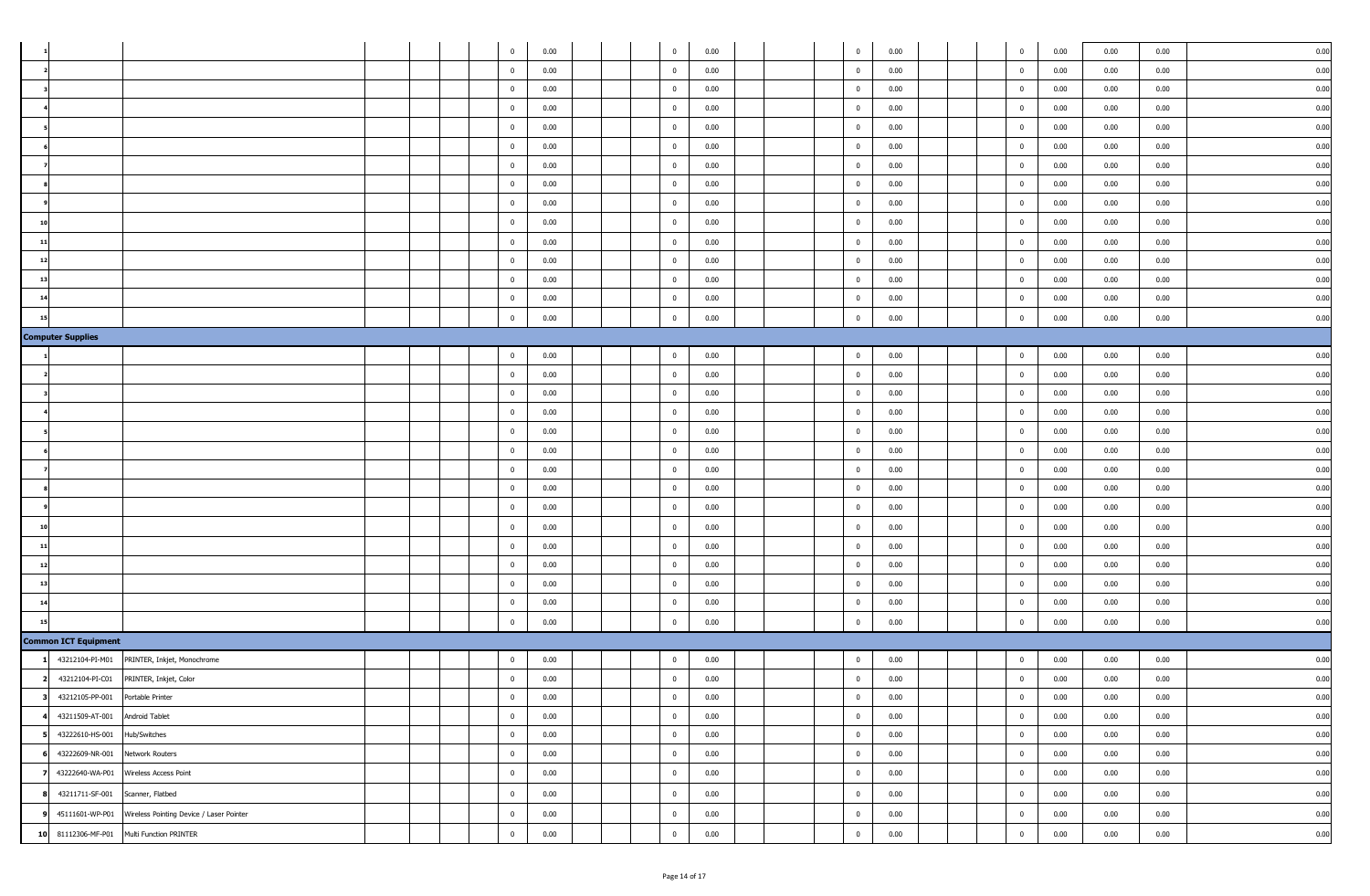| 39121011-UP-S01<br>11 | UNINTERRUPTIBLE POWER SUPPLY (UPS)          |               |  | $\mathbf{0}$            | 0.00     |                         | $\overline{0}$          | 0.00               |                |  | $\overline{0}$ | 0.00     |                | $\overline{0}$ | 0.00     | 0.00  | 0.00    | 0.00     |
|-----------------------|---------------------------------------------|---------------|--|-------------------------|----------|-------------------------|-------------------------|--------------------|----------------|--|----------------|----------|----------------|----------------|----------|-------|---------|----------|
| 12 43191501-MP-001    | Mobile Phone                                |               |  | $\mathbf{0}$            | 0.00     |                         | $\overline{0}$          | 0.00               |                |  | $\overline{0}$ | 0.00     |                | $\overline{0}$ | 0.00     | 0.00  | 0.00    | 0.00     |
| 43211711-SC-D01<br>13 | Scanner, Colored, Double sided, feeder type |               |  | $\overline{0}$          | 0.00     |                         | $\overline{\mathbf{0}}$ | 0.00               |                |  | $\overline{0}$ | 0.00     |                | $\mathbf 0$    | 0.00     | 0.00  | 0.00    | 0.00     |
| 14                    |                                             |               |  | $\mathbf{0}$            | 0.00     |                         | $\overline{0}$          | 0.00               |                |  | $\overline{0}$ | 0.00     |                | $\mathbf{0}$   | 0.00     | 0.00  | 0.00    | 0.00     |
| 15                    |                                             |               |  | $\mathbf{0}$            | 0.00     |                         | $\overline{0}$          | 0.00               |                |  | $\overline{0}$ | 0.00     |                | $\mathbf 0$    | 0.00     | 0.00  | 0.00    | 0.00     |
| 16                    |                                             |               |  | $\overline{0}$          | 0.00     |                         | $\overline{0}$          | 0.00               |                |  | $\overline{0}$ | 0.00     |                | $\bf{0}$       | 0.00     | 0.00  | 0.00    | 0.00     |
| 17                    |                                             |               |  | $\mathbf{0}$            | 0.00     |                         | $\overline{\mathbf{0}}$ | 0.00               |                |  | $\mathbf{0}$   | 0.00     |                | $\overline{0}$ | 0.00     | 0.00  | 0.00    | 0.00     |
| 18                    |                                             |               |  | $\mathbf{0}$            | 0.00     |                         | $\overline{0}$          | 0.00               |                |  | $\overline{0}$ | 0.00     |                | $\mathbf{0}$   | 0.00     | 0.00  | 0.00    | 0.00     |
| 19                    |                                             |               |  | $\mathbf{0}$            | 0.00     |                         | $\overline{0}$          | 0.00               |                |  | $\overline{0}$ | 0.00     |                | $\overline{0}$ | 0.00     | 0.00  | 0.00    | 0.00     |
| 20                    |                                             |               |  | $\overline{0}$          | 0.00     |                         | $\overline{0}$          | 0.00               |                |  | $\mathbf{0}$   | 0.00     |                | $^{\circ}$     | 0.00     | 0.00  | 0.00    | 0.00     |
| 21                    |                                             |               |  | $\overline{0}$          | 0.00     |                         | $\overline{0}$          | 0.00               |                |  | $\overline{0}$ | 0.00     |                | $\overline{0}$ | 0.00     | 0.00  | 0.00    | 0.00     |
| 22                    |                                             |               |  | $\overline{0}$          | 0.00     |                         | $\overline{0}$          | 0.00               |                |  | $\bf{0}$       | 0.00     |                | $\mathbf{0}$   | 0.00     | 0.00  | 0.00    | 0.00     |
| 23                    |                                             |               |  | $\mathbf{0}$            | 0.00     |                         | $\overline{0}$          | 0.00               |                |  | $\bf{0}$       | 0.00     |                | $\bf{0}$       | 0.00     | 0.00  | 0.00    | 0.00     |
| 24                    |                                             |               |  | $\overline{0}$          | 0.00     |                         | $\overline{0}$          | 0.00               |                |  | $\mathbf 0$    | 0.00     |                | $\mathbf{0}$   | 0.00     | 0.00  | 0.00    | 0.00     |
| 25                    |                                             |               |  | $\overline{0}$          | 0.00     |                         | $\overline{0}$          | 0.00               |                |  | $\mathbf{0}$   | 0.00     |                | $\mathbf{0}$   | 0.00     | 0.00  | 0.00    | 0.00     |
| 26                    |                                             |               |  | $\mathbf{0}$            | 0.00     |                         | $\overline{0}$          | 0.00               |                |  | $\overline{0}$ | 0.00     |                | $\overline{0}$ | 0.00     | 0.00  | 0.00    | 0.00     |
| 27                    |                                             |               |  | $\mathbf{0}$            | 0.00     |                         | $\overline{0}$          | 0.00               |                |  | $\overline{0}$ | 0.00     |                | $\bf{0}$       | 0.00     | 0.00  | 0.00    | 0.00     |
| 28                    |                                             |               |  | $\mathbf{0}$            | 0.00     |                         | $\overline{0}$          | 0.00               |                |  | $\overline{0}$ | 0.00     |                | $\overline{0}$ | 0.00     | 0.00  | 0.00    | 0.00     |
| 29                    |                                             |               |  | $\overline{\mathbf{0}}$ | 0.00     |                         | $\overline{0}$          | 0.00               |                |  | $\mathbf 0$    | 0.00     |                | $\Omega$       | 0.00     | 0.00  | 0.00    | 0.00     |
| <b>OTHER SOFTWARE</b> |                                             |               |  |                         |          |                         |                         |                    |                |  |                |          |                |                |          |       |         |          |
|                       |                                             |               |  | $\overline{0}$          | 0.00     |                         | $\overline{0}$          | 0.00               |                |  | $\overline{0}$ | 0.00     |                | $\overline{0}$ | 0.00     | 0.00  | 0.00    | 0.00     |
|                       |                                             |               |  | $\overline{0}$          | 0.00     |                         | $\overline{0}$          | 0.00               |                |  | $\overline{0}$ | 0.00     |                | $\overline{0}$ | 0.00     | 0.00  | 0.00    | 0.00     |
|                       |                                             |               |  | $\mathbf{0}$            | 0.00     |                         | $\overline{0}$          | 0.00               |                |  | $\overline{0}$ | 0.00     |                | $\mathbf{0}$   | 0.00     | 0.00  | 0.00    | 0.00     |
|                       |                                             |               |  | $\overline{\mathbf{0}}$ | 0.00     |                         | $\overline{0}$          | 0.00               |                |  | $\mathbf{0}$   | 0.00     |                | $\mathbf{0}$   | 0.00     | 0.00  | 0.00    | 0.00     |
|                       |                                             |               |  | $\overline{\mathbf{0}}$ | 0.00     |                         | $\overline{\mathbf{0}}$ | 0.00               |                |  | $\overline{0}$ | 0.00     |                | $\mathbf{0}$   | 0.00     | 0.00  | 0.00    | 0.00     |
|                       |                                             |               |  | $\overline{0}$          | 0.00     |                         | $\overline{0}$          | 0.00               |                |  | $\overline{0}$ | 0.00     |                | $\overline{0}$ | 0.00     | 0.00  | 0.00    | 0.00     |
|                       |                                             |               |  | $\overline{0}$          | 0.00     |                         | $\overline{0}$          | 0.00               |                |  | $\overline{0}$ | 0.00     |                | $\mathbf{0}$   | 0.00     | 0.00  | 0.00    | 0.00     |
|                       |                                             |               |  | $\mathbf{0}$            | 0.00     |                         | $\overline{0}$          | 0.00               |                |  | $\mathbf{0}$   | 0.00     |                | $\mathbf 0$    | 0.00     | 0.00  | 0.00    | 0.00     |
|                       |                                             |               |  | $\overline{0}$          | 0.00     |                         | $\overline{\mathbf{0}}$ | 0.00               |                |  | $\bf{0}$       | 0.00     |                | $\overline{0}$ | 0.00     | 0.00  | 0.00    | 0.00     |
|                       |                                             |               |  | $\mathbf{0}$            | 0.00     |                         | $\overline{0}$          | 0.00               |                |  | $\overline{0}$ | 0.00     |                | $\overline{0}$ | 0.00     | 0.00  | 0.00    | 0.00     |
|                       |                                             |               |  | $\overline{0}$          | 0.00     |                         | $\overline{0}$          | 0.00               |                |  | $\overline{0}$ | 0.00     |                | $\overline{0}$ | 0.00     | 0.00  | 0.00    | 0.00     |
|                       |                                             |               |  | $\overline{\mathbf{0}}$ | 0.00     |                         | $\overline{0}$          | 0.00               |                |  | $\mathbf 0$    | 0.00     |                | $\Omega$       | 0.00     | 0.00  | 0.00    | 0.00     |
| <b>Consumables</b>    |                                             |               |  |                         |          |                         |                         |                    |                |  |                |          |                |                |          |       |         |          |
|                       | Epson 774 Pigment Bottle Ink Black 140ml    | <b>DOLLIG</b> |  | $3 \qquad 3$            | 1,965.00 | $\overline{\mathbf{3}}$ |                         | $3 \t1,965.00 \t3$ |                |  | 3 <sup>1</sup> | 1,965.00 | $\overline{4}$ | $4 \quad$      | 2,620.00 | 13.00 | 655.00  | 8515.00  |
|                       | Toner Sharp Copier AR-5620N                 | toner         |  | $\overline{0}$          | 0.00     | $\mathbf{1}$            | $\mathbf{1}$            | 9,034.00           | $\overline{1}$ |  | $\overline{1}$ | 9,034.00 |                | $\mathbf 0$    | 0.00     | 2.00  | 9034.00 | 18068.00 |
|                       |                                             |               |  | $\bf{0}$                | 0.00     |                         | $\overline{\mathbf{0}}$ | 0.00               |                |  | $\overline{0}$ | 0.00     |                | $\bf{0}$       | 0.00     | 0.00  | 0.00    | 0.00     |
|                       |                                             |               |  | $\bf{0}$                | 0.00     |                         | $\bf{0}$                | 0.00               |                |  | $\overline{0}$ | 0.00     |                | $\bf{0}$       | 0.00     | 0.00  | 0.00    | 0.00     |
|                       |                                             |               |  | $\bf{0}$                | 0.00     |                         | $\bf{0}$                | 0.00               |                |  | $\overline{0}$ | 0.00     |                | $\mathbf{0}$   | 0.00     | 0.00  | 0.00    | 0.00     |
|                       |                                             |               |  | $\bf{0}$                | 0.00     |                         | $\bf{0}$                | 0.00               |                |  | $\bf{0}$       | 0.00     |                | $\bf{0}$       | 0.00     | 0.00  | 0.00    | 0.00     |
|                       |                                             |               |  | $\overline{0}$          | 0.00     |                         | $\bf{0}$                | 0.00               |                |  | $\overline{0}$ | 0.00     |                | $\mathbf{0}$   | 0.00     | 0.00  | 0.00    | 0.00     |
|                       |                                             |               |  | $\overline{0}$          | 0.00     |                         | $\overline{\mathbf{0}}$ | 0.00               |                |  | $\mathbf 0$    | 0.00     |                | $\mathbf{0}$   | 0.00     | 0.00  | 0.00    | 0.00     |